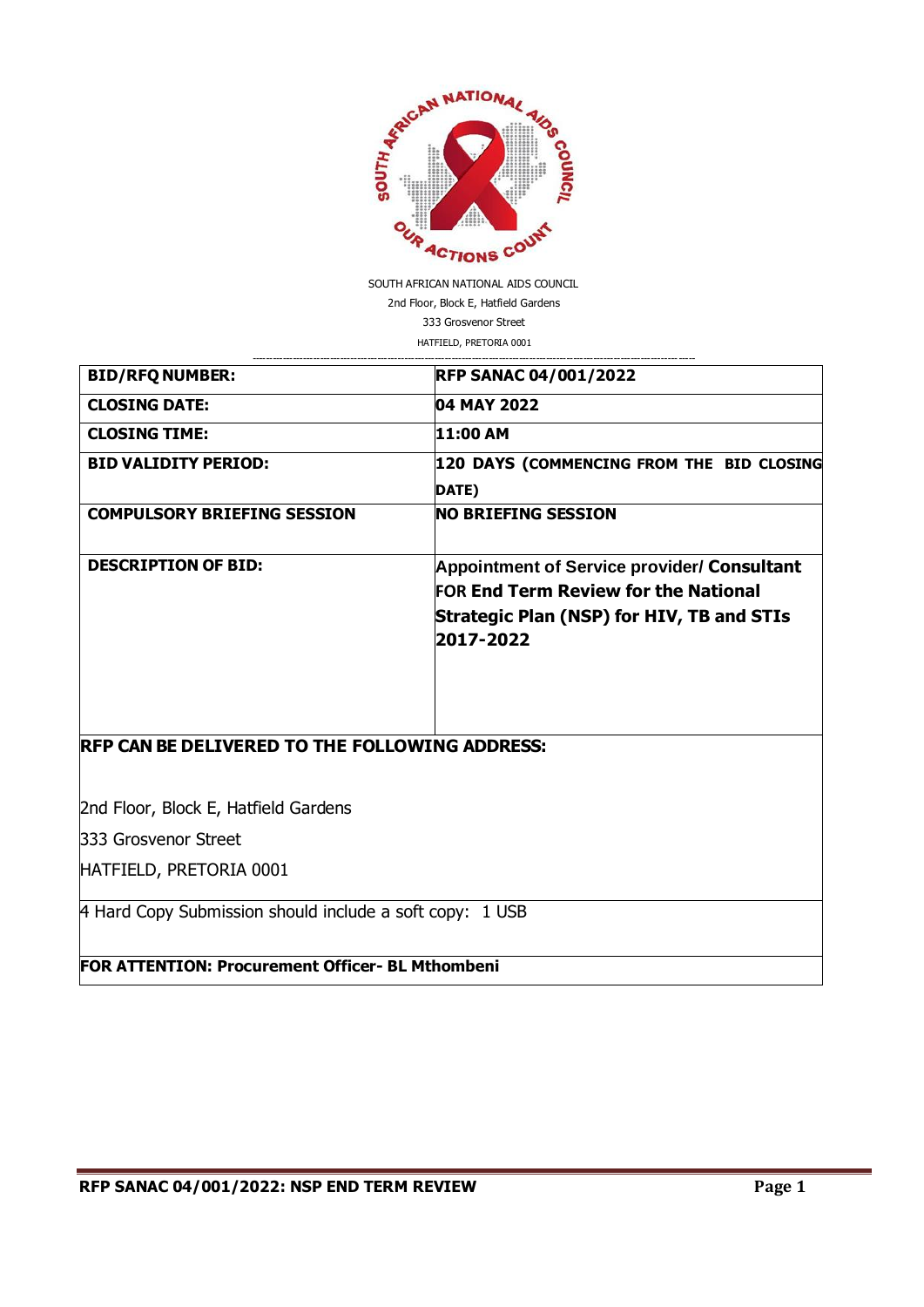# **PART A INVITATION TO BID**

|                                                                                               | YOU ARE HEREBY INVITED TO BID FOR REQUIREMENTS OF THE (NAME OF DEPARTMENT/ PUBLIC ENTITY)                                               |                      |             |                                                         |                      |       |  |
|-----------------------------------------------------------------------------------------------|-----------------------------------------------------------------------------------------------------------------------------------------|----------------------|-------------|---------------------------------------------------------|----------------------|-------|--|
| <b>BID NUMBER:</b>                                                                            | <b>RFP SANAC</b><br>04/001/2022                                                                                                         | <b>CLOSING DATE:</b> | 04 MAY 2022 |                                                         | <b>CLOSING TIME:</b> | 11:00 |  |
| <b>DESCRIPTION</b>                                                                            | Appointment of Service provider/ Consultant FOR End Term Review for the National<br>Strategic Plan (NSP) for HIV, TB and STIs 2017-2022 |                      |             |                                                         |                      |       |  |
| (SBD7).                                                                                       | THE SUCCESSFUL BIDDER WILL BE REQUIRED TO FILL IN AND SIGN A WRITTEN CONTRACT FORM                                                      |                      |             |                                                         |                      |       |  |
|                                                                                               | BID RESPONSE DOCUMENTS MAY BE DEPOSITED IN THE<br>BID BOX SITUATED AT (STREET ADDRESS)                                                  |                      |             |                                                         |                      |       |  |
| <b>SANAC Trust Offices</b>                                                                    |                                                                                                                                         |                      |             |                                                         |                      |       |  |
|                                                                                               | 2nd Floor, Block E, Hatfield Gardens                                                                                                    |                      |             |                                                         |                      |       |  |
| 333 Grosvenor Street                                                                          |                                                                                                                                         |                      |             |                                                         |                      |       |  |
|                                                                                               | HATFIELD, PRETORIA 0001                                                                                                                 |                      |             |                                                         |                      |       |  |
|                                                                                               |                                                                                                                                         |                      |             |                                                         |                      |       |  |
| <b>SUPPLIER INFORMATION</b>                                                                   |                                                                                                                                         |                      |             |                                                         |                      |       |  |
| NAME OF BIDDER                                                                                |                                                                                                                                         |                      |             |                                                         |                      |       |  |
| POSTAL ADDRESS                                                                                |                                                                                                                                         |                      |             |                                                         |                      |       |  |
| <b>STREET ADDRESS</b>                                                                         |                                                                                                                                         |                      |             |                                                         |                      |       |  |
| <b>TELEPHONE NUMBER</b>                                                                       |                                                                                                                                         | <b>CODE</b>          |             | <b>NUMBER</b>                                           |                      |       |  |
| <b>CELLPHONE NUMBER</b>                                                                       |                                                                                                                                         |                      |             |                                                         |                      |       |  |
| <b>FACSIMILE NUMBER</b>                                                                       |                                                                                                                                         | <b>CODE</b>          |             | <b>NUMBER</b>                                           |                      |       |  |
| <b>E-MAIL ADDRESS</b>                                                                         |                                                                                                                                         |                      |             |                                                         |                      |       |  |
| VAT REGISTRATION NUMBER                                                                       |                                                                                                                                         |                      |             |                                                         |                      |       |  |
|                                                                                               |                                                                                                                                         | <b>TCS PIN:</b>      |             | CSD No:<br><b>OR</b>                                    |                      |       |  |
| <b>B-BBEE STATUS LEVEL</b><br><b>VERIFICATION CERTIFICATE</b><br><b>[TICK APPLICABLE BOX]</b> |                                                                                                                                         | Yes<br>No            |             | <b>B-BBEE STATUS</b><br><b>LEVEL SWORN</b><br>AFFIDAVIT | Yes<br>No            |       |  |
|                                                                                               |                                                                                                                                         |                      |             |                                                         |                      |       |  |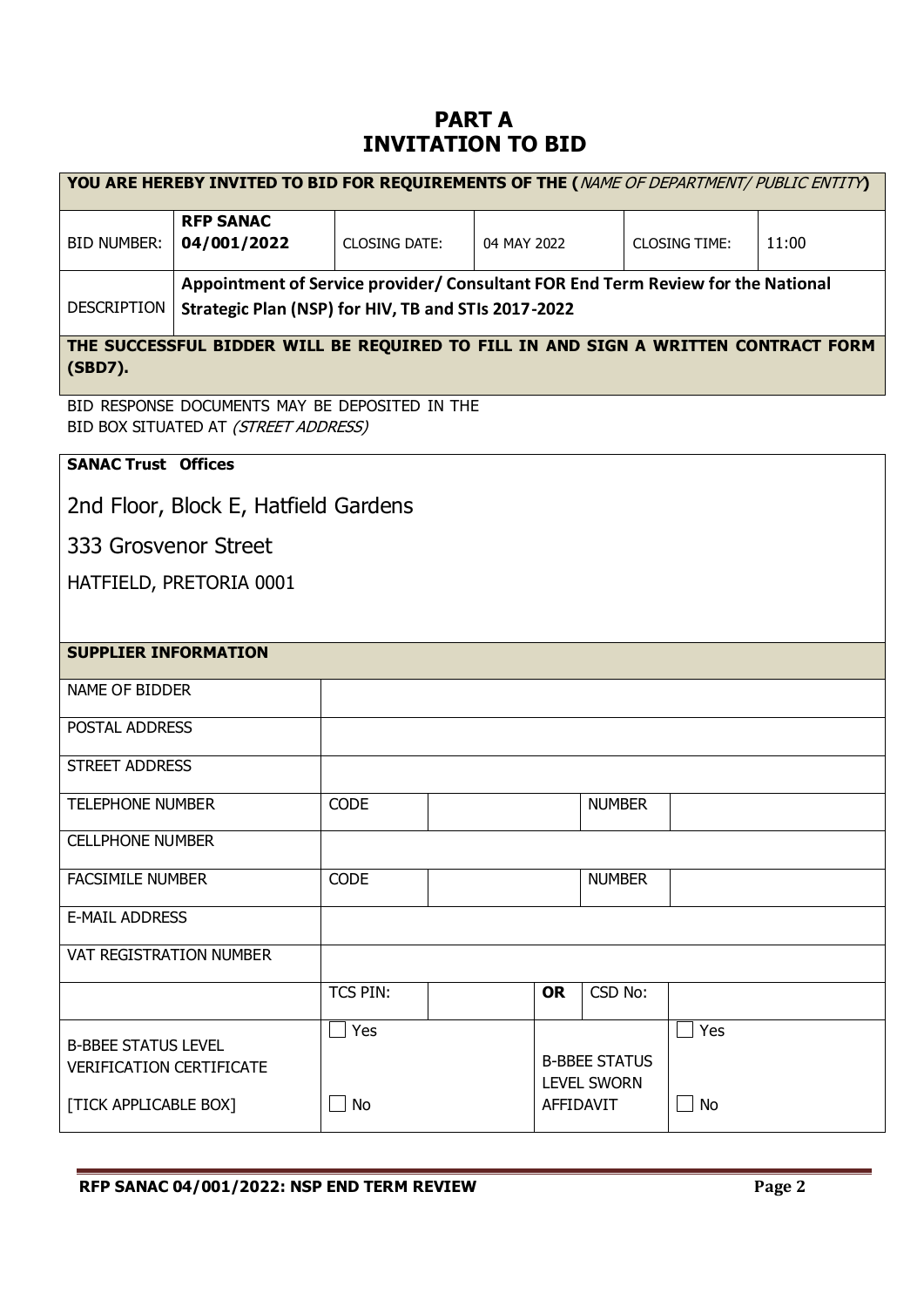| IF YES, WHO WAS THE<br><b>CERTIFICATE ISSUED BY?</b>                                                                                                       |                               |                                                                             |                       |                                                                                       |                                           |  |
|------------------------------------------------------------------------------------------------------------------------------------------------------------|-------------------------------|-----------------------------------------------------------------------------|-----------------------|---------------------------------------------------------------------------------------|-------------------------------------------|--|
| AN ACCOUNTING OFFICER AS                                                                                                                                   |                               | AN ACCOUNTING OFFICER AS CONTEMPLATED IN THE CLOSE<br>CORPORATION ACT (CCA) |                       |                                                                                       |                                           |  |
| CONTEMPLATED IN THE CLOSE<br>CORPORATION ACT (CCA) AND<br>NAME THE APPLICABLE IN THE                                                                       |                               |                                                                             |                       | A VERIFICATION AGENCY ACCREDITED BY THE SOUTH AFRICAN<br>ACCREDITATION SYSTEM (SANAS) |                                           |  |
| <b>TICK BOX</b>                                                                                                                                            | A REGISTERED AUDITOR<br>NAME: |                                                                             |                       |                                                                                       |                                           |  |
| [A B-BBEE STATUS LEVEL VERIFICATION CERTIFICATE/SWORN AFFIDAVIT(FOR EMES& QSEs) MUST BE SUBMITTED<br>IN ORDER TO QUALIFY FOR PREFERENCE POINTS FOR B-BBEE] |                               |                                                                             |                       |                                                                                       |                                           |  |
|                                                                                                                                                            |                               |                                                                             |                       |                                                                                       |                                           |  |
| ARE YOU THE ACCREDITED                                                                                                                                     | $\sf Yes$<br><b>No</b>        |                                                                             |                       | ARE YOU A<br><b>FOREIGN</b><br><b>BASED</b>                                           | $\bigcap$ Yes<br>∫No                      |  |
| REPRESENTATIVE IN<br><b>SOUTH AFRICA FOR THE</b><br><b>GOODS / SERVICES</b><br><b>/WORKS OFFERED?</b>                                                      | [IF YES ENCLOSE PROOF]        |                                                                             |                       | <b>SUPPLIER FOR</b><br><b>THE GOODS</b><br>/SERVICES<br>/WORKS<br><b>OFFERED?</b>     | <b>[IF YES ANSWER PART</b><br>B:3 BELOW ] |  |
| <b>SIGNATURE OF BIDDER</b>                                                                                                                                 |                               |                                                                             |                       | <b>DATE</b>                                                                           |                                           |  |
| <b>CAPACITY UNDER WHICH</b><br>THIS BID IS SIGNED (Attach<br>proof of authority to sign this<br>bid; e.g. resolution of<br>directors, etc.)                |                               |                                                                             |                       |                                                                                       |                                           |  |
| <b>TOTAL NUMBER OF ITEMS</b><br><b>OFFERED</b>                                                                                                             |                               |                                                                             |                       | <b>TOTAL BID</b><br><b>PRICE (ALL</b><br><b>INCLUSIVE)</b>                            |                                           |  |
| <b>BIDDING</b><br><b>PROCEDURE</b>                                                                                                                         | <b>ENQUIRIES</b>              | <b>MAY</b><br><b>BE</b>                                                     |                       |                                                                                       | TECHNICAL INFORMATION MAY BE DIRECTED     |  |
| <b>DIRECTED TO:</b>                                                                                                                                        |                               |                                                                             | TO:                   |                                                                                       |                                           |  |
| DEPARTMENT/ PUBLIC ENTITY                                                                                                                                  | <b>SANAC Trust</b>            |                                                                             | <b>CONTACT PERSON</b> |                                                                                       |                                           |  |
| <b>CONTACT PERSON</b>                                                                                                                                      | Beullah Mthombeni             |                                                                             |                       | <b>TELEPHONE NUMBER</b>                                                               |                                           |  |
| <b>TELEPHONE NUMBER</b>                                                                                                                                    | 012 748 1000                  |                                                                             |                       | <b>FACSIMILE NUMBER</b>                                                               |                                           |  |
| <b>FACSIMILE NUMBER</b>                                                                                                                                    |                               |                                                                             |                       | <b>E-MAIL ADDRESS</b>                                                                 |                                           |  |
| <b>E-MAIL ADDRESS</b>                                                                                                                                      |                               | beullah@sanac.org.za                                                        |                       |                                                                                       |                                           |  |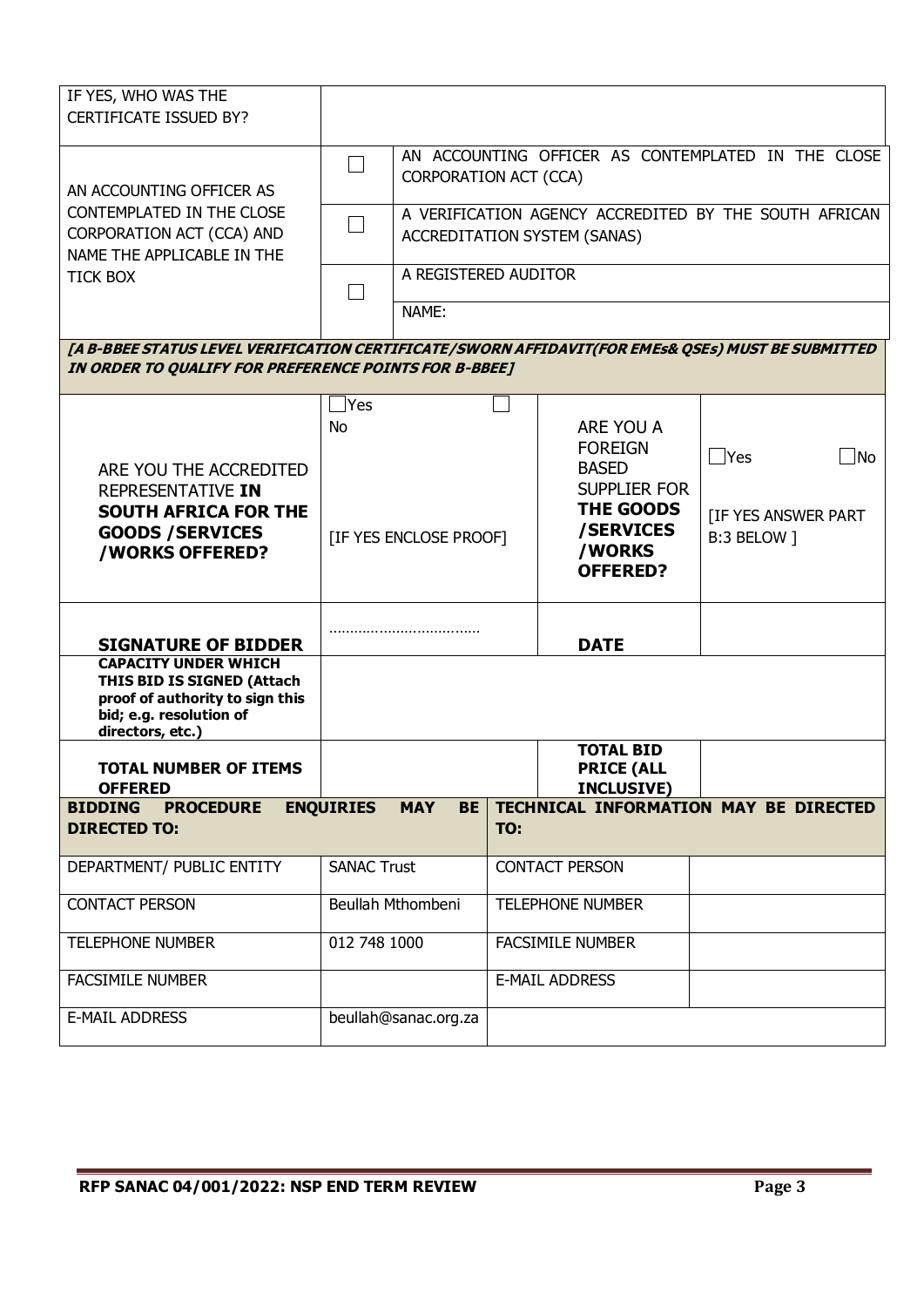# **PART B TERMS AND CONDITIONS FOR BIDDING**

| 1. | <b>BID SUBMISSION:</b>                                                                                                                                                                                                                                                                                                                                                              |               |
|----|-------------------------------------------------------------------------------------------------------------------------------------------------------------------------------------------------------------------------------------------------------------------------------------------------------------------------------------------------------------------------------------|---------------|
|    | 1.1. BIDS MUST BE DELIVERED BY THE STIPULATED TIME TO THE CORRECT ADDRESS. LATE BIDS WILL NOT<br>BE ACCEPTED FOR CONSIDERATION.                                                                                                                                                                                                                                                     |               |
|    | 1.2. ALL BIDS MUST BE SUBMITTED ON THE OFFICIAL FORMS PROVIDED-(NOT TO BE RE-TYPED)                                                                                                                                                                                                                                                                                                 |               |
|    | <b>OR EMAILED</b><br>1.3. BIDDERS MUST REGISTER ON THE CENTRAL SUPPLIER DATABASE (CSD) TO UPLOAD<br>MANDATORY INFORMATION NAMELY: (BUSINESS REGISTRATION/ DIRECTORSHIP/<br>MEMBERSHIP/IDENTITY NUMBERS; TAX COMPLIANCE STATUS; AND BANKING INFORMATION<br>FOR VERIFICATION PURPOSES). B-BBEE CERTIFICATE OR SWORN AFFIDAVIT FOR B-BBEE<br>MUST BE SUBMITTED TO BIDDING INSTITUTION. |               |
|    | 1.4. WHERE A BIDDER IS NOT REGISTERED ON THE CSD, MANDATORY INFORMATION NAMELY:<br>(BUSINESS REGISTRATION/ DIRECTORSHIP/ MEMBERSHIP/IDENTITY NUMBERS; TAX<br>COMPLIANCE STATUS MAY NOT BE SUBMITTED WITH THE BID DOCUMENTATION. B-BBEE<br>CERTIFICATE OR SWORN AFFIDAVIT FOR B-BBEE MUST BE SUBMITTED TO BIDDING<br><b>INSTITUTION.</b>                                             |               |
|    | 1.5. THIS BID IS SUBJECT TO THE PREFERENTIAL PROCUREMENT POLICY FRAMEWORK ACT 2000 AND THE<br>PREFERENTIAL PROCUREMENT REGULATIONS, 2017, THE GENERAL CONDITIONS OF CONTRACT (GCC)<br>AND, IF APPLICABLE, ANY OTHER LEGISLATION OR SPECIAL CONDITIONS OF CONTRACT.                                                                                                                  |               |
|    | 2. TAX COMPLIANCE REQUIREMENTS                                                                                                                                                                                                                                                                                                                                                      |               |
|    | 2.1 BIDDERS MUST ENSURE COMPLIANCE WITH THEIR TAX OBLIGATIONS.                                                                                                                                                                                                                                                                                                                      |               |
|    | 2.2 BIDDERS ARE REQUIRED TO SUBMIT THEIR UNIQUE PERSONAL IDENTIFICATION NUMBER (PIN) ISSUED<br>BY SARS TO ENABLE THE ORGAN OF STATE TO VIEW THE TAXPAYER'S PROFILE AND TAX STATUS.                                                                                                                                                                                                  |               |
|    | 2.3 APPLICATION FOR TAX COMPLIANCE STATUS (TCS) OR PIN MAY ALSO BE MADE VIA E-FILING. IN ORDER<br>TO USE THIS PROVISION, TAXPAYERS WILL NEED TO REGISTER WITH SARS AS E-FILERS THROUGH THE<br>WEBSITE WWW.SARS.GOV.ZA.                                                                                                                                                              |               |
|    | 2.4 BIDDERS MAY ALSO SUBMIT A PRINTED TCS TOGETHER WITH THE BID.                                                                                                                                                                                                                                                                                                                    |               |
|    | 2.5 IN BIDS WHERE CONSORTIA / JOINT VENTURES / SUB-CONTRACTORS ARE INVOLVED, EACH PARTY MUST<br>SUBMIT A SEPARATE PROOF OF TCS / PIN / CSD NUMBER.                                                                                                                                                                                                                                  |               |
|    | 2.6 WHERE NO TCS IS AVAILABLE BUT THE BIDDER IS REGISTERED ON THE CENTRAL SUPPLIER DATABASE<br>(CSD), A CSD NUMBER MUST BE PROVIDED.                                                                                                                                                                                                                                                |               |
| 3. | <b>QUESTIONNAIRE TO BIDDING FOREIGN SUPPLIERS</b>                                                                                                                                                                                                                                                                                                                                   |               |
|    | 3.1. IS THE BIDDER A RESIDENT OF THE REPUBLIC OF SOUTH AFRICA (RSA)?                                                                                                                                                                                                                                                                                                                | YES  <br>  NO |
|    | 3.2. DOES THE BIDDER HAVE A BRANCH IN THE RSA?                                                                                                                                                                                                                                                                                                                                      | YES □ NO      |
|    | 3.3. DOES THE BIDDER HAVE A PERMANENT ESTABLISHMENT IN THE RSA?                                                                                                                                                                                                                                                                                                                     | YES $\Box$ NO |
|    | 3.4. DOES THE BIDDER HAVE ANY SOURCE OF INCOME IN THE RSA?                                                                                                                                                                                                                                                                                                                          | 」YES □ NO     |
|    | IF THE ANSWER IS "NO" TO ALL OF THE ABOVE, THEN, IT IS NOT A REQUIREMENT TO OBTAIN A<br>TAX COMPLIANCE STATUS / TAX COMPLIANCE SYSTEM PIN CODE FROM THE SOUTH AFRICAN<br>REVENUE SERVICE (SARS) AND IF NOT REGISTER AS PER 2.3 ABOVE.                                                                                                                                               |               |

# **NB: FAILURE TO PROVIDE ANY OF THE ABOVE PARTICULARS MAY RENDER THE BID INVALID**.

**RFP SANAC 04/001/2022: NSP END TERM REVIEW Page 4**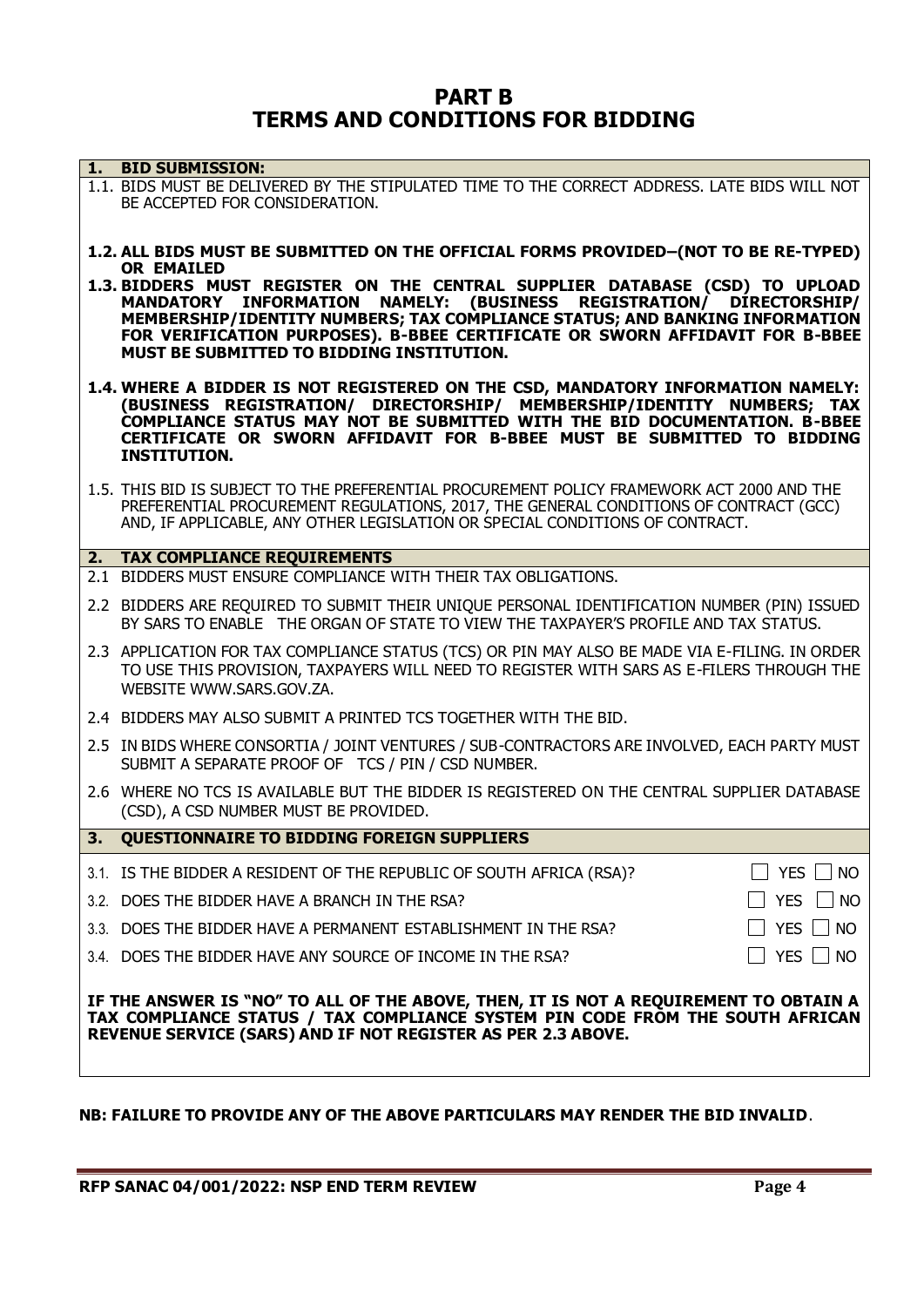# **PART C RETURNABLE DOCUMENTS**

### **CHECKLIST OF RETURNABLE SCHEDULES AND DOCUMENTS**

# **BID EVALUATION STAGE 1: Pre-qualification phase/ Initial screening process:**

| Bid form must be properly received on the bid closing date and time specified on the invitation, fully            |
|-------------------------------------------------------------------------------------------------------------------|
| completed and signed in ink.                                                                                      |
| Submission of applicable Resolution by the Legal Entity, or consortium / joint venture, authorising a             |
| dedicated person(s) to sign documents on behalf of the firm / consortium / joint venture.                         |
| Submission of Valid Tax Clearance Certificate or SARS PIN.                                                        |
| Copies of the Founding Statement - CIPC Document                                                                  |
| Certified copies of South African Identity Documents or Valid Passports of Members. Directors / owner (In         |
| a case of a sole proprietor or Partnership)                                                                       |
| Company Proof of address                                                                                          |
| Certified copies of all latest share certificates, in case of a Company                                           |
| List of traceable references of previous and present clients, (Company name, department, branch,                  |
| contact person with office telephone number, website and email address)                                           |
| Company Profile including Contact person, physical and postal address, contact email & telephone numbers          |
| Fully Completed SBD Documents, SBD 1 Part A & B of the bid document SBD 3.3, SBD 4, SBD 8, SBD 6.1,               |
| SBD 9, and the General Condition of Contract, BEE Certificate or Sworn Affidavit.                                 |
| The use of correction fluid is strictly prohibited and will lead to disqualification, If any corrections are made |
| on the bidding document, it needs to be initialled by the bidder                                                  |
| Summary Report of Central Supplier Database (CSD) with a compliant status.                                        |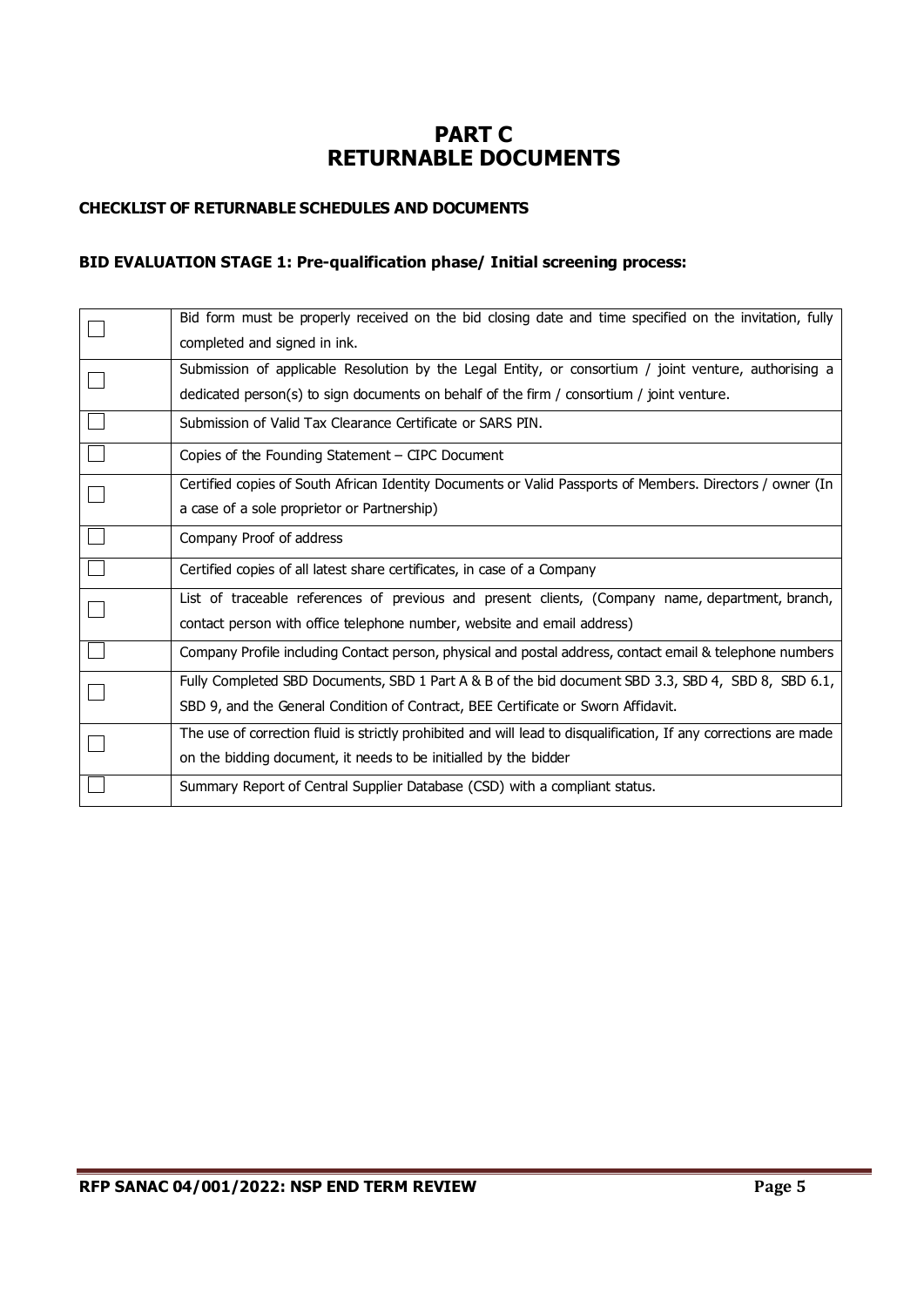# **PART D STANDARD BIDDING DOCUMENTS**

### **TAX CLEARANCE PIN SBD 2**

# **TAX CLEARANCE / PIN REQUIREMENTS**

- 1. It is a condition of bid that the taxes of the successful bidder must be in order, or that satisfactory arrangements have been made with South African Revenue Service (SARS) to meet the bidder's tax obligations.
- 2. In order to meet this requirement bidders are required to submit a valid and compliant Tax clearance pin for tenders/ good standing
- 3. SARS shall the bidder with a Tax Clearance pin that shall be valid for a period of one (1) year from the date of approval.
- The original Tax Clearance pin must be submitted together with the bid. Failure to submit the original and valid Tax Clearance pin shall result in the invalidation of the bid.
- 5. In bids where Consortia / Joint Ventures / subcontractors are involved, each party must submit a separate Tax Clearance pin.
- 6. Tax Clearance pin are available from any SARS branch office nationally or on the website [www.sars.gov.za.](http://www.sars.gov.za/)
- 7. Applications for the Tax Clearance Certificates may also be made via eFiling. In order to use this provision, taxpayers shall need to register with SARS as eFilers through the website [www.sars.gov.za.](http://www.sars.gov.za/)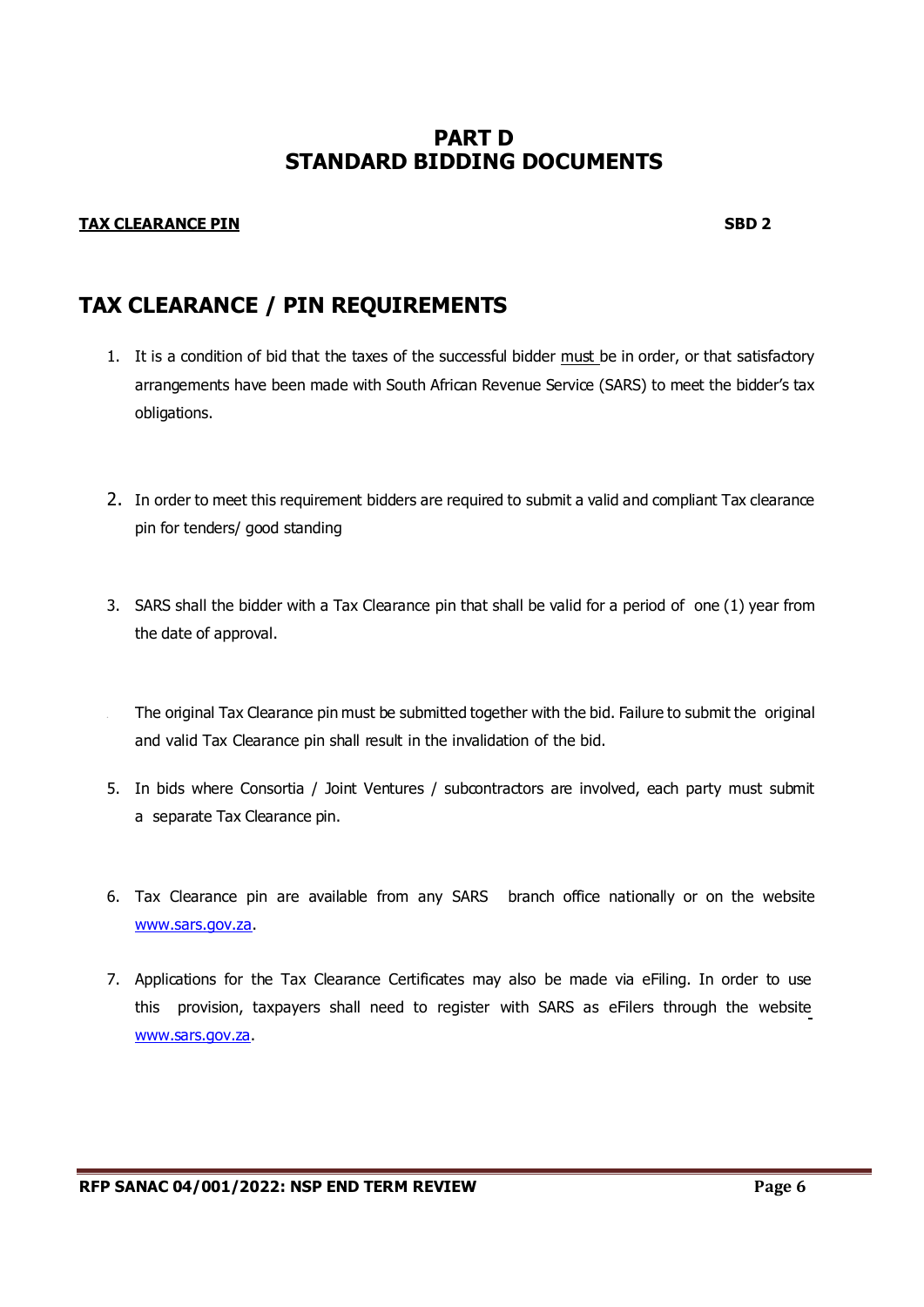# **ATTACH VALID AND COMPLIANT TAX COMPLIANCE STATUS PIN ISSUED ON THIS PAGE**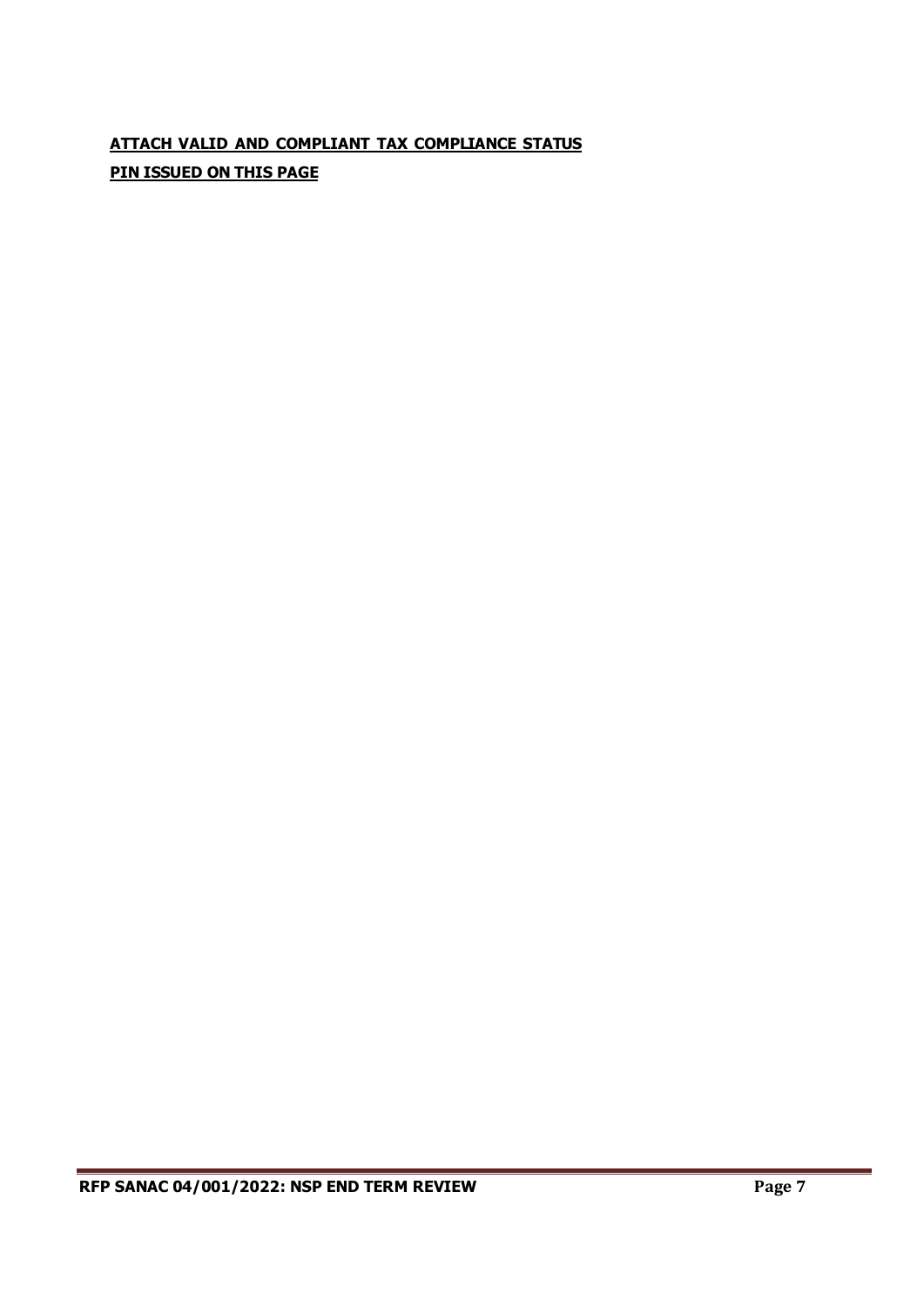# **DECLARATION OF INTEREST**

- 1. Any legal person, including persons employed by the state<sup>1</sup>, or persons having a kinship with persons employed by the state, including a blood relationship, may make an offer or offers in terms of this invitation to bid (includes a price quotation, advertised competitive bid, limited bid or proposal). In view of possible allegations of favouritism, should the resulting bid, or part thereof, be awarded to persons employed by the state, or to persons connected with or related to them, it is required that the bidder or his/her authorised representative declare his/her position in relation to the evaluating/adjudicating authority where-
	- the bidder is employed by the state; and/or
	- the legal person on whose behalf the bidding document is signed, has a relationship with persons/a person who are/is involved in the evaluation and or adjudication of the bid(s), or where it is known that such a relationship exists between the person or persons for or on whose behalf the declarant acts and persons who are involved with the evaluation and or adjudication of the bid.

# 2. **In order to give effect to the above, the following questionnaire must be completed and submitted with the bid.**

| 2.1                | Full                                                                                                                                                                                                                 | Name                    | 0f | bidder | or                                                                                 | his        | <b>or</b> | her      | representative:                                                                                               |
|--------------------|----------------------------------------------------------------------------------------------------------------------------------------------------------------------------------------------------------------------|-------------------------|----|--------|------------------------------------------------------------------------------------|------------|-----------|----------|---------------------------------------------------------------------------------------------------------------|
| 2.2                |                                                                                                                                                                                                                      | <b>Identity Number:</b> |    |        |                                                                                    |            |           |          |                                                                                                               |
| 2.3                | Position                                                                                                                                                                                                             | occupied                | in | the    | Company                                                                            | (director, |           | trustee, | shareholder <sup>2</sup> ):                                                                                   |
| 2.4                | Company                                                                                                                                                                                                              |                         |    |        | Registration                                                                       |            |           |          | Number:                                                                                                       |
| 2.5                | Tax                                                                                                                                                                                                                  |                         |    |        | Reference                                                                          |            |           |          | Number:                                                                                                       |
| 2.6                |                                                                                                                                                                                                                      |                         |    |        |                                                                                    |            |           |          |                                                                                                               |
| 2.6.1              | The names of all directors / trustees / shareholders / members, their individual identity<br>numbers, tax reference numbers and, if applicable, employee / persal numbers must be<br>indicated in paragraph 3 below. |                         |    |        |                                                                                    |            |           |          |                                                                                                               |
| $1"State"$ means - |                                                                                                                                                                                                                      |                         |    |        | within the meaning of the Public Finance Management Act, 1999 (Act No. 1 of 1999); |            |           |          | (a) any national or provincial department, national or provincial public entity or constitutional institution |

- (b) any municipality or municipal entity;
- (c) provincial legislature;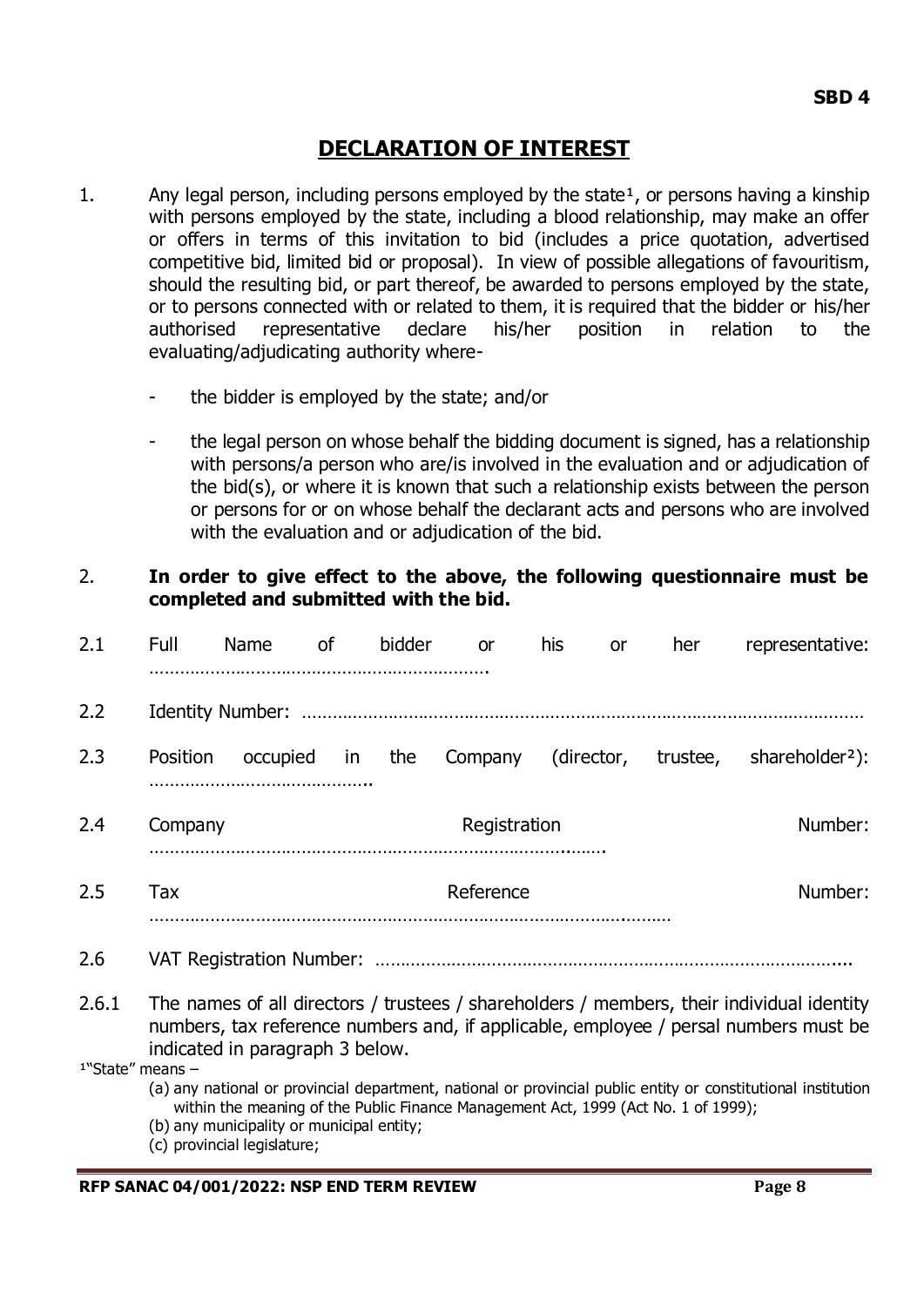(d) national Assembly or the national Council of provinces; or

(e) Parliament.

<sup>2</sup>"Shareholder" means a person who owns shares in the company and is actively involved in the management of the enterprise or business and exercises control over the enterprise.

| 2.7     | Are you or any person connected with the bidder<br>presently employed by the state?                                                                                                     | YES / NO |
|---------|-----------------------------------------------------------------------------------------------------------------------------------------------------------------------------------------|----------|
|         | 2.7.1 If so, furnish the following particulars:                                                                                                                                         |          |
|         | Name of person / director / trustee / shareholder/ member:                                                                                                                              |          |
|         | Name of state institution at which you or the person<br>connected to the bidder is employed :<br>Position occupied in the state institution:                                            |          |
|         | Any other particulars:                                                                                                                                                                  |          |
|         |                                                                                                                                                                                         |          |
|         |                                                                                                                                                                                         |          |
|         | 2.7.2 If you are presently employed by the state, did you obtain<br>the appropriate authority to undertake remunerative<br>work outside employment in the public sector?                | YES / NO |
| 2.7.2.1 | If yes, did you attached proof of such authority to the bid<br>document?                                                                                                                | YES / NO |
|         | (Note: Failure to submit proof of such authority, where<br>applicable, may result in the disqualification of the bid.                                                                   |          |
| 2.7.2.2 | If no, furnish reasons for non-submission of such proof:                                                                                                                                |          |
|         |                                                                                                                                                                                         |          |
|         |                                                                                                                                                                                         |          |
|         | 2.8 Did you or your spouse, or any of the company's directors /<br>trustees / shareholders / members or their spouses conduct<br>business with the state in the previous twelve months? | YES / NO |
|         | 2.8.1 If so, furnish particulars:                                                                                                                                                       |          |
|         |                                                                                                                                                                                         |          |
|         |                                                                                                                                                                                         |          |

**RFP SANAC 04/001/2022: NSP END TERM REVIEW Page 9**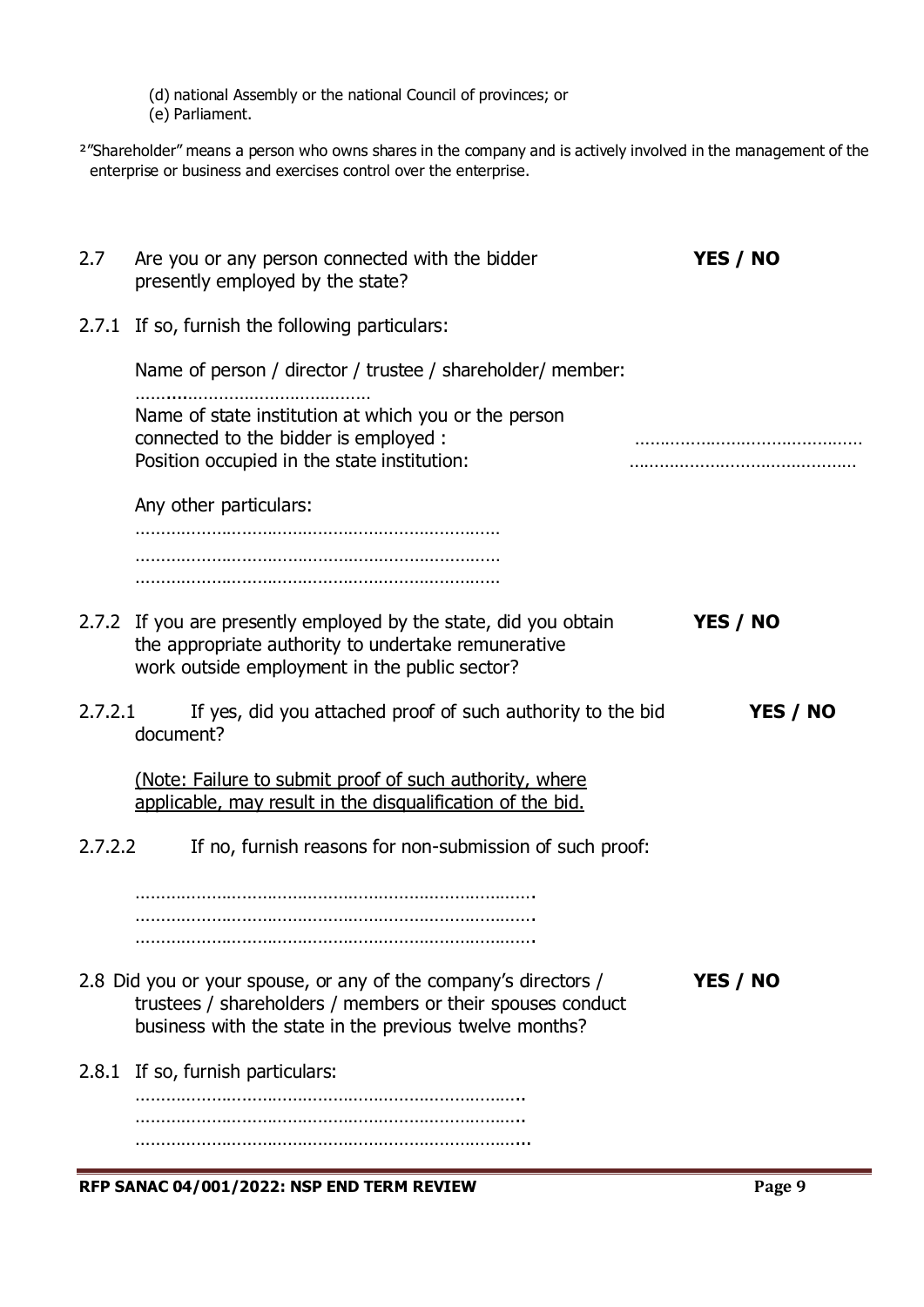- 2.9 Do you, or any person connected with the bidder, have **YES / NO** any relationship (family, friend, other) with a person employed by the state and who may be involved with the evaluation and or adjudication of this bid?
- 2.9.1If so, furnish particulars.

……………………………………………………………... …………………………………………………………..…. ………………………………………………………………

- 2.10 Are you, or any person connected with the bidder, **YES/NO** aware of any relationship (family, friend, other) between any other bidder and any person employed by the state who may be involved with the evaluation and or adjudication of this bid?
- 2.10.1 If so, furnish particulars**.**

……………………………………………………………… ……………………………………………………………… ………………………………………………………………

- 2.11 Do you or any of the directors / trustees / shareholders / members **YES/NO** of the company have any interest in any other related companies whether or not they are bidding for this contract?
- 2.11.1 If so, furnish particulars:

……………………………………………………………………………. ……………………………………………………………………………. …………………………………………………………………………….

**3 Full details of directors / trustees / members / shareholders.**

| <b>Full Name</b> | <b>Identity</b><br><b>Number</b> | <b>Tax</b><br><b>Personal</b><br><b>Reference</b><br><b>Number</b> | State Employee<br>Number / Persal<br><b>State</b><br><b>Number</b> |
|------------------|----------------------------------|--------------------------------------------------------------------|--------------------------------------------------------------------|
|                  |                                  |                                                                    |                                                                    |
|                  |                                  |                                                                    |                                                                    |
|                  |                                  |                                                                    |                                                                    |
|                  |                                  |                                                                    |                                                                    |
|                  |                                  |                                                                    |                                                                    |
|                  |                                  |                                                                    |                                                                    |

**RFP SANAC 04/001/2022: NSP END TERM REVIEW Page 10**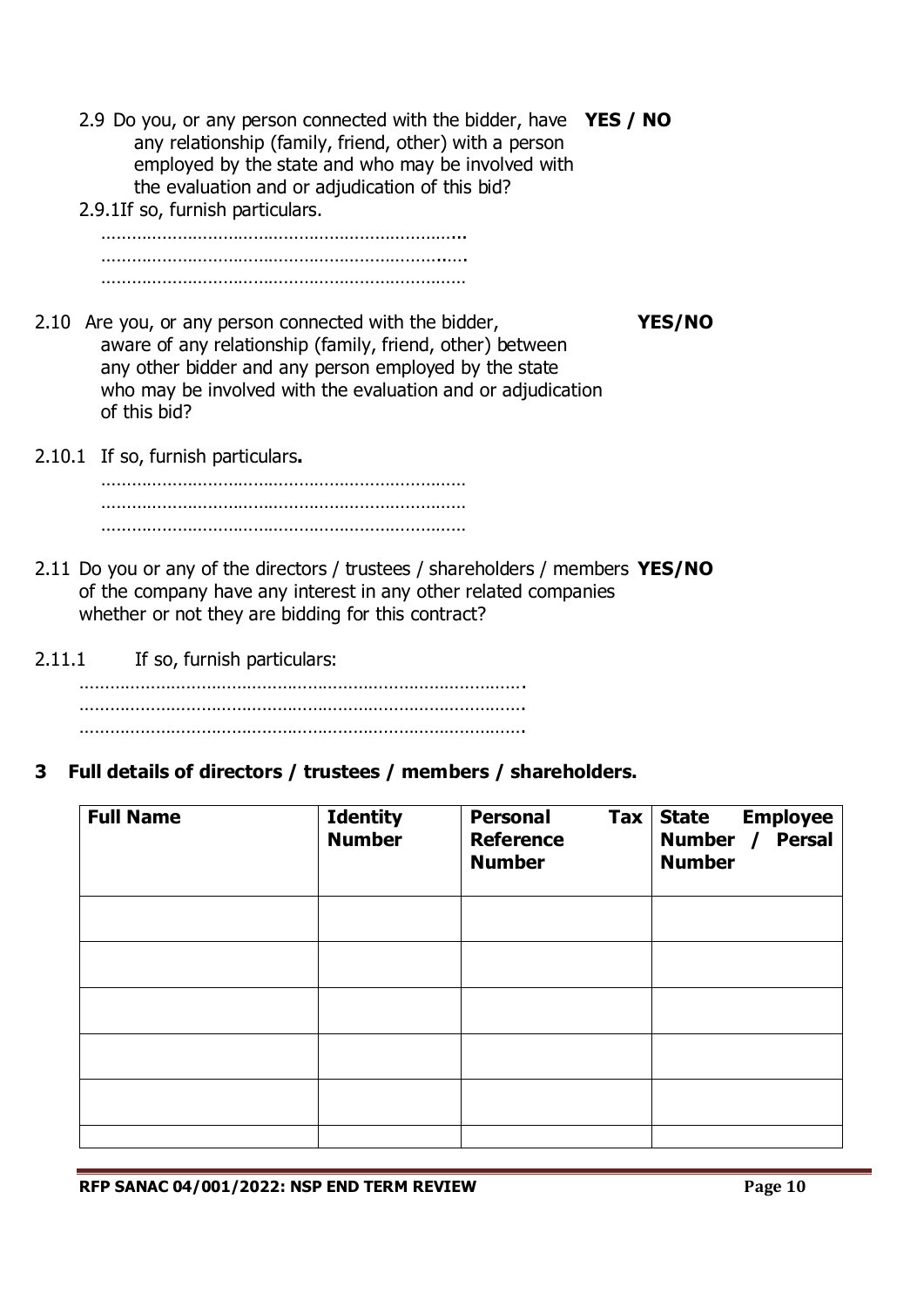# **4 DECLARATION**

I, THE UNDERSIGNED (NAME)………………………………………………………………………

CERTIFY THAT THE INFORMATION FURNISHED IN PARAGRAPHS 2 and 3 ABOVE IS CORRECT.

I ACCEPT THAT THE STATE MAY REJECT THE BID OR ACT AGAINST ME IN TERMS OF PARAGRAPH 23 OF THE GENERAL CONDITIONS OF CONTRACT SHOULD THIS DECLARATION PROVE TO BE FALSE.

| Name of bidder |
|----------------|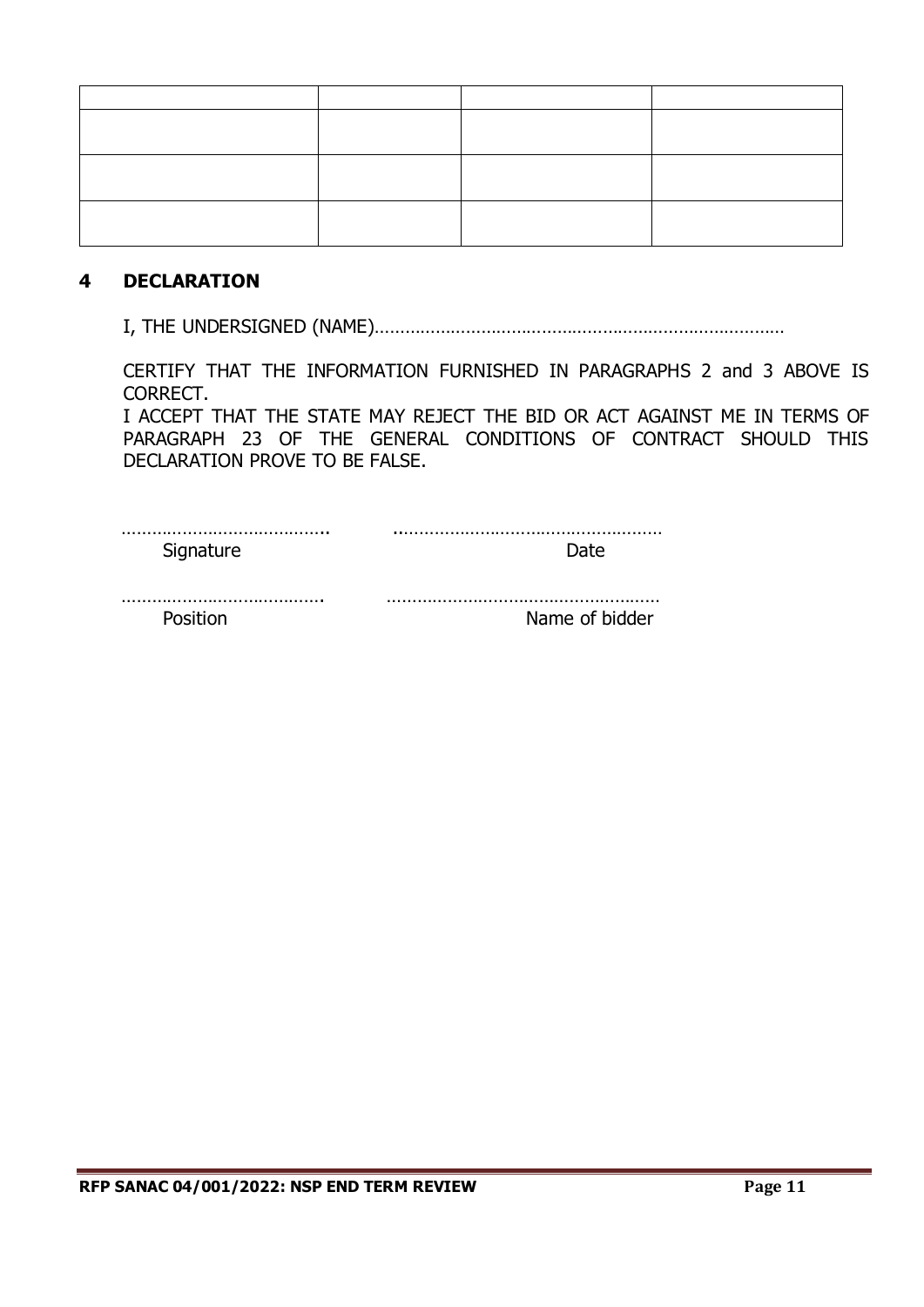#### **SBD 6.1**

### **PREFERENCE POINTS CLAIM FORM IN TERMS OF THE PREFERENTIAL PROCUREMENT REGULATIONS 2017**

This preference form must form part of all bids invited. It contains general information and serves as a claim form for preference points for Broad-Based Black Economic Empowerment (B-BBEE) Status Level of Contribution

### **NB: BEFORE COMPLETING THIS FORM, BIDDERS MUST STUDY THE GENERAL CONDITIONS, DEFINITIONS AND DIRECTIVES APPLICABLE IN RESPECT OF B-BBEE, AS PRESCRIBED IN THE PREFERENTIAL PROCUREMENT REGULATIONS, 2017.**

### **1. GENERAL CONDITIONS**

- 1.1 The following preference point systems are applicable to all bids:
	- the 80/20 system for requirements with a Rand value of up to R50 000 000 (all applicable taxes included); and
	- the 90/10 system for requirements with a Rand value above R50 000 000 (all applicable taxes included).

1.2

- a) The value of this bid is estimated to exceed/not exceed R50 000 000 (all applicable taxes included) and therefore the …………... preference point system shall be applicable; or
- b) Either the 80/20 or 90/10 preference point system will be applicable to this tender (delete whichever is not applicable for this tender).
- 1.3 Points for this bid shall be awarded for:
	- (a) Price; and
	- (b) B-BBEE Status Level of Contributor.
- 1.4 The maximum points for this bid are allocated as follows:

|                                                             | <b>POINTS</b> |
|-------------------------------------------------------------|---------------|
| <b>PRICE</b>                                                |               |
| <b>B-BBEE STATUS LEVEL OF CONTRIBUTOR</b>                   |               |
| <b>Total points for Price and B-BBEE must not</b><br>exceed | <b>100</b>    |

- 1.5 Failure on the part of a bidder to submit proof of B-BBEE Status level of contributor together with the bid, will be interpreted to mean that preference points for B-BBEE status level of contribution are not claimed.
- 1.6 The purchaser reserves the right to require of a bidder, either before a bid is adjudicated or at any time subsequently, to substantiate any claim in regard to preferences, in any manner required by the purchaser.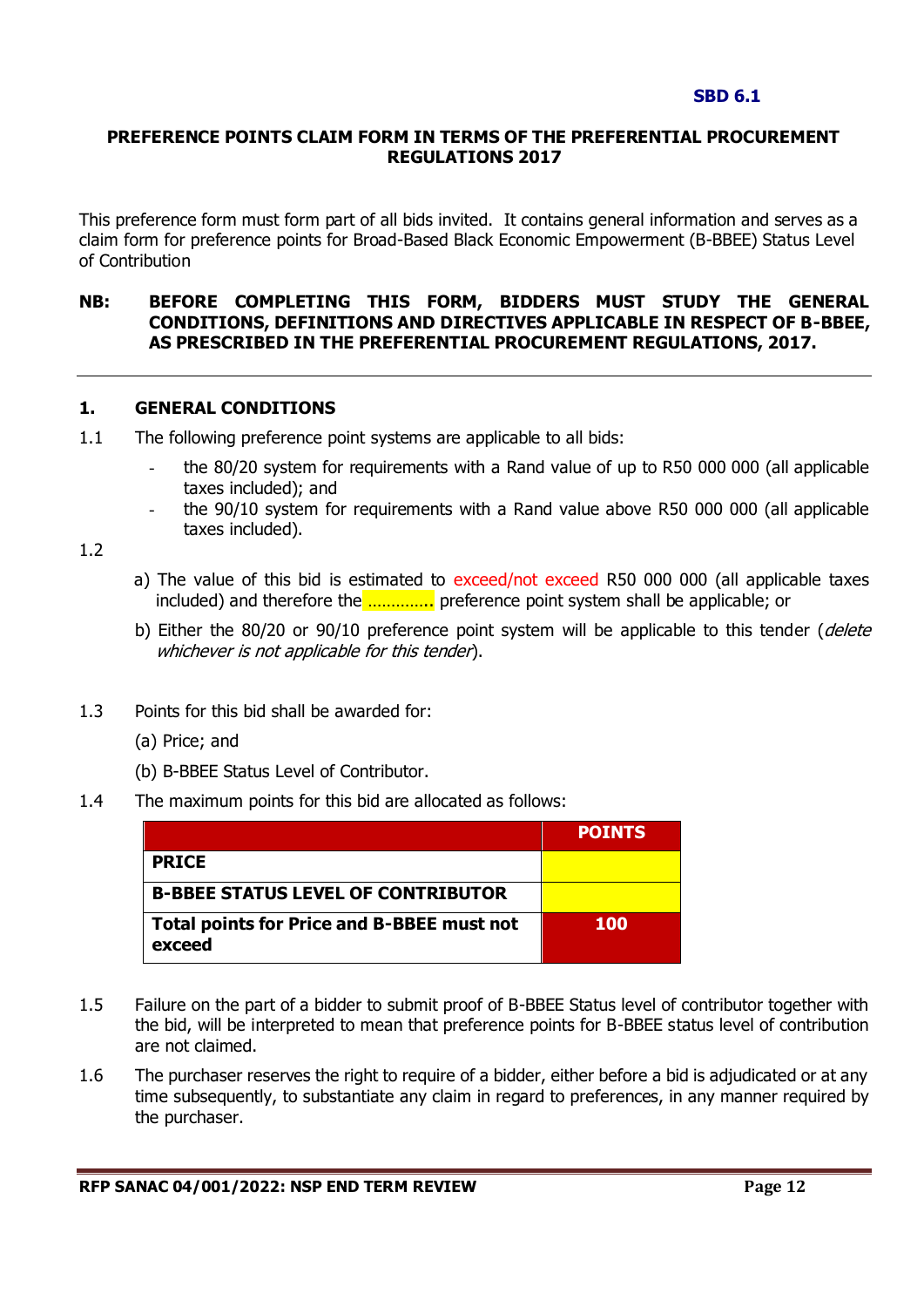# **2. DEFINITIONS**

- (a) **"B-BBEE"** means broad-based black economic empowerment as defined in section 1 of the Broad-Based Black Economic Empowerment Act;
- (b) "**B-BBEE status level of contributor"** means the B-BBEE status of an entity in terms of a code of good practice on black economic empowerment, issued in terms of section 9(1) of the Broad-Based Black Economic Empowerment Act;
- (c) **"bid"** means a written offer in a prescribed or stipulated form in response to an invitation by an organ of state for the provision of goods or services, through price quotations, advertised competitive bidding processes or proposals;
- (d) **"Broad-Based Black Economic Empowerment Act"** means the Broad-Based Black Economic Empowerment Act, 2003 (Act No. 53 of 2003);
- **(e) "EME"** means an Exempted Micro Enterprise in terms of a code of good practice on black economic empowerment issued in terms of section 9 (1) of the Broad-Based Black Economic Empowerment Act;
- (f) **"functionality"** means the ability of a tenderer to provide goods or services in accordance with specifications as set out in the tender documents.
- (g) **"prices"** includes all applicable taxes less all unconditional discounts;
- (h) **"proof of B-BBEE status level of contributor"** means:
	- **1)** B-BBEE Status level certificate issued by an authorized body or person;
	- **2)** A sworn affidavit as prescribed by the B-BBEE Codes of Good Practice;
	- **3)** Any other requirement prescribed in terms of the B-BBEE Act;
	- (i) **"QSE"** means a qualifying small business enterprise in terms of a code of good practice on black economic empowerment issued in terms of section 9 (1) of the Broad-Based Black Economic Empowerment Act;
- (j) **"rand value"** means the total estimated value of a contract in Rand, calculated at the time of bid invitation, and includes all applicable taxes;

# **3. POINTS AWARDED FOR PRICE**

# 3.1 **THE 80/20 PREFERENCE POINT SYSTEMS**

A maximum of 80 points is allocated for price on the following basis:

# **80/20**

$$
Ps = 80 \left( 1 - \frac{Pt - P \min}{P \min} \right)
$$

Where

- Ps = Points scored for price of bid under consideration
- Pt = Price of bid under consideration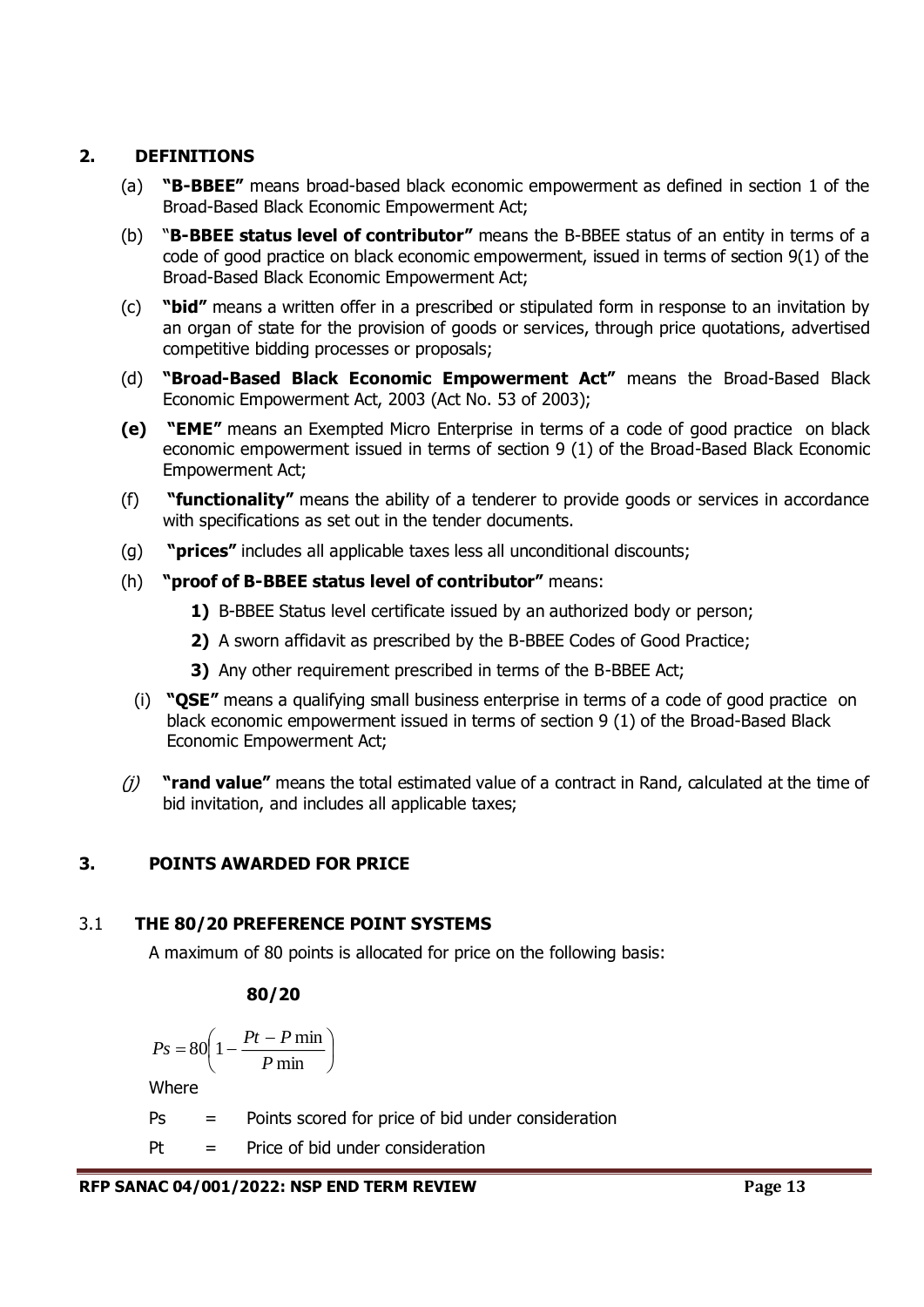Pmin = Price of lowest acceptable bid

# **4. POINTS AWARDED FOR B-BBEE STATUS LEVEL OF CONTRIBUTOR**

4.1 In terms of Regulation 6 (2) and 7 (2) of the Preferential Procurement Regulations, preference points must be awarded to a bidder for attaining the B-BBEE status level of contribution in accordance with the table below:

| <b>B-BBEE Status Level of</b><br><b>Contributor</b> | <b>Number of points</b><br>(80/20 system) |
|-----------------------------------------------------|-------------------------------------------|
|                                                     | 20                                        |
| 2                                                   | 18                                        |
| 3                                                   | 14                                        |
| 4                                                   | 12                                        |
| 5                                                   | 8                                         |
| 6                                                   | 6                                         |
|                                                     |                                           |
| 8                                                   | 2                                         |
| Non-compliant contributor                           |                                           |

### **5. BID DECLARATION**

5.1 Bidders who claim points in respect of B-BBEE Status Level of Contribution must complete the following:

# **6. B-BBEE STATUS LEVEL OF CONTRIBUTOR CLAIMED IN TERMS OF PARAGRAPHS 1.4 AND 4.1**

6.1 B-BBEE Status Level of Contributor:  $\qquad \qquad = \qquad \qquad \dots \dots \dots ($ maximum of 20 points)

(Points claimed in respect of paragraph 7.1 must be in accordance with the table reflected in paragraph 4.1 and must be substantiated by relevant proof of B-BBEE status level of contributor.

# **7. SUB-CONTRACTING**

7.1 Will any portion of the contract be sub-contracted?

# (**Tick applicable box**)



# 7.1.1 If yes, indicate:

- i) What percentage of the contract will be subcontracted...................................%
- ii) The name of the sub-contractor…………………………………………………………..
- iii) The B-BBEE status level of the sub-contractor......................................……………..
- iv) Whether the sub-contractor is an EME or QSE

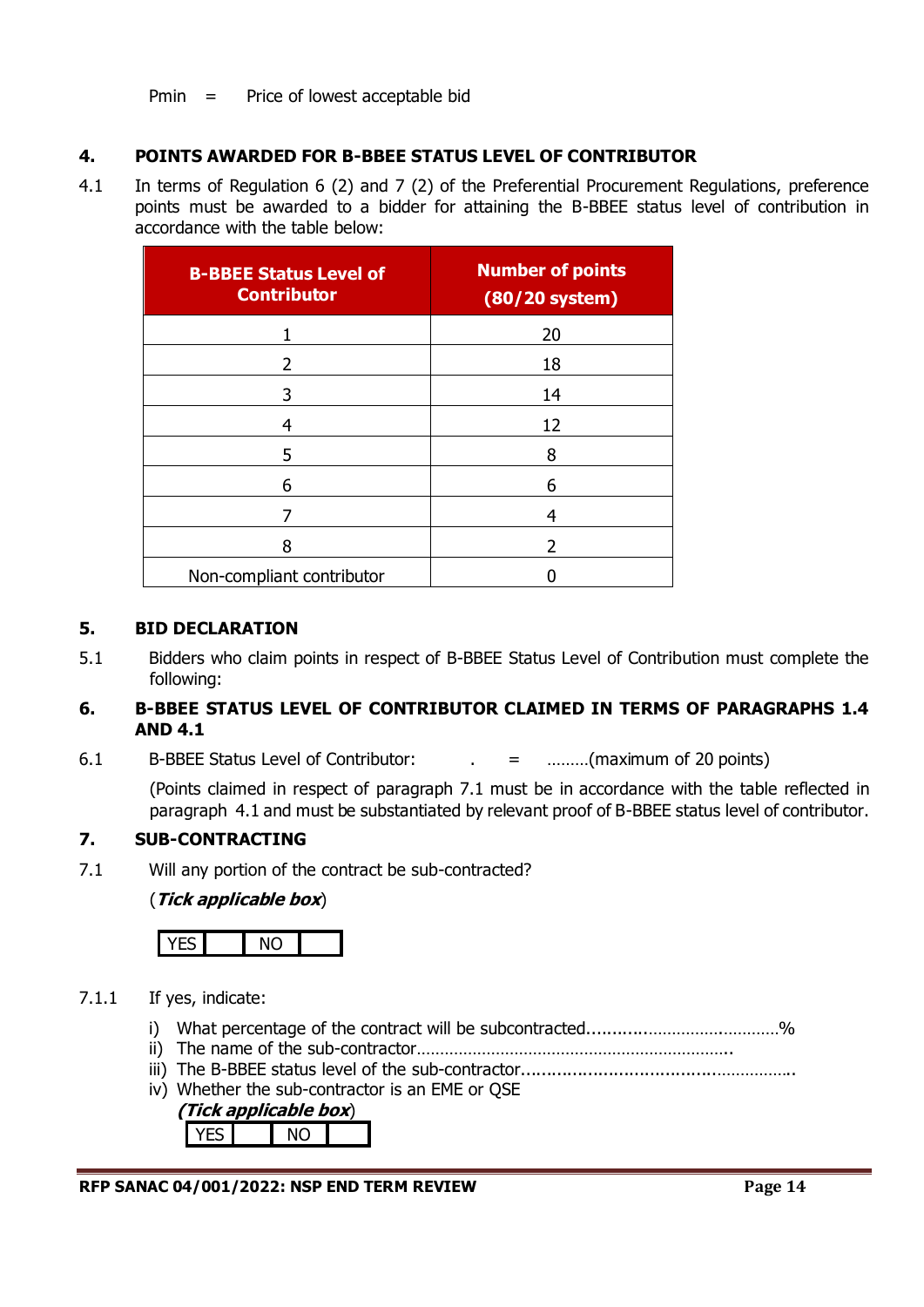v) Specify, by ticking the appropriate box, if subcontracting with an enterprise in terms of Preferential Procurement Regulations,2017:

| Designated Group: An EME or QSE which is at last 51% owned by:    | <b>EME</b><br>V | <b>QSE</b><br>V |
|-------------------------------------------------------------------|-----------------|-----------------|
| Black people                                                      |                 |                 |
| Black people who are youth                                        |                 |                 |
| Black people who are women                                        |                 |                 |
| Black people with disabilities                                    |                 |                 |
| Black people living in rural or underdeveloped areas or townships |                 |                 |
| Cooperative owned by black people                                 |                 |                 |
| Black people who are military veterans                            |                 |                 |
| <b>OR</b>                                                         |                 |                 |
| Any EME                                                           |                 |                 |
| Any QSE                                                           |                 |                 |

### 8. **DECLARATION WITH REGARD TO COMPANY/FIRM**

- 8.1 Name of company/firm:…………………………………………………………………………….
- 8.2 VAT registration number:……………………………………….…………………………………
- 8.3 Company registration number:…………….……………………….…………………………….

#### 8.4 TYPE OF COMPANY/ FIRM

- □ Partnership/Joint Venture / Consortium
- □ One person business/sole propriety
- **Close corporation**
- **Company**
- (Pty) Limited
- [TICK APPLICABLE BOX]

### 8.5 DESCRIBE PRINCIPAL BUSINESS ACTIVITIES

……………………………………………………………………………………………………………………………………… ……………………………………………………………………………………………………………………………………… …..

### 8.6 COMPANY CLASSIFICATION

- Manufacturer
- Supplier
- D Professional service provider
- $\Box$  Other service providers, e.g. transporter, etc.
- [TICK APPLICABLE BOX]
- 8.7 Total number of years the company/firm has been in business:……………………………
- 8.8 I/we, the undersigned, who is / are duly authorised to do so on behalf of the company/firm, certify that the points claimed, based on the B-BBE status level of contributor indicated in paragraphs 1.4 and 6.1 of the foregoing certificate, qualifies the company/ firm for the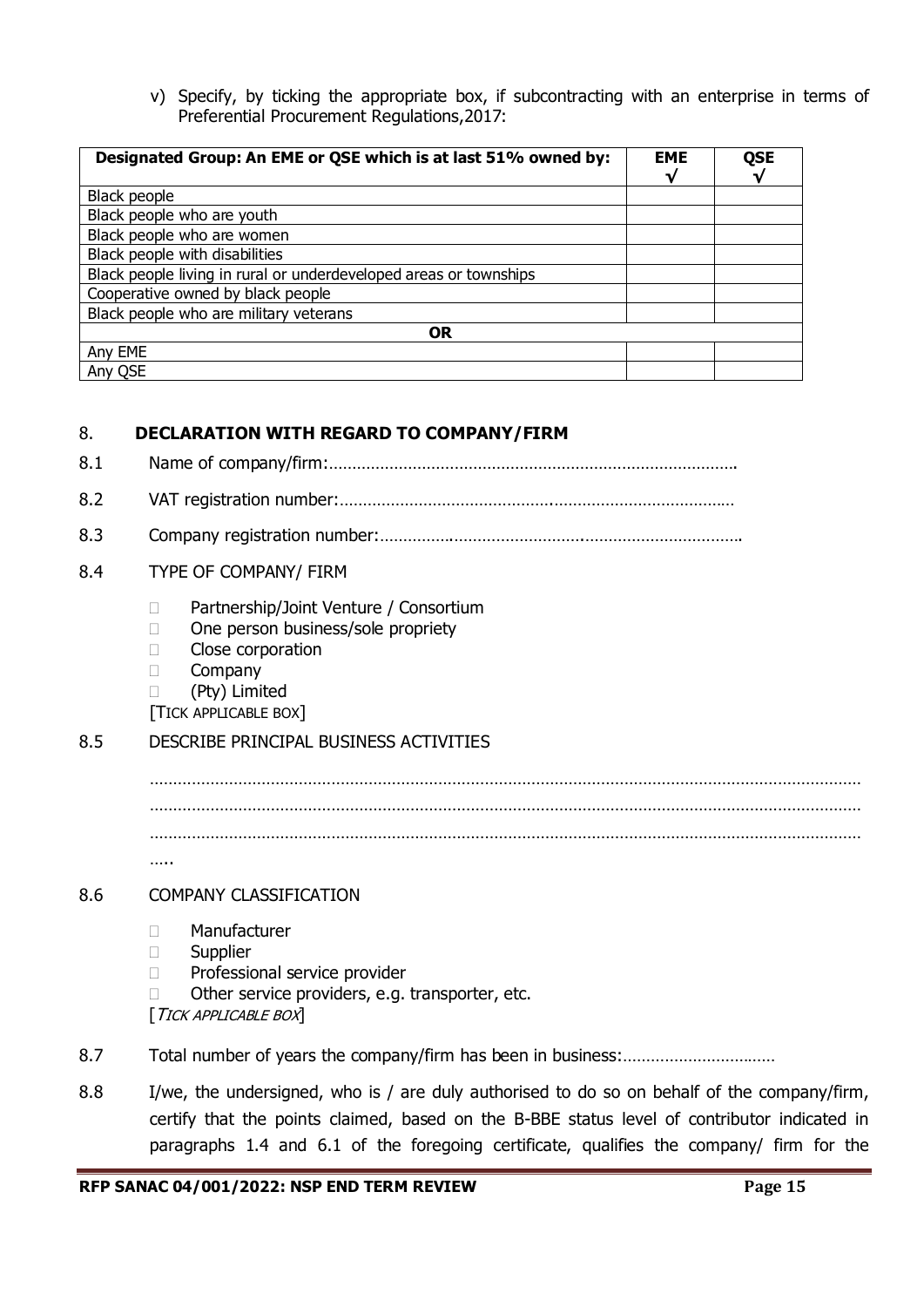preference(s) shown and I / we acknowledge that:

- i) The information furnished is true and correct;
- ii) The preference points claimed are in accordance with the General Conditions as indicated in paragraph 1 of this form;
- iii) In the event of a contract being awarded as a result of points claimed as shown in paragraphs 1.4 and 6.1, the contractor may be required to furnish documentary proof to the satisfaction of the purchaser that the claims are correct;
- iv) If the B-BBEE status level of contributor has been claimed or obtained on a fraudulent basis or any of the conditions of contract have not been fulfilled, the purchaser may, in addition to any other remedy it may have –
	- (a) disqualify the person from the bidding process;
	- (b) recover costs, losses or damages it has incurred or suffered as a result of that person's conduct;
	- (c) cancel the contract and claim any damages which it has suffered as a result of having to make less favourable arrangements due to such cancellation;
	- (d) recommend that the bidder or contractor, its shareholders and directors, or only the shareholders and directors who acted on a fraudulent basis, be restricted by the National Treasury from obtaining business from any organ of state for a period not exceeding 10 years, after the *audi alteram partem* (hear the other side) rule has been applied; and
	- (e) forward the matter for criminal prosecution.

| <b>WITNESSES</b> |                            |
|------------------|----------------------------|
|                  |                            |
|                  | SIGNATURE(S) OF BIDDERS(S) |
| ົ                |                            |
|                  | DATE:                      |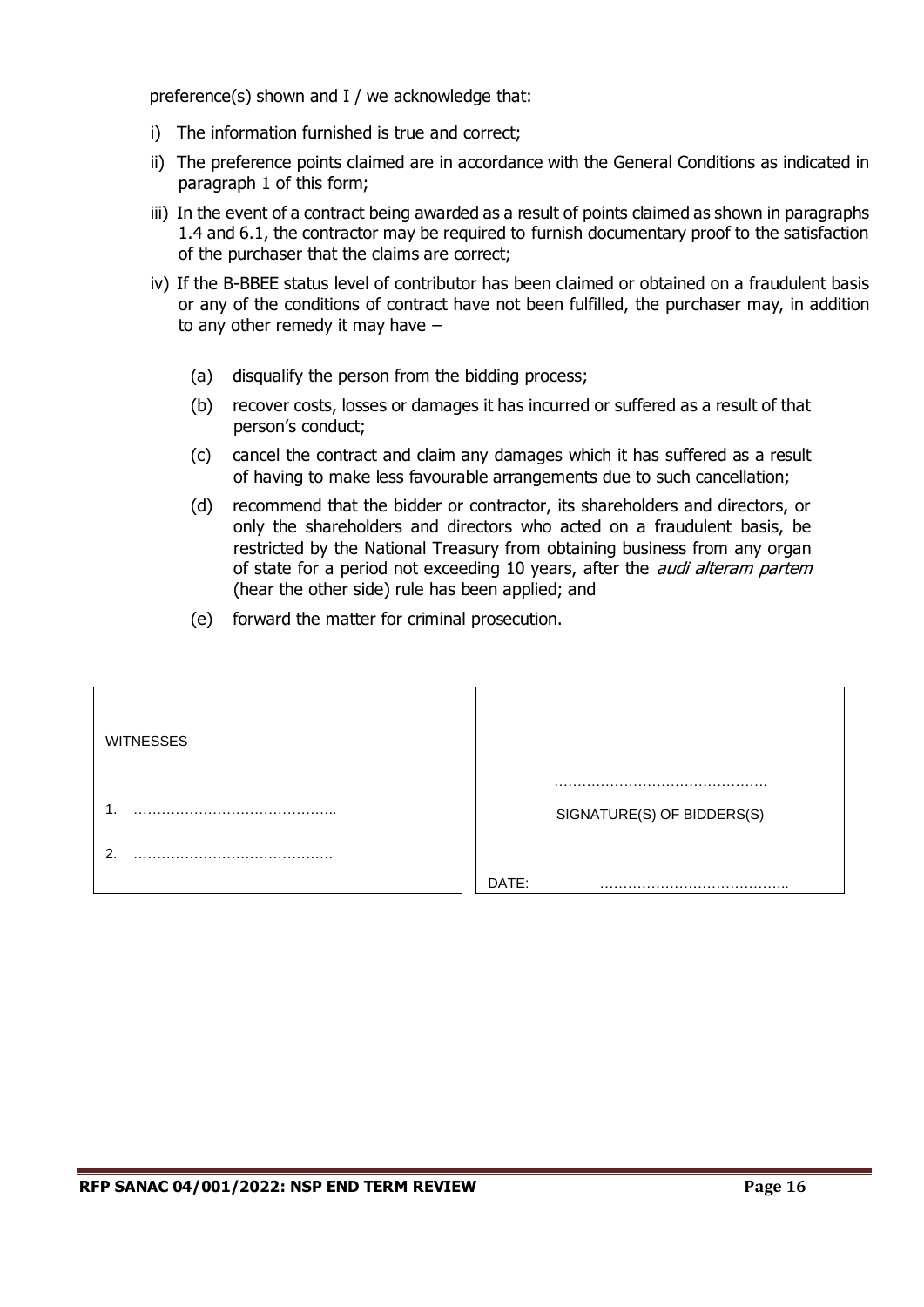**[The tenderers BEE Verification Certificate or Sworn Affidavit must be inserted here]**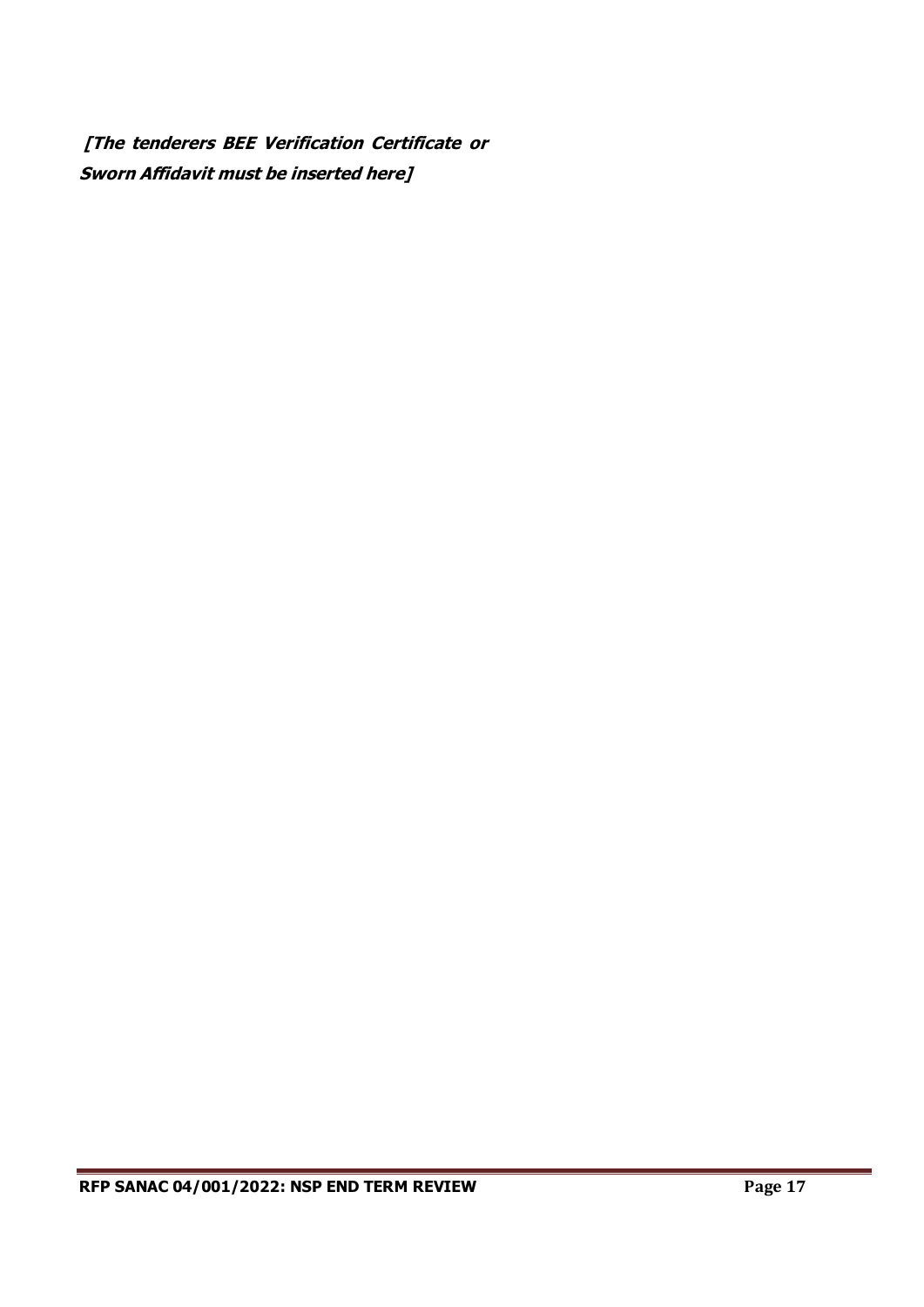# **DECLARATION OF BIDDER'S PAST SUPPLY CHAIN MANAGEMENT PRACTICES**

- 1 This Standard Bidding Document must form part of all bids invited.
- 2 It serves as a declaration to be used by institutions in ensuring that when goods and services are being procured, all reasonable steps are taken to combat the abuse of the supply chain management system.
- 3 The bid of any bidder may be disregarded if that bidder, or any of its directors have
	- a. abused the institution's supply chain management system;
	- b. committed fraud or any other improper conduct in relation to such system; or
	- c. failed to perform on any previous contract.

# **4 In order to give effect to the above, the following questionnaire must be completed and submitted with the bid.**

| <b>Item</b> | Question                                                                                                                                                                                                                                                                                                                                                                                                                                                                                                                                                                                                                                                        | <b>Yes</b> | <b>No</b> |
|-------------|-----------------------------------------------------------------------------------------------------------------------------------------------------------------------------------------------------------------------------------------------------------------------------------------------------------------------------------------------------------------------------------------------------------------------------------------------------------------------------------------------------------------------------------------------------------------------------------------------------------------------------------------------------------------|------------|-----------|
| 4.1         | Is the bidder or any of its directors listed on the National Treasury's Database<br>of Restricted Suppliers as companies or persons prohibited from doing business<br>with the public sector?<br>(Companies or persons who are listed on this Database were informed<br>in writing of this restriction by the Accounting Officer/Authority of the<br>institution that imposed the restriction after the <i>audi alteram partem</i><br>rule was applied).<br>The Database of Restricted Suppliers now resides on the National Treasury's<br>website( <b>www.treasury.gov.za</b> ) and can be accessed by clicking on its link at<br>the bottom of the home page. | Yes        | No        |
| 4.1.1       | If so, furnish particulars:                                                                                                                                                                                                                                                                                                                                                                                                                                                                                                                                                                                                                                     |            |           |
| 4.2         | Is the bidder or any of its directors listed on the Register for Tender<br>Defaulters in terms of section 29 of the Prevention and Combating of Corrupt<br>Activities Act (No 12 of 2004)?<br>The Register for Tender Defaulters can be accessed on the National<br>Treasury's website (www.treasury.gov.za) by clicking on its link at<br>the bottom of the home page.                                                                                                                                                                                                                                                                                         | Yes        | No        |
| 4.2.1       | If so, furnish particulars:                                                                                                                                                                                                                                                                                                                                                                                                                                                                                                                                                                                                                                     |            |           |
| 4.3         | Was the bidder or any of its directors convicted by a court of law (including a<br>court outside of the Republic of South Africa) for fraud or corruption during<br>the past five years?                                                                                                                                                                                                                                                                                                                                                                                                                                                                        | Yes        | No        |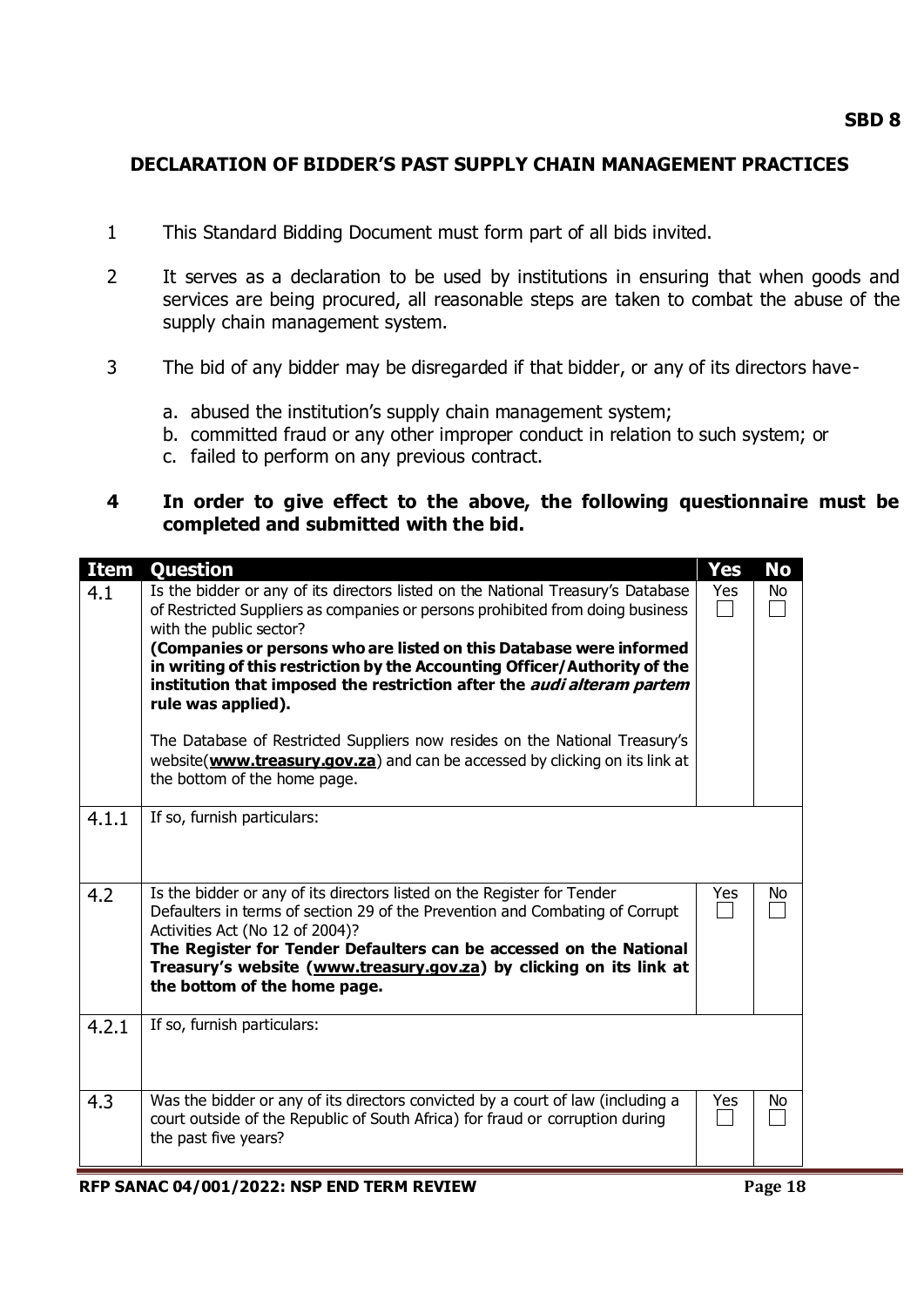| 4.3.1 | If so, furnish particulars:                                                                                                                                             |     |    |
|-------|-------------------------------------------------------------------------------------------------------------------------------------------------------------------------|-----|----|
| 4.4   | Was any contract between the bidder and any organ of state terminated<br>during the past five years on account of failure to perform on or comply with<br>the contract? | Yes | No |
| 4.4.1 | If so, furnish particulars:                                                                                                                                             |     |    |

**SBD 8**

# **CERTIFICATION**

**I, THE UNDERSIGNED (FULL NAME)………………………………………………… CERTIFY THAT THE INFORMATION FURNISHED ON THIS DECLARATION FORM IS TRUE AND CORRECT.**

**I ACCEPT THAT, IN ADDITION TO CANCELLATION OF A CONTRACT, ACTION MAY BE TAKEN AGAINST ME SHOULD THIS DECLARATION PROVE TO BE FALSE.**

| <b>Signature</b> | Date |
|------------------|------|
|                  |      |

**Position Name of Bidder**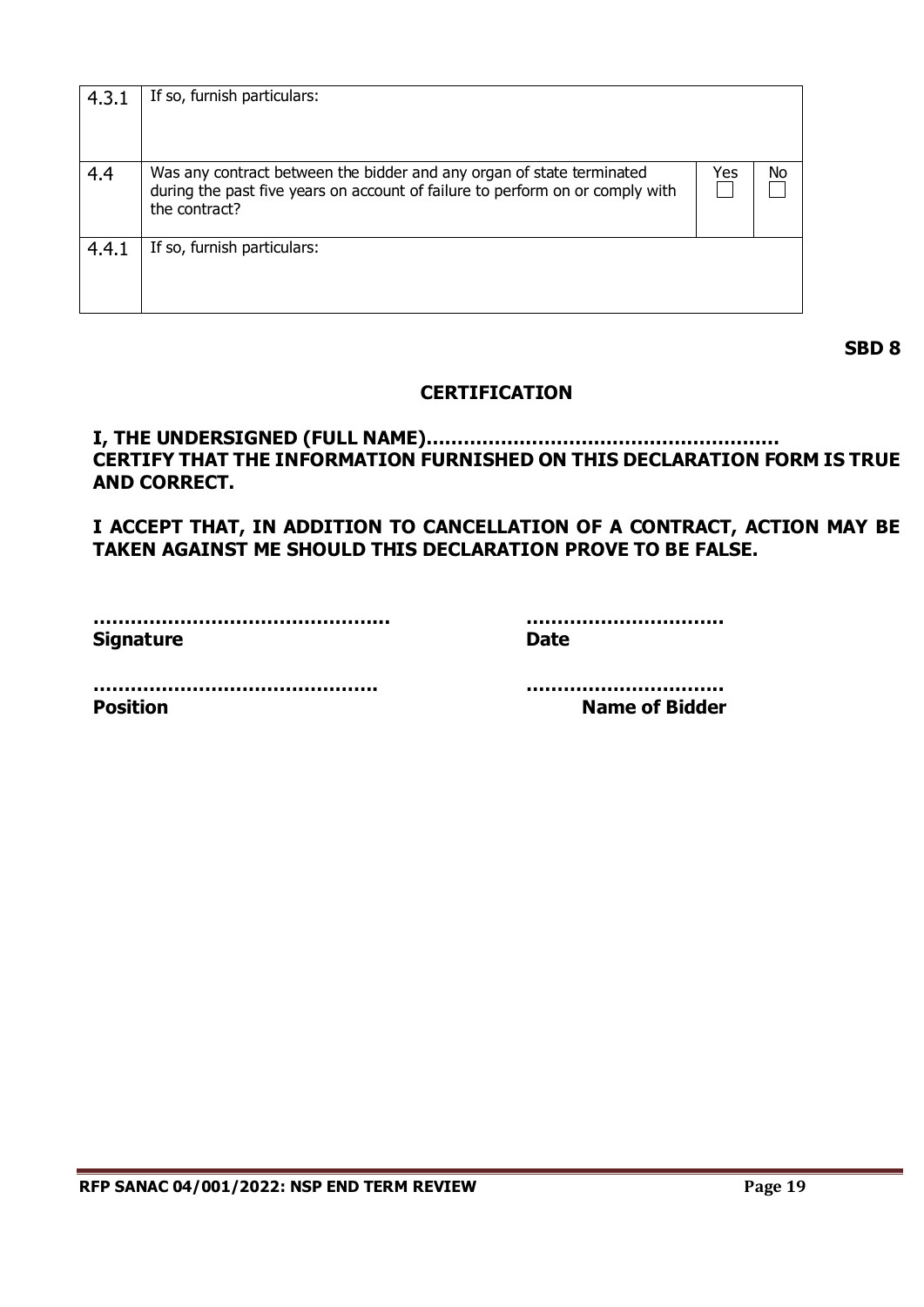# **CERTIFICATE OF INDEPENDENT BID DETERMINATION**

- 1 This Standard Bidding Document (SBD) must form part of all bids<sup>1</sup> invited.
- 2 Section 4 (1) (b) (iii) of the Competition Act No. 89 of 1998, as amended, prohibits an agreement between, or concerted practice by, firms, or a decision by an association of firms, if it is between parties in a horizontal relationship and if it involves collusive bidding (or bid rigging).² Collusive bidding is a  $pe$  se prohibition meaning that it cannot be justified under any grounds.
- 3 Treasury Regulation 16A9 prescribes that accounting officers and accounting authorities must take all reasonable steps to prevent abuse of the supply chain management system and authorizes accounting officers and accounting authorities to:
	- a. disregard the bid of any bidder if that bidder, or any of its directors have abused the institution's supply chain management system and or committed fraud or any other improper conduct in relation to such system.
	- b. cancel a contract awarded to a supplier of goods and services if the supplier committed any corrupt or fraudulent act during the bidding process or the execution of that contract.
- 4 This SBD serves as a certificate of declaration that would be used by institutions to ensure that, when bids are considered, reasonable steps are taken to prevent any form of bid-rigging.
- 5 In order to give effect to the above, the attached Certificate of Bid Determination (SBD 9) must be completed and submitted with the bid:

#### **¹ Includes price quotations, advertised competitive bids, limited bids and proposals.**

**² Bid rigging (or collusive bidding) occurs when businesses, that would otherwise be expected to compete, secretly conspire to raise prices or lower the quality of goods and / or services for purchasers who wish to acquire goods and / or services through a bidding process. Bid rigging is, therefore, an agreement between competitors not to compete**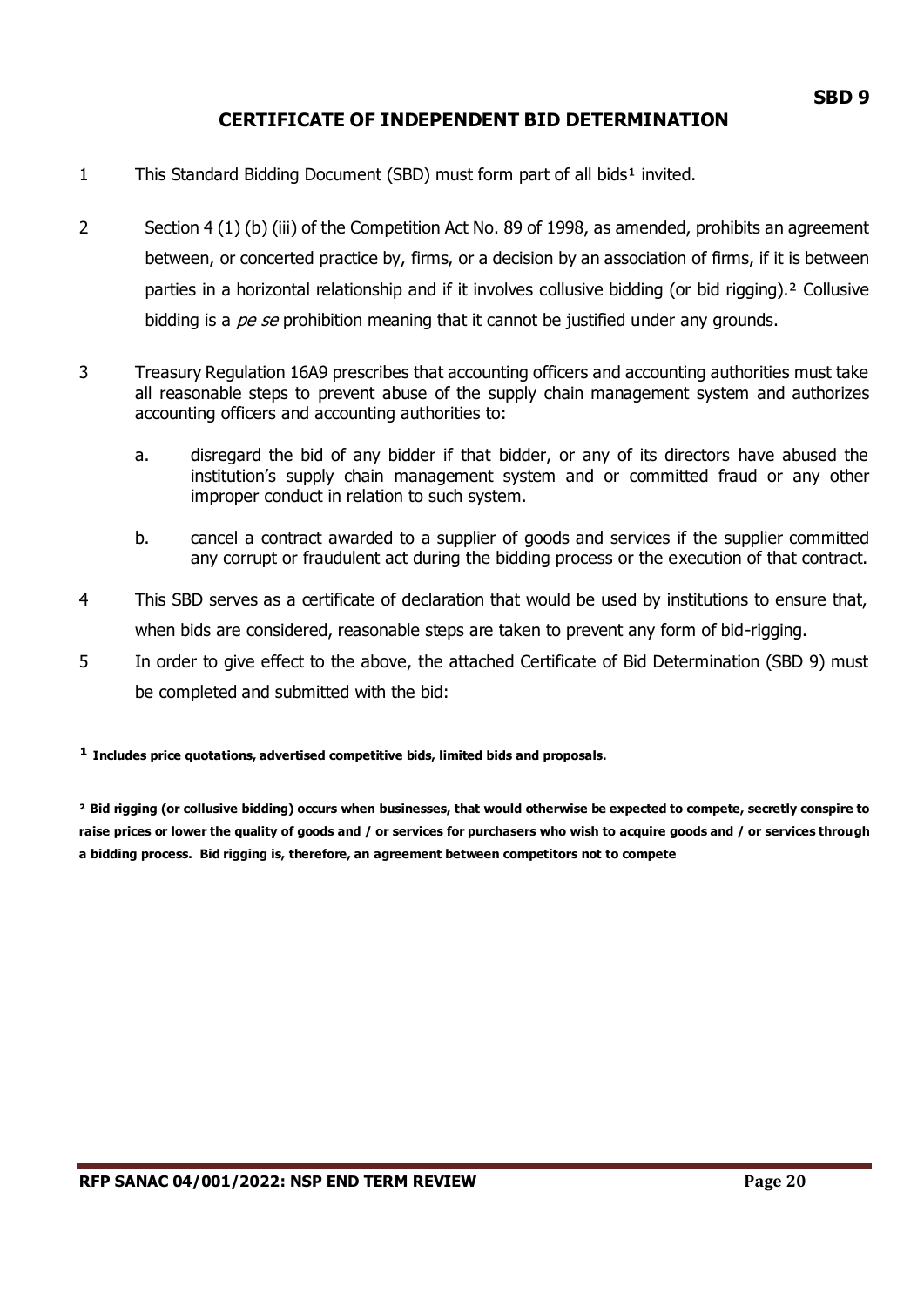# **CERTIFICATE OF INDEPENDENT BID DETERMINATION**

I, the undersigned, in submitting the accompanying bid:

(Bid Number and Description)

\_\_\_\_\_\_\_\_\_\_\_\_\_\_\_\_\_\_\_\_\_\_\_\_\_\_\_\_\_\_\_\_\_\_\_\_\_\_\_\_\_\_\_\_\_\_\_\_\_\_\_\_\_\_\_\_\_\_\_\_\_\_\_\_\_\_\_\_\_\_\_\_

in response to the invitation for the bid made by:

\_

# (SANAC Trust)

\_\_\_\_\_\_\_\_\_\_\_\_\_\_\_\_\_\_\_\_\_\_\_\_\_\_\_\_\_\_\_\_\_\_\_\_\_\_\_\_\_\_\_\_\_\_\_\_\_\_\_\_\_\_\_\_\_\_\_\_\_\_\_\_\_\_\_\_\_\_\_\_\_\_\_\_\_

do hereby make the following statements that I certify to be true and complete in every respect:

I certify, on behalf of:\_\_\_\_\_\_\_\_\_\_\_\_\_\_\_\_\_\_\_\_\_\_\_\_\_\_\_\_\_\_\_\_\_\_\_\_\_\_\_\_\_\_\_\_\_\_\_\_\_\_\_\_\_\_\_that:

(Name of Bidder)

- 1. I have read and I understand the contents of this Certificate;
- 2. I understand that the accompanying bid will be disqualified if this Certificate is found not to be true and complete in every respect;
- 3. I am authorized by the bidder to sign this Certificate, and to submit the accompanying bid, on behalf of the bidder;
- 4. Each person whose signature appears on the accompanying bid has been authorized by the bidder to determine the terms of, and to sign the bid, on behalf of the bidder;
- 5. For the purposes of this Certificate and the accompanying bid, I understand that the word "competitor" shall include any individual or organization, other than the bidder, whether or not affiliated with the bidder, who:
	- (a) has been requested to submit a bid in response to this bid invitation;
	- (b) could potentially submit a bid in response to this bid invitation, based on their qualifications, abilities or experience; and
	- (c) provides the same goods and services as the bidder and/or is in the same line of business as the bidder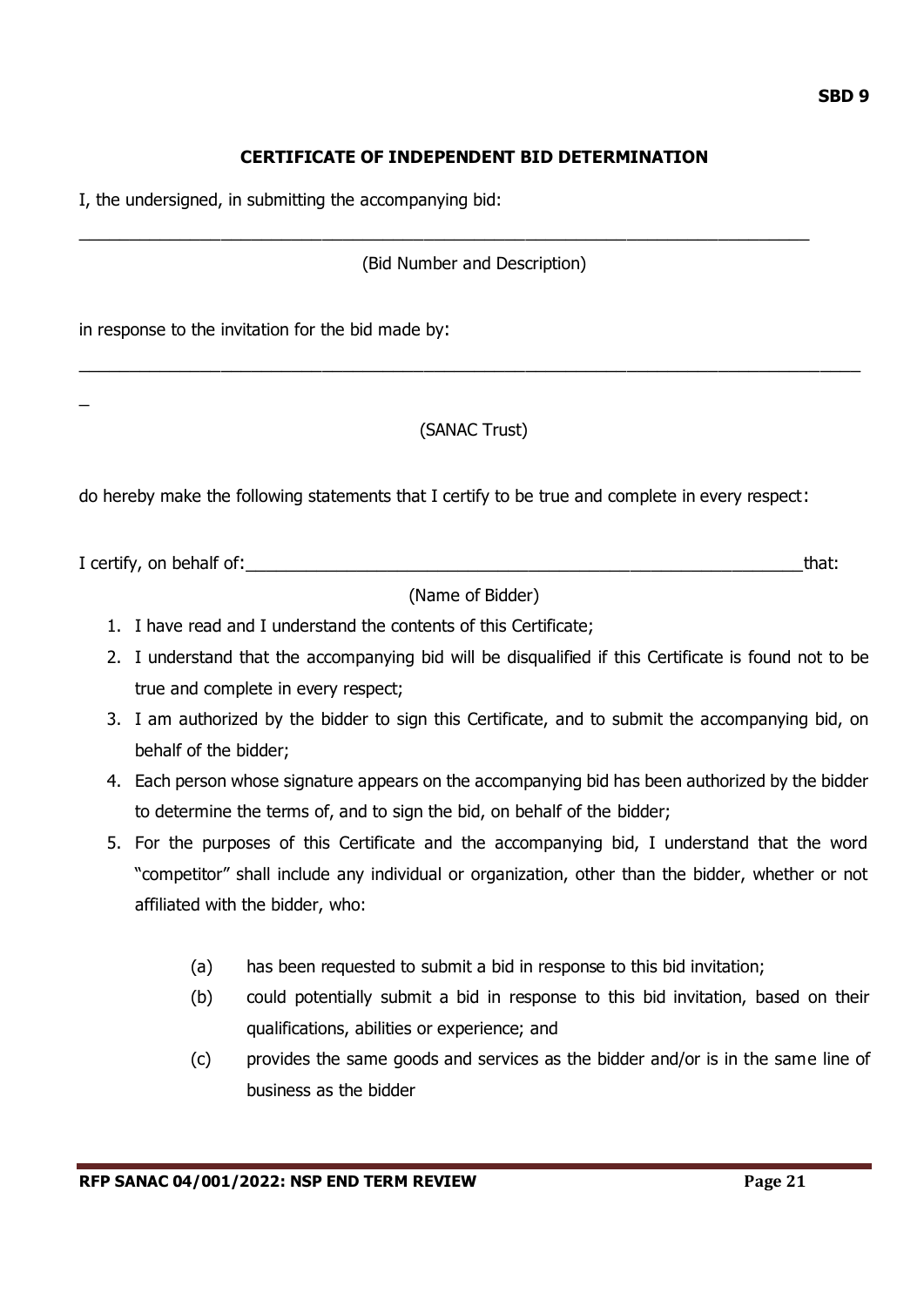- 6. The bidder has arrived at the accompanying bid independently from, and without consultation, communication, agreement or arrangement with any competitor. However communication between partners in a joint venture or consortium<sup>3</sup> will not be construed as collusive bidding.
- 7. In particular, without limiting the generality of paragraphs 6 above, there has been no consultation, communication, agreement or arrangement with any competitor regarding:
	- (a) prices;
	- (b) geographical area where product or service will be rendered (market allocation)
	- (c) methods, factors or formulas used to calculate prices;
	- (d) the intention or decision to submit or not to submit, a bid;
	- (e) the submission of a bid which does not meet the specifications and conditions of the bid; or
	- (f) bidding with the intention not to win the bid.
- 8. In addition, there have been no consultations, communications, agreements or arrangements with any competitor regarding the quality, quantity, specifications and conditions or delivery particulars of the products or services to which this bid invitation relates.
- 9. The terms of the accompanying bid have not been, and will not be, disclosed by the bidder, directly or indirectly, to any competitor, prior to the date and time of the official bid opening or of the awarding of the contract.

**³ Joint venture or Consortium means an association of persons for the purpose of combining their expertise, property, capital, efforts, skill and knowledge in an activity for the execution of a contract.**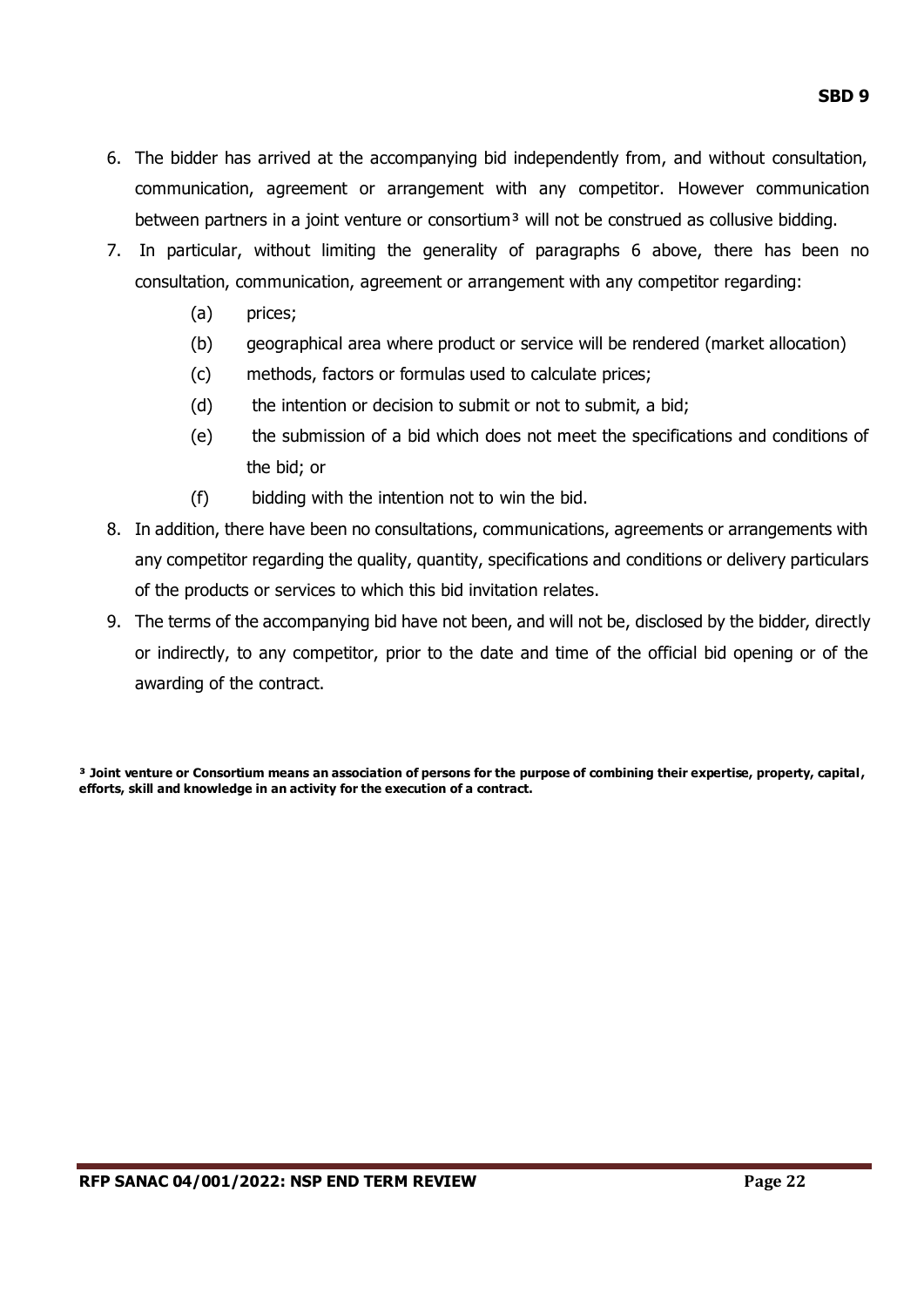### **SBD 9**

10. I am aware that, in addition and without prejudice to any other remedy provided to combat any restrictive practices related to bids and contracts, bids that are suspicious will be reported to the Competition Commission for investigation and possible imposition of administrative penalties in terms of section 59 of the Competition Act No 89 of 1998 and or may be reported to the National Prosecuting Authority (NPA) for criminal investigation and or may be restricted from conducting business with the public sector for a period not exceeding ten (10) years in terms of the Prevention and Combating of Corrupt Activities Act No 12 of 2004 or any other applicable legislation.

| Signature | Date           |              |
|-----------|----------------|--------------|
|           |                |              |
| Position  | Name of Bidder |              |
|           |                | 14w 2<br>Js9 |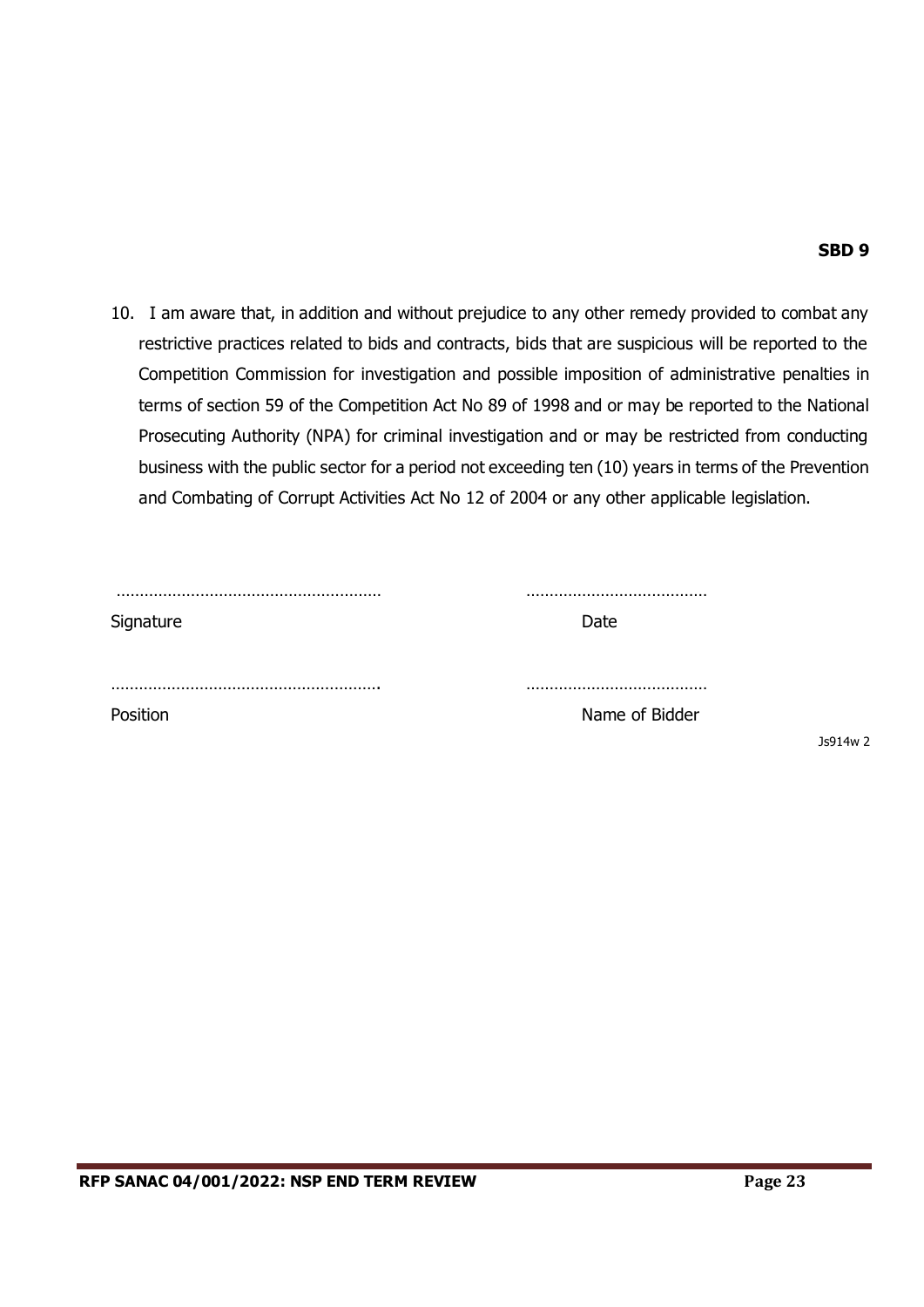# **PART E**

# **PERFORMANCE RECORD**

**PLEASE FURNISH US WITH AT REFERENCES IN THE BELOW TABLE AS THERE ARE POINTS ALLOCATED FOR EACH REFERENCE: Please INCLUDE Reference Letters to support this statement- The reference must be in line with the TOR**

| <b>EMPLOYER: CONTACT</b><br>PERSON AND TELEPHONE<br><b>NUMBER</b> | <b>NATURE OF</b><br><b>SERVICE</b> | <b>CONTRACT</b><br><b>VALUE</b><br>(INCLUSIVE of<br>VAT) | <b>DATE</b><br><b>COMPLETED</b><br><b>OR EXPECTED</b><br>TO BE<br><b>COMPLETED</b> |
|-------------------------------------------------------------------|------------------------------------|----------------------------------------------------------|------------------------------------------------------------------------------------|
|                                                                   |                                    |                                                          |                                                                                    |
|                                                                   |                                    |                                                          |                                                                                    |
|                                                                   |                                    |                                                          |                                                                                    |
|                                                                   |                                    |                                                          |                                                                                    |
|                                                                   |                                    |                                                          |                                                                                    |

**SIGNATURE: ..............................................………….....……... DATE: ……....................................**

(of person authorized to sign on behalf of the Tenderer)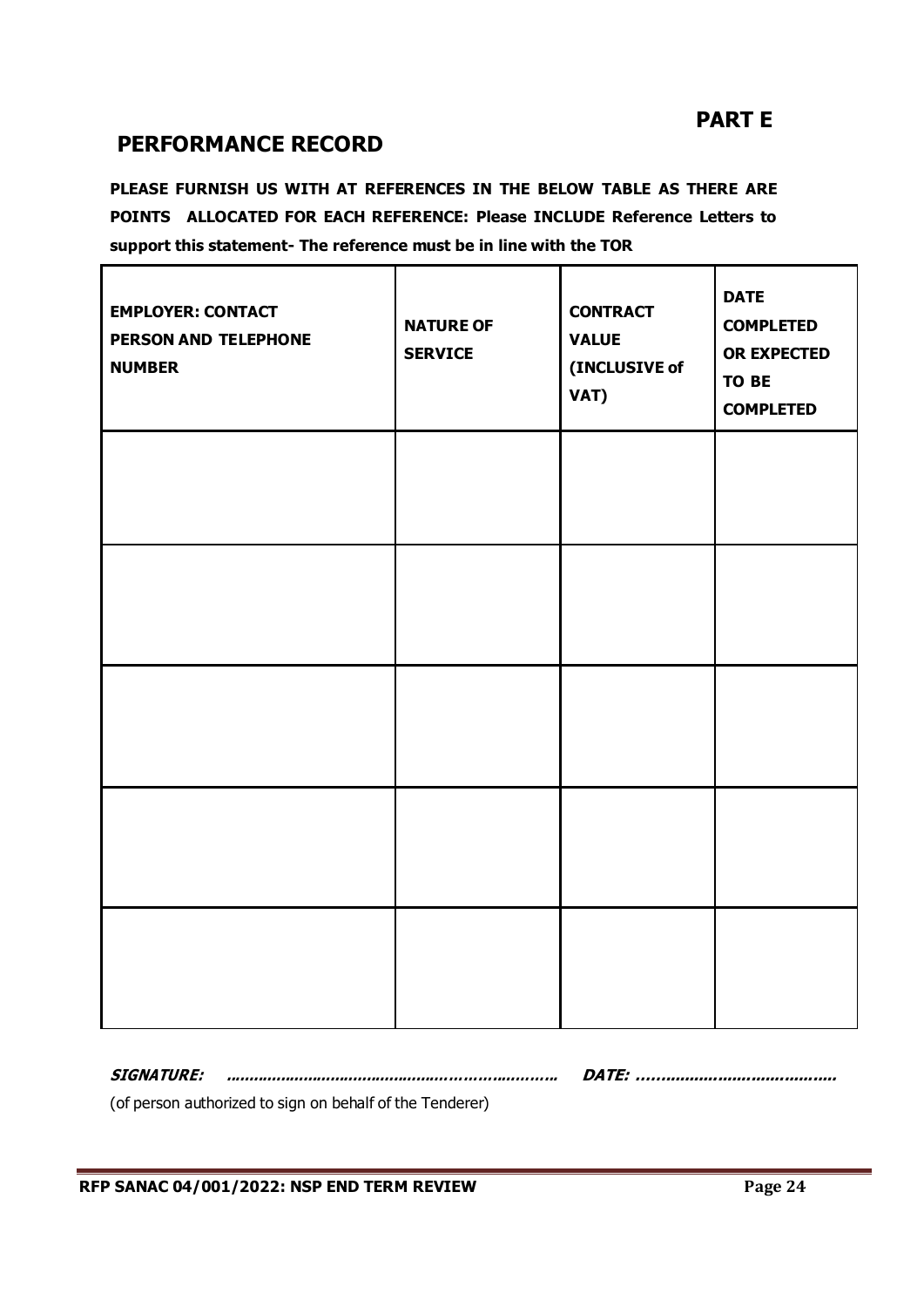### **CERTIFICATE OF INCORPORATION**

### **REGISTRATION CERTIFICATE / AGREEMENT / ID DOCUMENT (in a case of a Sole Proprietor)**

**[Important note to Tenderer: Registration Certificates for Companies, Close Corporations and Partnerships, or Agreements and Powers of Attorney for Joint Ventures, or ID documents for Sole Proprietors, all as referred to in the List of Compulsory Returnable Schedules and Documents, must be inserted here]**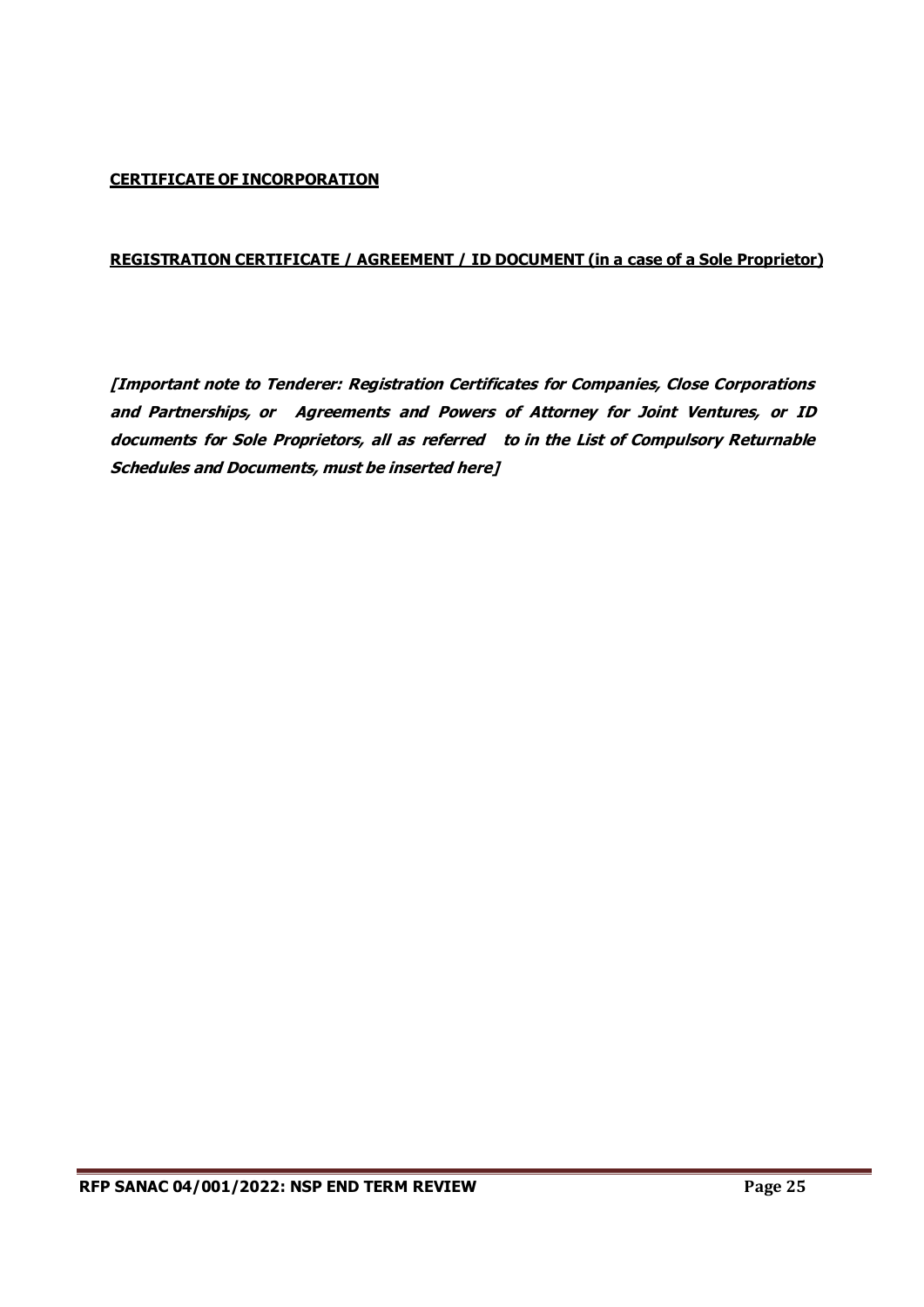**SERVICE PROVIDER/ CONSULATNT (PLEASE ATTACH COMPANY PROFILE/ CURRICULUME VITAE HERE WITH SUPPORTING DOCUMENTS)**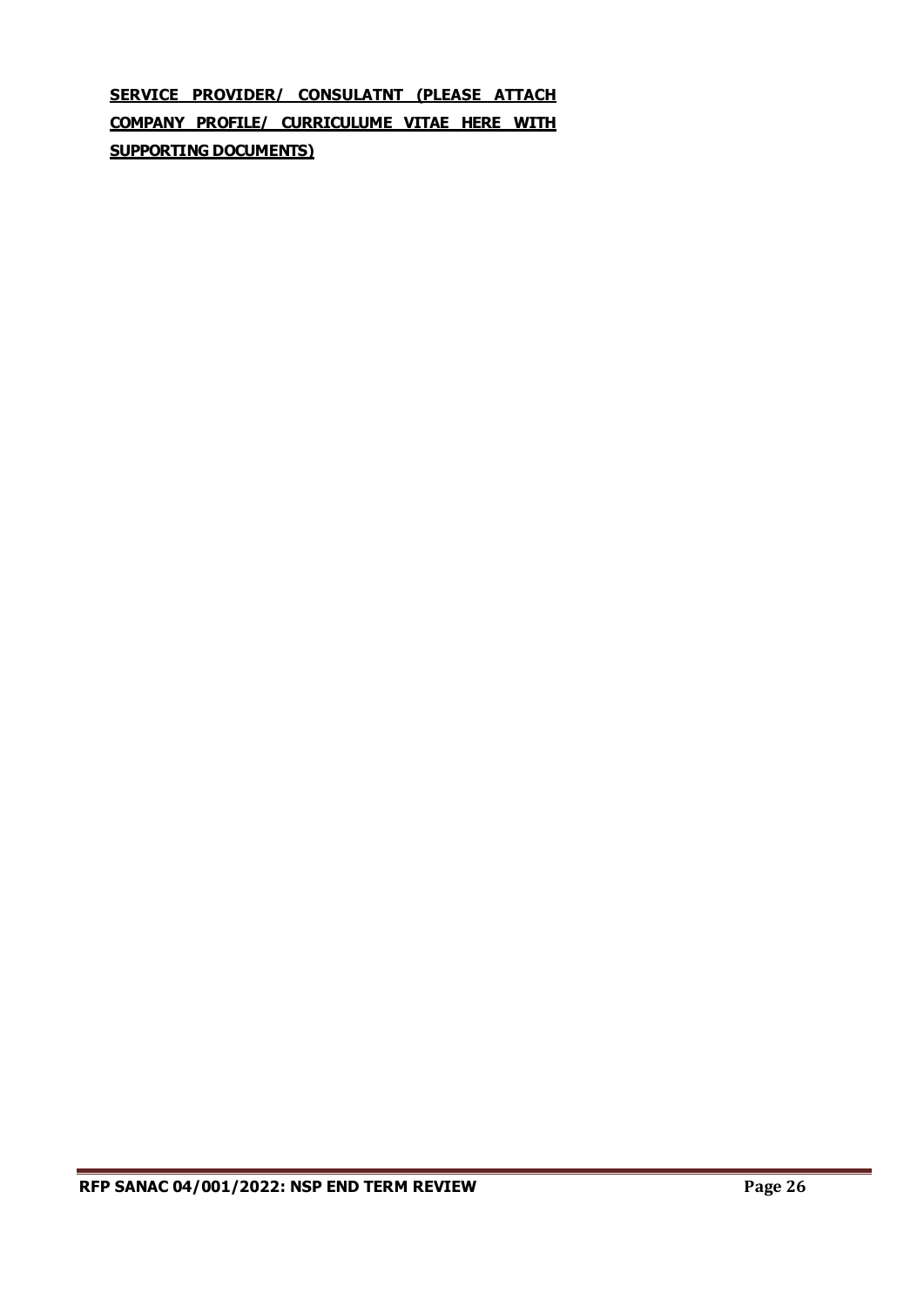### **TERMS OF REFERENCE**

# **Terms of Reference (ToRs) for the End Term Review of the National Strategic Plan (NSP) for HIV, TB and STIs 2017-2022**

### **1. Background**

South Africa's National Strategic Plan (NSP) for HIV, TB and STIs 2017-2022 is the country's fourth comprehensive strategic plan that outlines the implementation of the country's multi-sectoral response on prevention and management of HIV and AIDS, TB and STIs over five years.

The end of the financial year 2021/2022 marks the final year of the implementation of the current NSP for HIV, TB and STIs (2017-2022). SANAC conducted the Mid-Term Review (MTR) of the current NSP (2017-2022) by June 2020 and the findings depicted non-achievement of some of the outcome and impact indicators tracked in the NSP. Based on the non-achievement and the impact of Covid-19 in service delivery, the South African Cabinet decided to defer the implementation of the NSP (2017-2022) to the end of March 2022. In accelerating the implementation process of the NSP, the country undertook the development of the catch up plan. Therefore, it is imperative to review the implementation of the NSP for the 5 year period.

The goals and objectives of the NSP are as follows:

### **Goal 1: Accelerate Prevention to reduce New HIV, TB and STI Infections**

- 1. Reduce new infections to less than 88,000 by 2020 through combination prevention interventions
- 2. Reduce TB incidence by at least 30%, from 834/100,000 population in 2015 to less than 584/100,000 by 2022
- 3. Significantly reduce T Pallidum, gonorrhoea and chlamydia infection, to achieve the virtual elimination of congenital syphilis=is and maintain high coverage of HPV vaccination

# **Goal 2: Reduce Morbidity and Mortality by providing treatment, care and adherence support for all**

- 2.1. Implement the 90-90-90 strategy for HIV
- 2.2. Implement the 90-90-90 strategy for TB

**Goal 3: Reach all key and vulnerable populations with customised and targeted interventions.**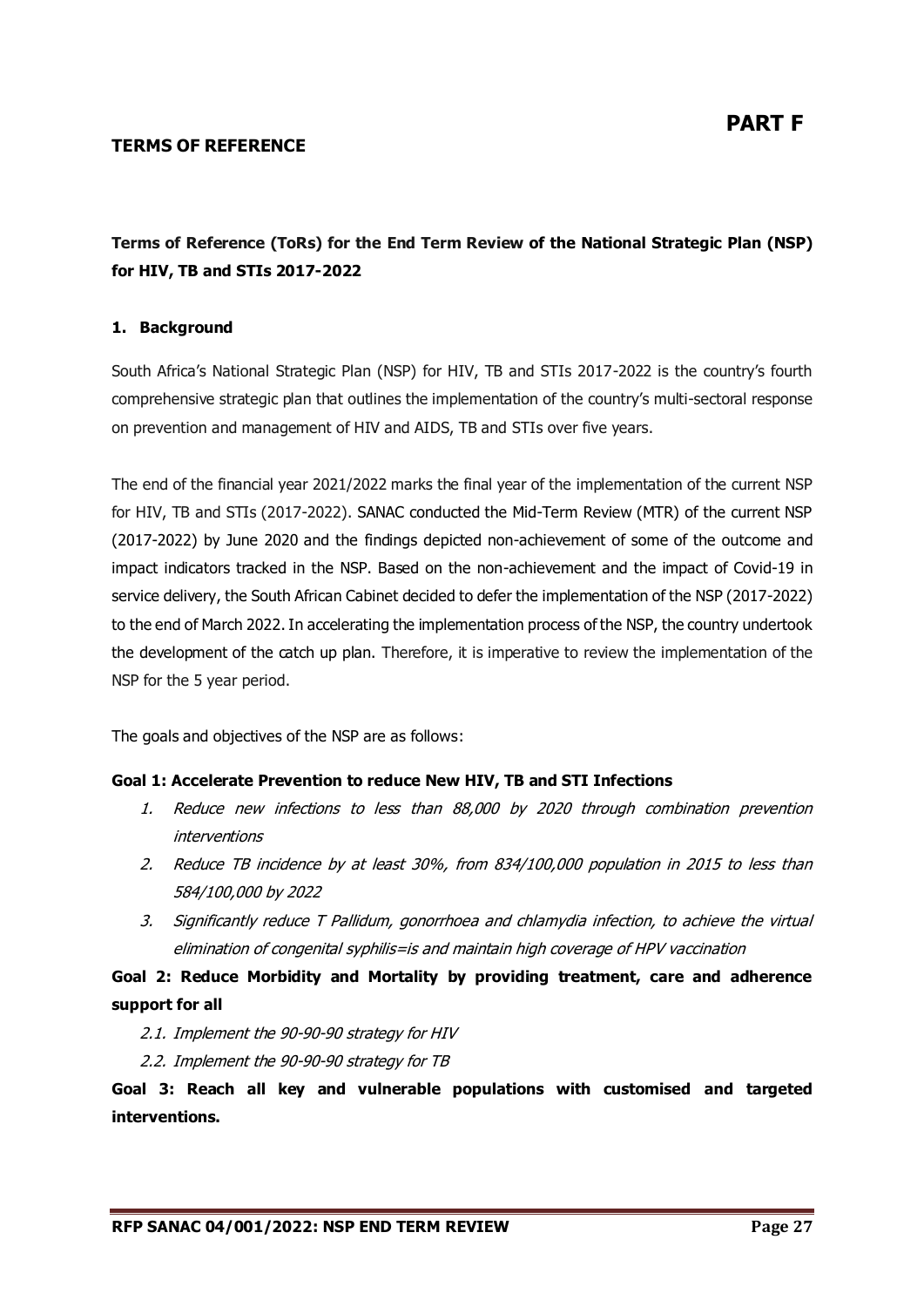**Goal 4: Address the social and structural drivers of HIV, TB and STIs and link these efforts to the National Development Plan (NDP).**

- 4.1. Implement social and behaviour change programmes to address key drivers of the epidemic and build social cohesion
- 4.2. Increase access to and provision of services for all survivors of sexual and gender-based violence in the 27 priority districts
- 4.3. Scale up access to social protection for people at risk of and those living with HIV and TB in priority districts.
- 4.4. Implement and scale up a package of harm reduction interventions for alcohol and substance use in all districts
- 4.5. Implement economic strengthening programmes with a focus on youth in priority focus districts
- 4.6. Address the physical building structural impediments for optimal prevention and treatment of HIV, TB and STIs

### **Goal 5: Ground the response to HIV, TB and STIs in human rights principles and approaches**

5.1 Reduce stigma and discrimination among people living with HIV or TB by half by 2022

**Goal 6: Promote Leadership and shared accountability for a sustainable response to HIV, TB and STI's**

- 6.1 Strengthen AIDs Councils to provide effective coordination and leadership of all stakeholders for shared accountability in the implementation of the NSP
- 7.1 Improve collaboration and coordination between government civil society, development partners and private sector.

**Goal 7: Mobilise resources and maximise efficiencies to support the achievement of the NSP goals and ensure a sustainable response**

**Goal 8: Strengthen strategic information to drive progress towards achievement of NSP Goals** 

- 8.1 Rigorously monitor and evaluate implementation and outcomes
- 8.2 Establish a coordinated and funded National Surveillance system to generate periodic estimates of HIV, TB and STI measures in the general population and key/vulnerable populations to inform programmes implementation

### **2. Rationale**

The overall goal of NSP End Term Review (ETR) is to provide an in-depth analysis of the implementation of the NSP with a specific focus on progress made towards achieving the targets set for each of the eight goals over the five-year implementation period. The review is intended to illustrate emerging issues and opportunities, lessons learned, gaps and challenges encountered during the implementation of the NSP. The ETR findings will form integral part of the development of the new NSP (2023-2028) process.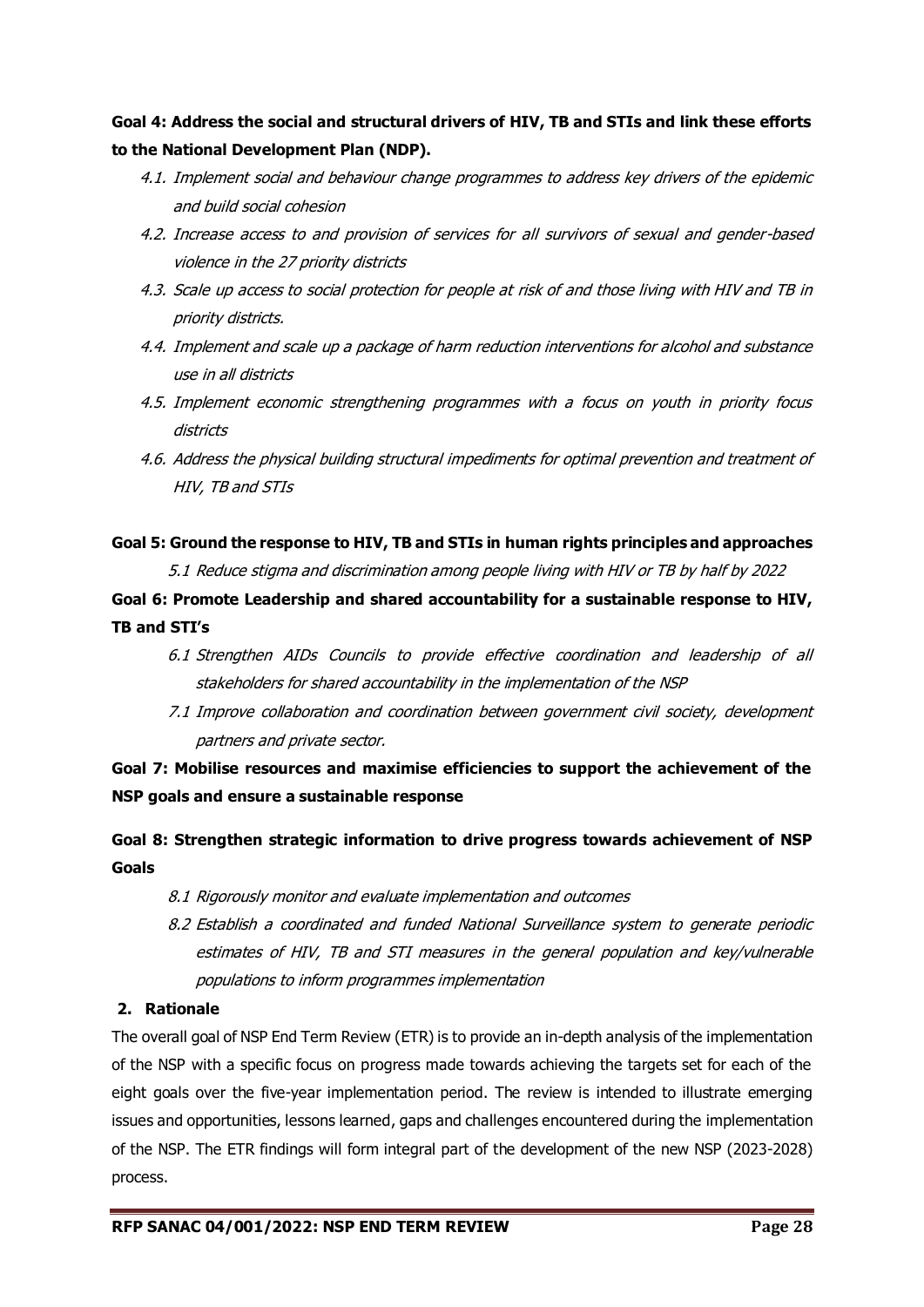### **2.1 Scope of the End Term Review**

The objectives of the ETR are to:

- a) Assess the extent to which the NSP HIV, TB & STIs 2017-2022 has achieved its intended goals.
- b) Illustrate actual performance against set targets, including emerging trends over the five-year implementation period.
- c) Assess factors (in design, implementation, and others) that have contributed to or impeded the achievement of expected outcomes and outputs.
- d) Investigate and document the nature of the innovative, holistic, and scalable models applied by different stakeholders (What was the model? What was its unique proposition compared to other similar projects?).
- e) Assess and provide clear, practical and specific recommendations to improve identified impediments to the current NSP implantation
- f) Articulate best practices for possible replication of interventions and an improvement in the development of focused, clear and meaningful NSP goals and objectives.

### **3. Methodology**

The evaluation will employ a Utilisation-Focused Evaluation (UFE) participatory approach to ensure that data can be sufficiently triangulated to deliver aggregate judgments and to allow project stakeholders learnings and ownership for project improvement in areas identified. This should be a mixed-methods study, including, literature review; quantitative data collection, interviews and focus groups discussions, as well as model and case study documentation.

### **4. ETR Process**

The consultants will prepare an inception report and a work plan that will operationalize the Terms of Reference. The inception report will address the following elements: understanding of the ToRs, expectations of the review; consultants team's roles and responsibilities; any refinements and elaboration to review questions; methods – quantitative and qualitative data collection and case study, including possible constraints; outline of the final ETR report and evaluation matrix linking questions  $$ methods – data sources and indicators. Consultation meetings on the draft report to be convened with to all SANAC stakeholders at different levels (National, Province, District).

### **5. Final Deliverables**

The consultants will prepare the draft and final evaluation/feasibility reports that describe the methodology (briefly), findings, recommendations, and lessons. Summary infographic report for sharing with various users including high-level stakeholders, as follows

• A soft copy of a Summary report with infographics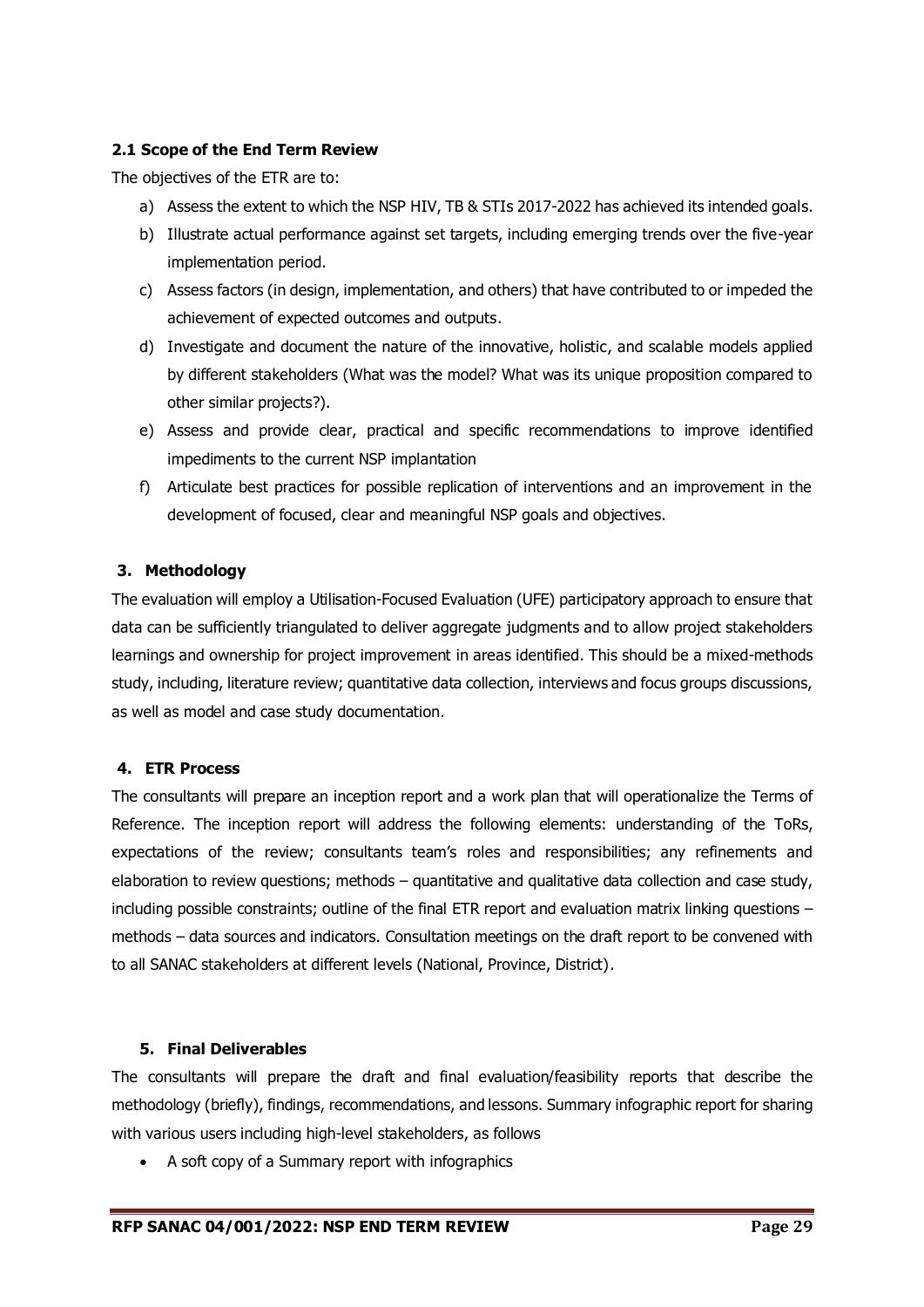- A soft copy of the Final report designed and laid out with Infographics
- Endorsed final report

### **6. Reporting**

The consultants will report to the SANAC Strategic Information Manager on all issues related to the evaluation deliverables and feedback processes.

### **7. Consultant Requirements and Level of Effort**

Applicants must poses relevant evaluation and feasibility study expertise. Applicants must have at least a minimum of the following qualifications:

### **Experience and Qualifications:**

- Extensive knowledge of the South African multi-sectoral response including the NSP, Provincial Implementation Plans (PIPs) and Multi-Sectoral District Implementation Plans (MDIPs).
- Proven experience in conducting similar reviews and/or evaluations (previous experience in undertaking the End Term Review/Evaluations and similar reports will be an added advantage);
- A clear understanding of the SANAC structures at all levels.
- At least three years of experience working with SANAC and its structures at all levels.
- Demonstrated experience in HIV, TB and STIs prevention, treatment, care and support programming.
- Advanced university degree in Economics, Public Policy, Social Sciences, Public Health, Epidemiology and related technical field.
- Strong knowledge of the South African HIV, TB and STI epidemic and national response; the legislative, and policy environment including the National Strategic Plan on HIV, STIs and TB (2017- 2022) and SANAC's mandate.
- Excellent analytical and writing skills in English; informed by technical content
- A minimum of 7- years experience in the development, and monitoring and evaluation of HIV, TB and STI programs.
- Willingness to travel to communities where the project operates and to conduct interviews, including focus group discussions.

Applications, to include CVs and cover letter outlining qualifications for the assignment and a proposal for the consultancy, together with a list of 2 professional references.

### **8. Timelines**

The contract will be valid for a period of four(4) months from the date of signing of the contract

### **9. Proposal submission**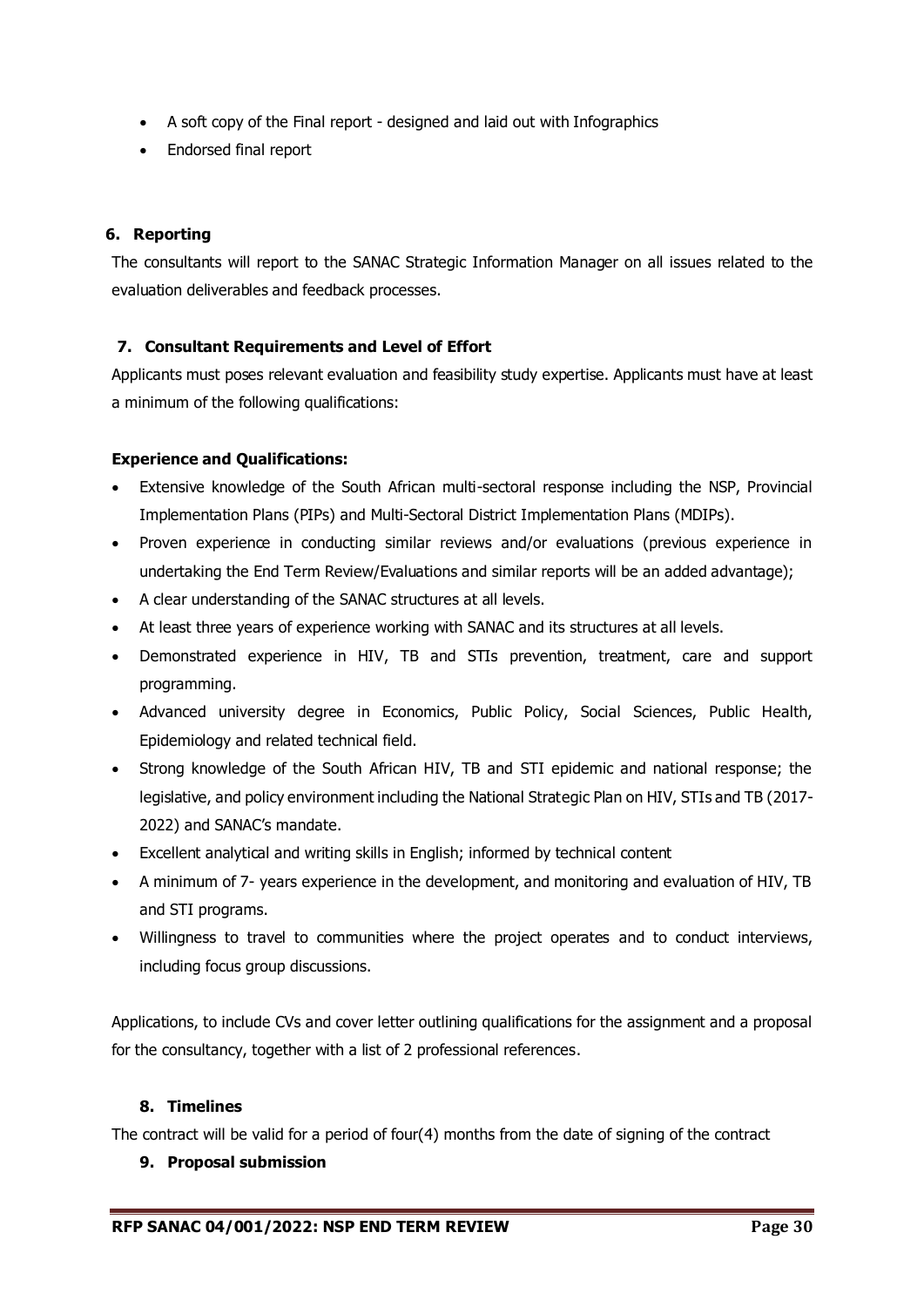### **Proposals must include the following:**

### A. Technical Proposal

- A narrative proposal which includes the following sections:
	- a) Evaluation Methodology: Describe your overall approach and evaluation methodology including, and not limited to, evaluation questions, evaluation design, methodology, number of Key Informants Interviews (KII) and Focus Group Discussions (FGDs).
	- b) Specific Expertise: Describe your level of knowledge and expertise conducting evaluations with similar scope and thematic areas.
	- c) Key Personnel and Staffing: Describe the key personnel and clear division of tasks. Include CVs () of key personnel who would be part of the proposed plan.
	- d) Timeline: Include a detailed timeline of key activities and the number of days per activity.
	- e) Sample report: one sample evaluation report (published reports or unpublished reports approved by the respective clients) focusing on the same sector/theme.

### B. Financial proposal

• The financial proposal should include detailed budget line items inclusive of VAT, with unit and total costs, and including transport and accommodation. Taxes and insurances shall not be included as this will be the entire responsibility of the consultant.

### **10. Evaluation Criteria**

# 1. **EVALUATION PROCESS AND CRITERIA**

- 1.1 Below are the minimum technical specification criteria that bidders must satisfy for the provision of internal audit services to SANAC TRUST.
- 1.2 Bidders are required to study the criteria carefully before responding to the RFP.
- 1.3 Please note that the evaluation process will take place in two (2) stages Prequalification and Technical Evaluations.
- 1.4 In addition to the verification of information provided by the bidders, SANAC TRUST may conduct a due diligence on any bidder at its own time and cost. This due diligence may include visiting the offices of team member's/business offices, interviewing the customer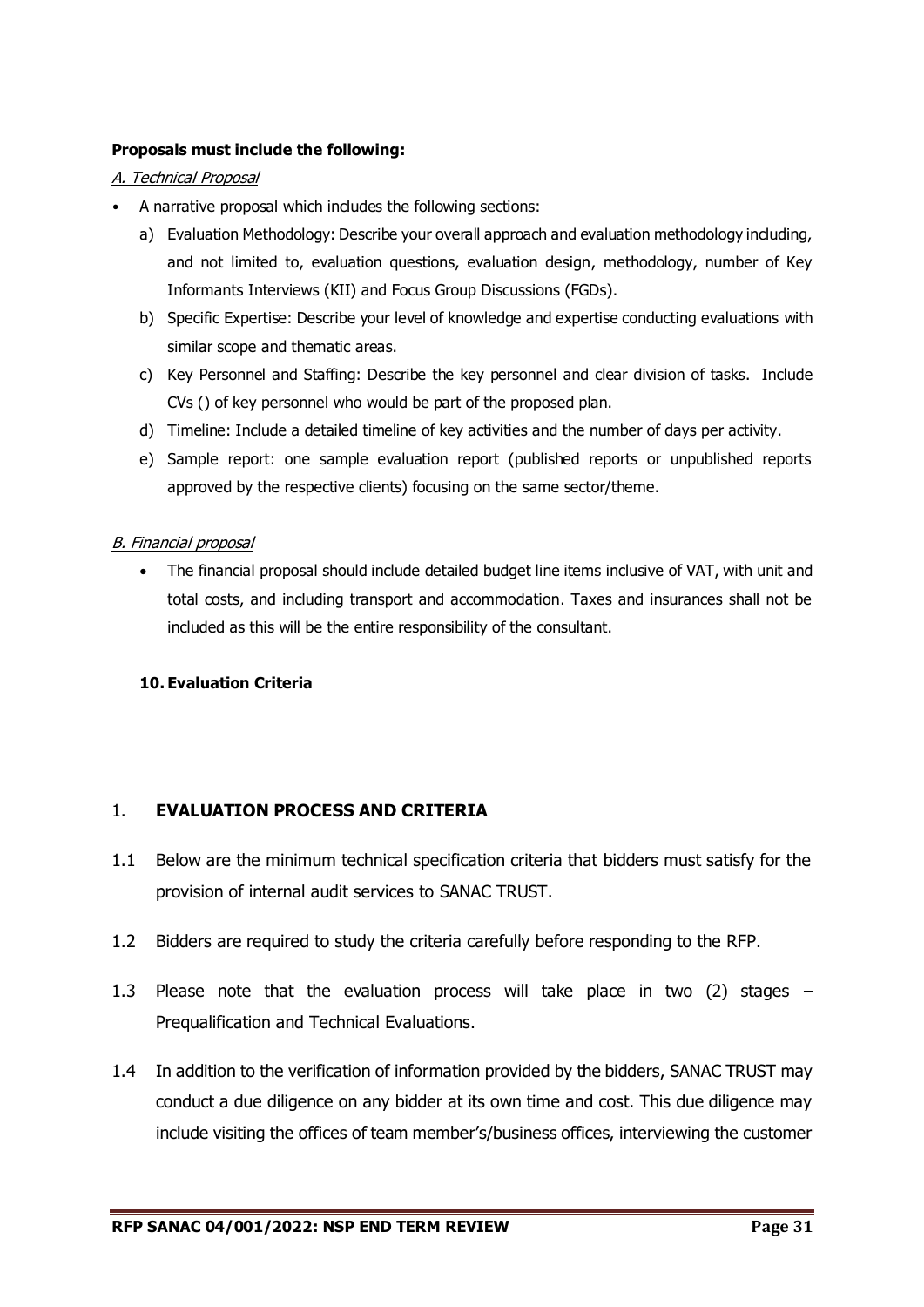who provided references and interviewing the bidder itself on the conduct of its business activities.

1.5 The Functional Criteria that will be used to test the capability of Bidders are as follows:

# **Evaluation Stage1:**

In terms of National Treasury Instruction No.4A of 2016/2017 regarding the Central Supplier Database (CSD) all bidders must register on CSD to provide the following information to be verified through CSD:

- a) Business registration, including details of directorship and membership
- b) Bank Account holder information
- c) Tax Compliance Status
- d) Identity Number
- e) Tender Default and restriction status

# 2. **Evaluations Stage 2: Technical Evaluation**

- a) Firstly, the proposals will be evaluated on functionality. An evaluation panel will allocate points (scale of 1 - 5) in respect of functionality according to the criteria set out on the functionality table.
- b) Bidders who obtained a minimum point of 80 out of 100 on functionality will be evaluated on Price & BEE (refer to SBD 6.1 for Adjudication process on Price & BEE)

| <b>Functionality criteria:</b><br>Weighting                                                |         |
|--------------------------------------------------------------------------------------------|---------|
|                                                                                            | factor: |
| <b>Industry Experience</b>                                                                 | 30      |
| The consultant must demonstrate a minimum of 7 years experience in Public Health,          |         |
| Epidemiology, Development Studies, Economics, Public Policy, Social Sciences, and/or a     |         |
| related technical field and Monitoring and Evaluation of HIV, TB, any health or social     |         |
| development programmes or interventions                                                    |         |
| Strong analytical skills and ability to synthesise and present findings, draw conclusions, |         |
| make pragmatic recommendations and prepare well-written reports on time.                   |         |
| A. Organisation points: 10 points                                                          |         |
| $0-7$ Years = 0 point                                                                      |         |
| $7 - 10$ : = 7 points                                                                      |         |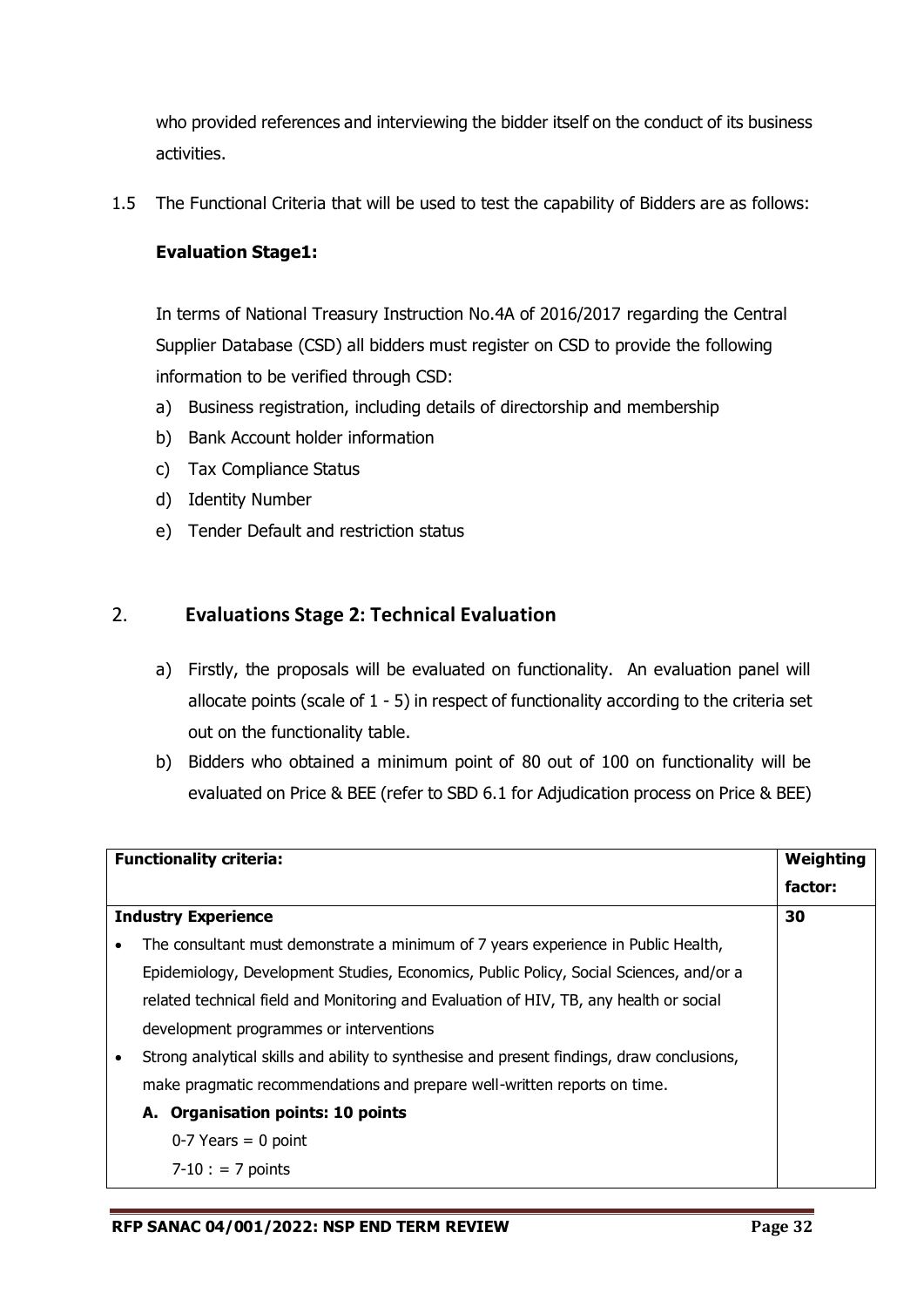| 11-15: 10 points                                                                                                                                                                                                                                                                                                                                                                                                                                                                                                                                                                                      |    |
|-------------------------------------------------------------------------------------------------------------------------------------------------------------------------------------------------------------------------------------------------------------------------------------------------------------------------------------------------------------------------------------------------------------------------------------------------------------------------------------------------------------------------------------------------------------------------------------------------------|----|
| <b>B.</b> Team Experience                                                                                                                                                                                                                                                                                                                                                                                                                                                                                                                                                                             |    |
| $0-7$ Years = 0 Points<br>$7-10$ Years = 15 Points                                                                                                                                                                                                                                                                                                                                                                                                                                                                                                                                                    |    |
| 11-15: 20 points                                                                                                                                                                                                                                                                                                                                                                                                                                                                                                                                                                                      |    |
| <b>Technical Proposal</b><br>Demonstrate experience leading or conducting evaluations of HIV, TB and STI<br>$\bullet$<br>programmes or any other health or social development programmes/ interventions.<br>Knowledge of HIV, TB and STIs/ health or social development related programme<br>$\bullet$<br>management and proven ability to provide strategic recommendations to key stakeholders.<br>Strong knowledge of the South African HIV, TB and STI epidemic and national response;<br>$\bullet$<br>the legislative, and policy environment including the National Strategic Plan on HIV, STIs | 50 |
| and TB (2017-2022) and SANAC's mandate.<br>A clear outline of the proposed methodology.<br>$\bullet$                                                                                                                                                                                                                                                                                                                                                                                                                                                                                                  |    |
| Demonstrated knowledge of the possible data sources for the ETR of the NSP.<br>$\bullet$<br>Points Allocation                                                                                                                                                                                                                                                                                                                                                                                                                                                                                         |    |
| 0 = No Proposal attached                                                                                                                                                                                                                                                                                                                                                                                                                                                                                                                                                                              |    |
| $5 =$ Proposal not clear                                                                                                                                                                                                                                                                                                                                                                                                                                                                                                                                                                              |    |
| 15= Methodology is poorly aligned to the scope of work, linked to outputs, human resource<br>allocation to activities are outlined, actions are scheduled appropriately                                                                                                                                                                                                                                                                                                                                                                                                                               |    |
| 30 = Methodology is adequately aligned to the scope of work, linked to outputs, human<br>resource allocation to activities are outlined, actions are scheduled                                                                                                                                                                                                                                                                                                                                                                                                                                        |    |
| appropriately                                                                                                                                                                                                                                                                                                                                                                                                                                                                                                                                                                                         |    |
| 40 = Methodology is well aligned to the scope of work,                                                                                                                                                                                                                                                                                                                                                                                                                                                                                                                                                |    |
| linked to outputs, human resource allocation to activities are outlined, actions are scheduled                                                                                                                                                                                                                                                                                                                                                                                                                                                                                                        |    |
| appropriately                                                                                                                                                                                                                                                                                                                                                                                                                                                                                                                                                                                         |    |
| Methodology is excellently aligned to the scope of work, linked to outputs, human<br>$50=$<br>resource allocation to activities are outlined, actions are scheduled appropriately                                                                                                                                                                                                                                                                                                                                                                                                                     |    |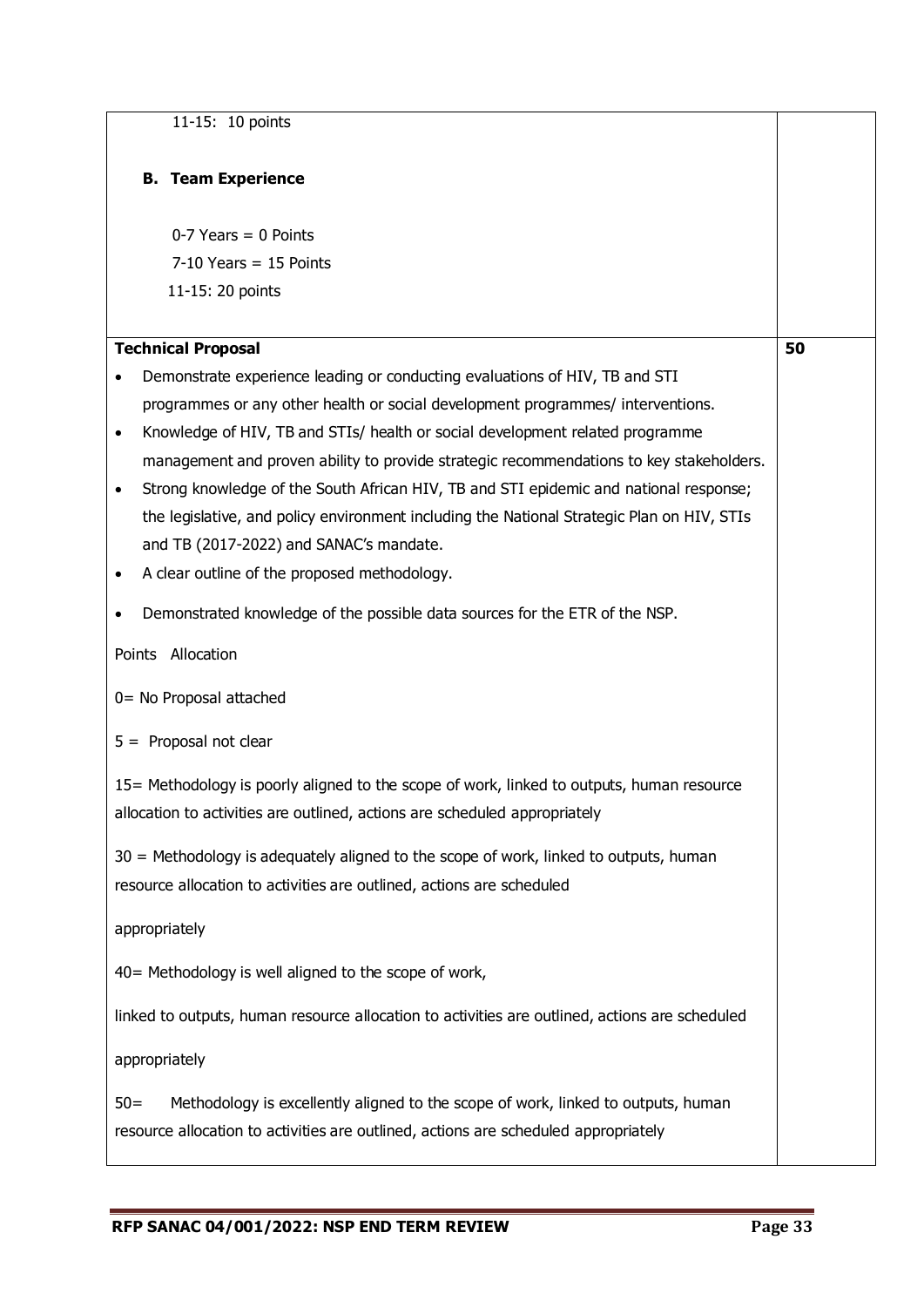| Aptitude for policy, strategic planning, system development and organizational skills, | 10            |
|----------------------------------------------------------------------------------------|---------------|
| including results orientation (10 points)                                              | 10            |
| Demonstrated capacity to work independently and in a team (10 points)                  |               |
|                                                                                        |               |
| <b>Total</b>                                                                           | 100           |
|                                                                                        | <b>Points</b> |
|                                                                                        |               |
|                                                                                        |               |

# 2.1 **Stage 2: Price**

2.1.1 Bidders whose bids achieve a minimum of 70% on technical functionality will proceed to be evaluated on price. Bids that do not meet the 70% threshold will be excluded from the process.

| <b>Criteria</b>     | <b>Number of Points</b> |
|---------------------|-------------------------|
| Price               | 80                      |
| <b>BEE</b>          | 20                      |
| <b>Total Points</b> | 100                     |

# 2.2 Price points calculation formula

2.2.1 The calculation for price points will be conducted as follow:

$$
PS = 80[(1 - (Pt - Pmin))]
$$
  
Prmin

### **Where:**

PS = Points scored for comparative price of tender/offer under consideration

 $P =$  Maximum points

- $Pt =$  Comparative price of tender/offer under consideration
- Pmin = Comparative price of lowest acceptable tender/offer

Points scored will be rounded-off to the nearest 2 decimal places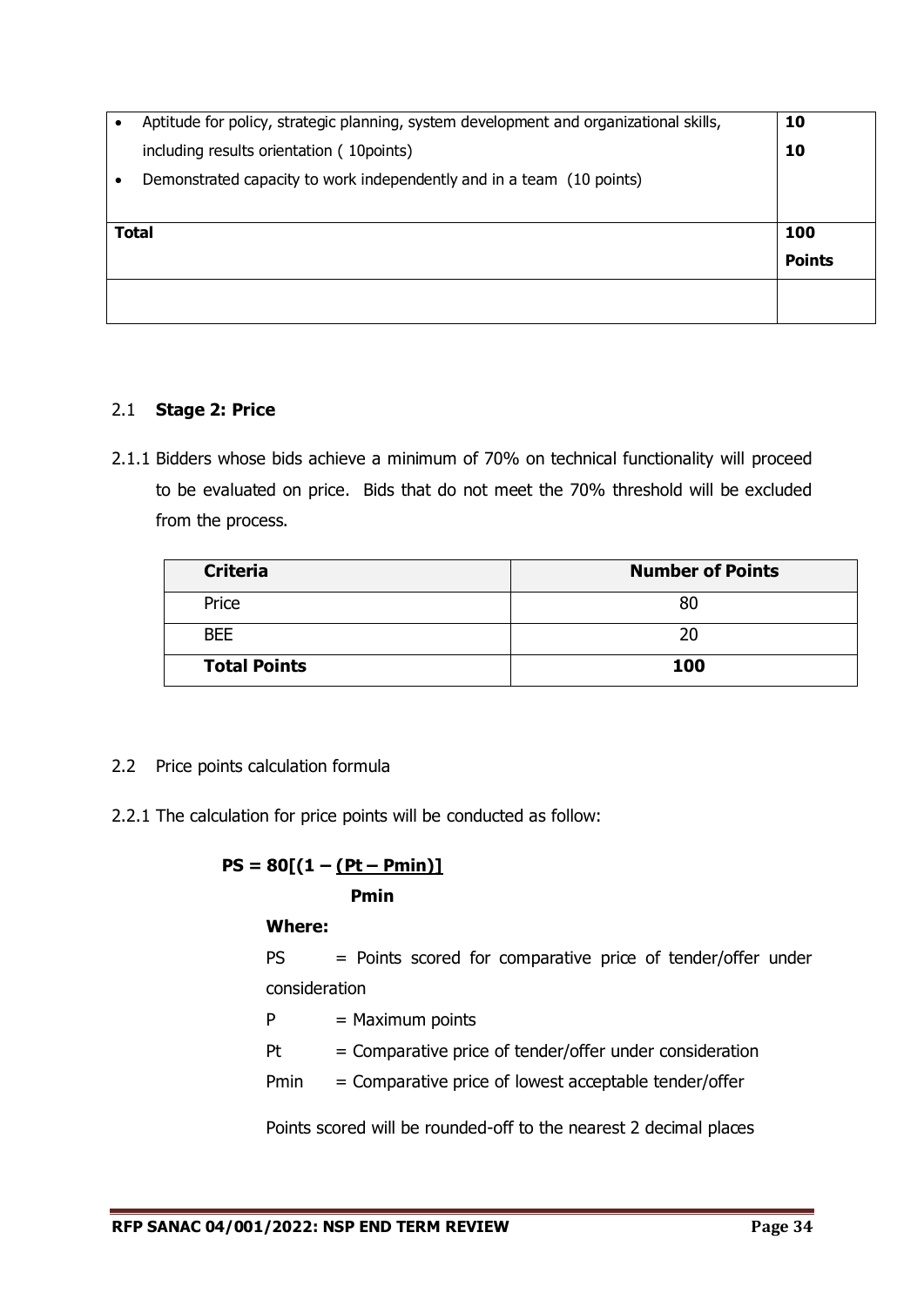# **Evaluations Stage 2: Price/ Financial Stage and B-BBEE**

# **Preference Point system applicable to this bid is 80/20 (PPS)**

### **Price weighting applicable to this bid:**

A maximum of 80 points is allocated for price on the following basis: 80/20

$$
Ps = 80 \left( 1 - \frac{Pt - P \min P}{ \min} \right)
$$

Where

| Ps | $\mathbf{r} = \mathbf{r}$ | Points scored for price of bid under consideration |
|----|---------------------------|----------------------------------------------------|
| Pt | $\mathbf{r} = \mathbf{r}$ | Price of bid under consideration                   |
|    | $Pmin =$                  | Price of lowest acceptable bid                     |

### **POINTS AWARDED FOR B-BBEE STATUS LEVEL OF CONTRIBUTOR**

| <b>B-BBEE Status Level of</b><br>Contributor | <b>Number of Points</b> |
|----------------------------------------------|-------------------------|
| $\mathbf{1}$                                 | 20                      |
| $\overline{\mathbf{2}}$                      | 18                      |
| 3                                            | 16                      |
| 4                                            | 12                      |
| 5                                            | 8                       |
| 6                                            | 6                       |
| $\overline{\mathbf{z}}$                      | $\overline{\mathbf{4}}$ |
| 8                                            | $\overline{2}$          |
| <b>Non-compliant contributor</b>             | $\mathbf 0$             |

In terms of Regulation 6 (2) and 7 (2) of the Preferential Procurement Regulations, preference points must be awarded to a bidder for attaining the B-BBEE status level of contribution in accordance with the table below: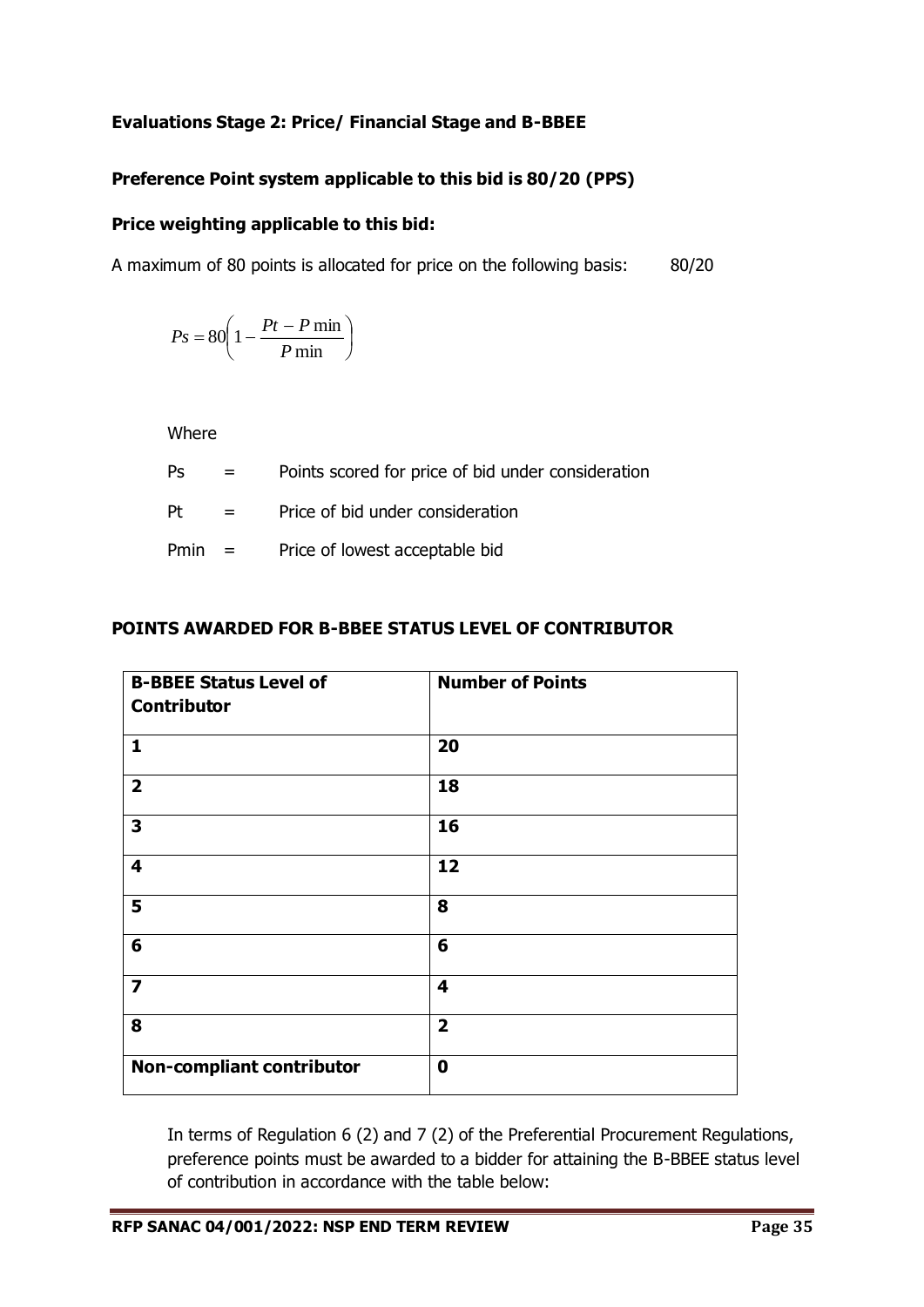- Points scored by the bidder in respect of points indicated above will be added to the points scored for price
- Failure to capture the required status level and to submit the required B-BBEE status level certificate or Certified SWORN Affidavit will lead to zero (0) status level for non-compliant service providers.
- Altered certificate or sworn affidavit altered with a pen or Ink eraser will automatically be disqualified.
- Only a bidder who has completed and signed the declaration part of the preference claim form will be considered for B-BBEE
- SANAC Trust may, before a bid is adjudicated or at any time, require a bidder to substantiate claims made with regard to their B-BBEE Status
- A Contract may, on reasonable and justifiable grounds be awarded to a bid that did not score the highest number of points.

# **PRICING**

Prices proposed should be INCLUSIVE OF VALUE ADDED TAX (VAT). It is an express requirement of this RFP that Bidders provide transparency in respect of their pricing approach. In this regard, Bidders must indicate the basis upon which they have calculated their pricing by completing all aspects of the Pricing Schedule (which appears). There must be no hidden costs.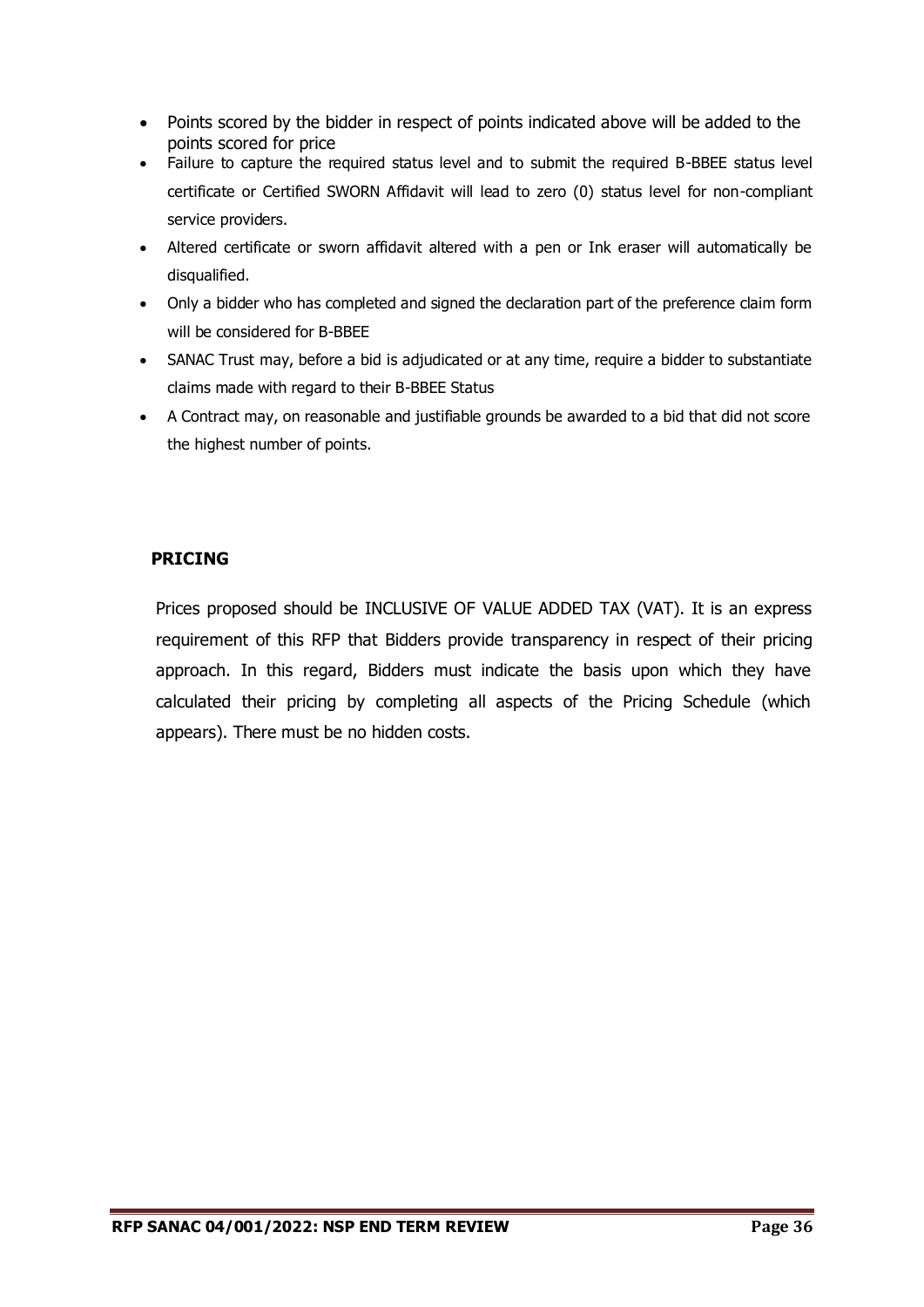### **GENERAL**

### **Bid Validity Period**

Bid submissions will be valid and open for acceptance for a period of 120 calendar days from the closing date of the tender.

In cases where a Bidder withdraws its tender within the bid validity period, or fails to fulfil the contract when called upon to do so, SANAC TRUST may be compelled withdraw the tender or cancel the contract as part of other optional remedies at its disposal.

### **Acceptance of Bids**

The Bidder accepts SANAC TRUST's interpretation of any requirement in the RFP should there be a difference of interpretation between the Bidder and SANAC TRUST.

SANAC TRUST reserves the right to evaluate and consider bids that do not comply strictly to this RFP.

SANAC TRUST further reserves the right and discretion to cancel the RFP, not to accept any bids, and to accept one or more Bids for further negotiation, including a Bidder chosen not necessarily on the basis of having scored the highest points for price and B-BBEE.

SANAC TRUST also, without any limitation to any of its rights, reserves the right to request clarification on any aspect of bids received, provided that the Bidder's response does not amount to a material amendment to its bid. Such a request and related responses shall both be in writing and will be shared with all the other Bidders.

SANAC TRUST reserves the right to visit the building/premises where the consultant/s office space is located.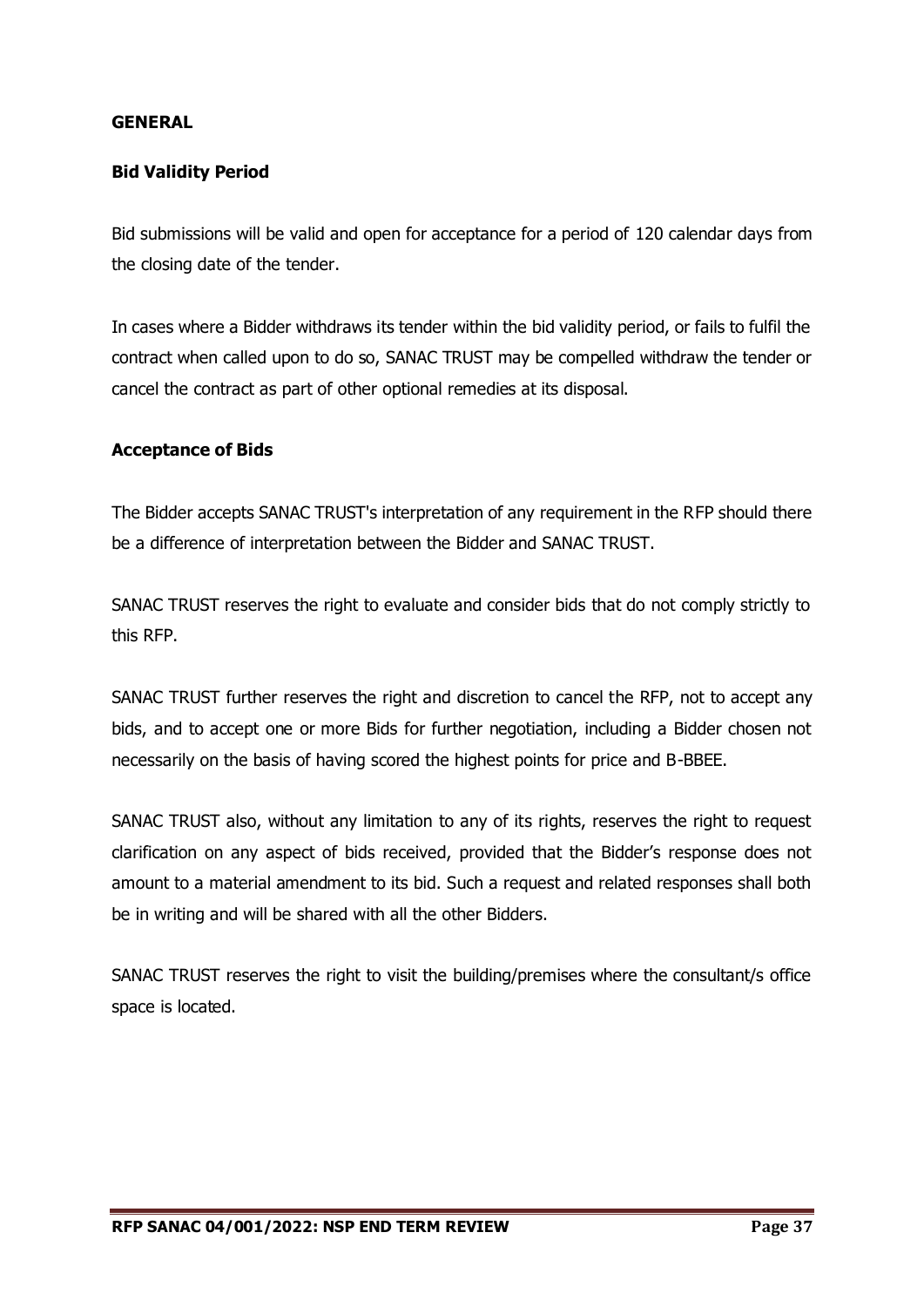# **Rights or Claims**

Please note that no rights shall vest in any Bidder as a result of this RFP or any bid submitted is response to the RFP. SANAC TRUST reserves the right in its exercise of its sole discretion to withdraw by notice to the Bidders the entire RFP or any services or combination of services from the RFP.

Neither SANAC TRUST nor any of its representative/s will assume any liability for any costs or expenses incurred by any party in or associated with any exercise conducted in relation to this RFP.

# **Confidentiality Commitment**

The Bidder agrees that this RFP and its contents, including but not limited to technical, commercial and scientific information; processes, designs and technical specifications; copyrights; and data in any form ("the confidential information"), are confidential and are intended only for the sole purpose of this RFP in its entirety and its related purposes and processes.

The confidential information shall only be divulged on a "need to know" basis with written approval by SANAC TRUST.

### **Information Accuracy**

Neither SANAC TRUST nor any of its employees, make any representation or warranty or give any undertaking, express or implied, or accept any responsibility or liability whatsoever, as to the contents, accuracy or completeness of the information contained in the invitation to tender or any other written or oral information made available in connection with the tender. Nothing contained herein is, or shall be relied upon, as a promise or representation in this regard, whether as to the past or the future.

SANAC TRUST prepared the data and information contained in the RFP in good faith.

SANAC TRUST does not accept liability in any capacity whatsoever for any consequence which occurs a result of the inaccuracy of the information contained in the invitation to tender, the tender document and related supporting information.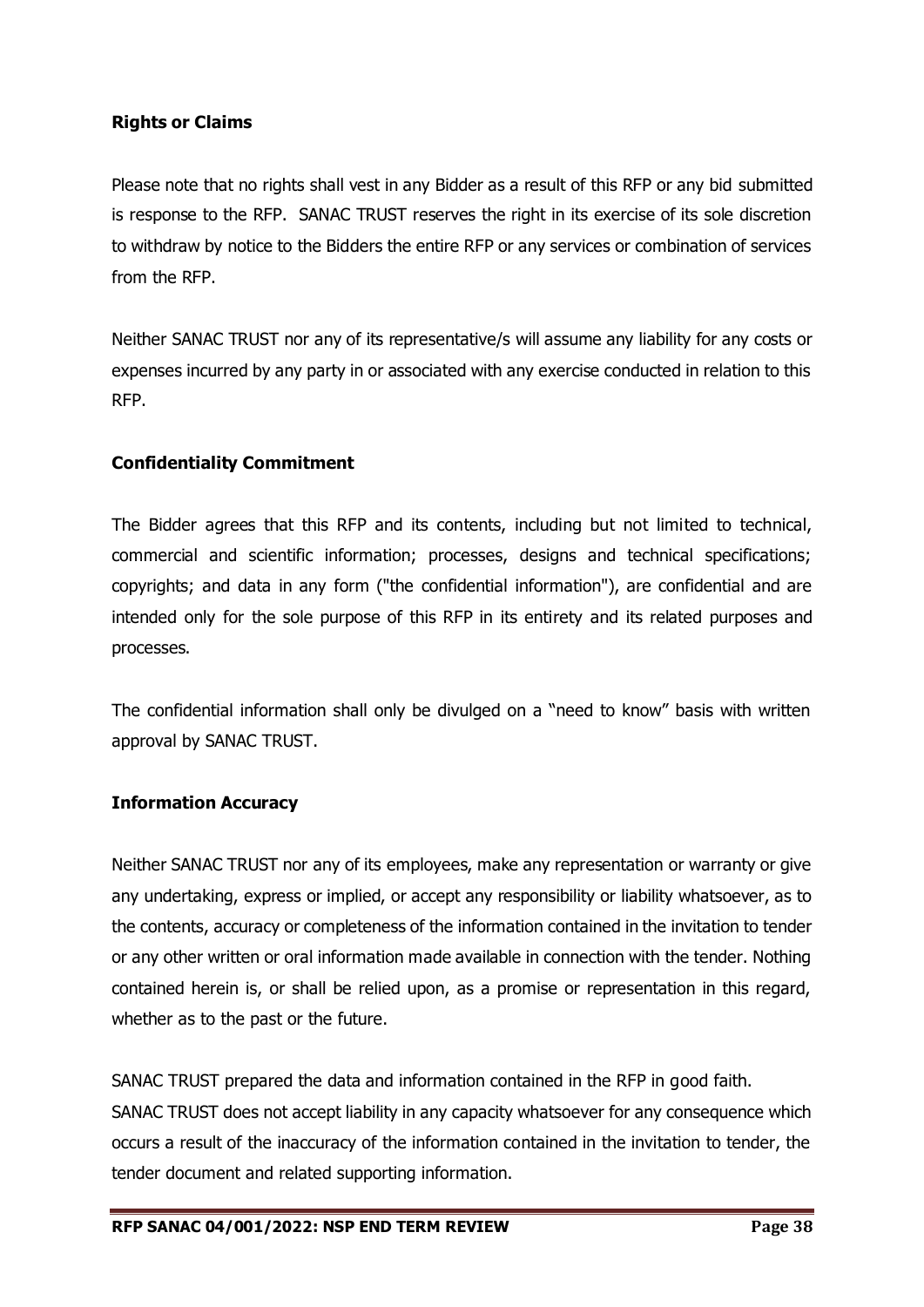# **Competition**

Bidders and their respective officers, employees and agents are prohibited from engaging in any collusive actions in respect to this tendering process with the ultimate motive of limiting competition amongst themselves to their advantage. Section 4(1) (iii) of the Competition Act, 1998 prohibits collusive tendering practices.

Bidders are advised to and encouraged to discuss with the competition authorities anything that arises as regards the tender document process which they believe might be in violation of the Competition Act. Any correspondence or process in response to this invitation of any kind between Bidders and the competition authorities must be in writing and be documented in their responses to this invitation to tender, tender document and related required information.

# **Pre-Contract Requirements**

The successful Bidder shall be appointed only after the following has occurred:

- The successful negotiation and signature of the contract and service level agreement;
- The approval by SANAC TRUST of the bidder's contract implementation plan.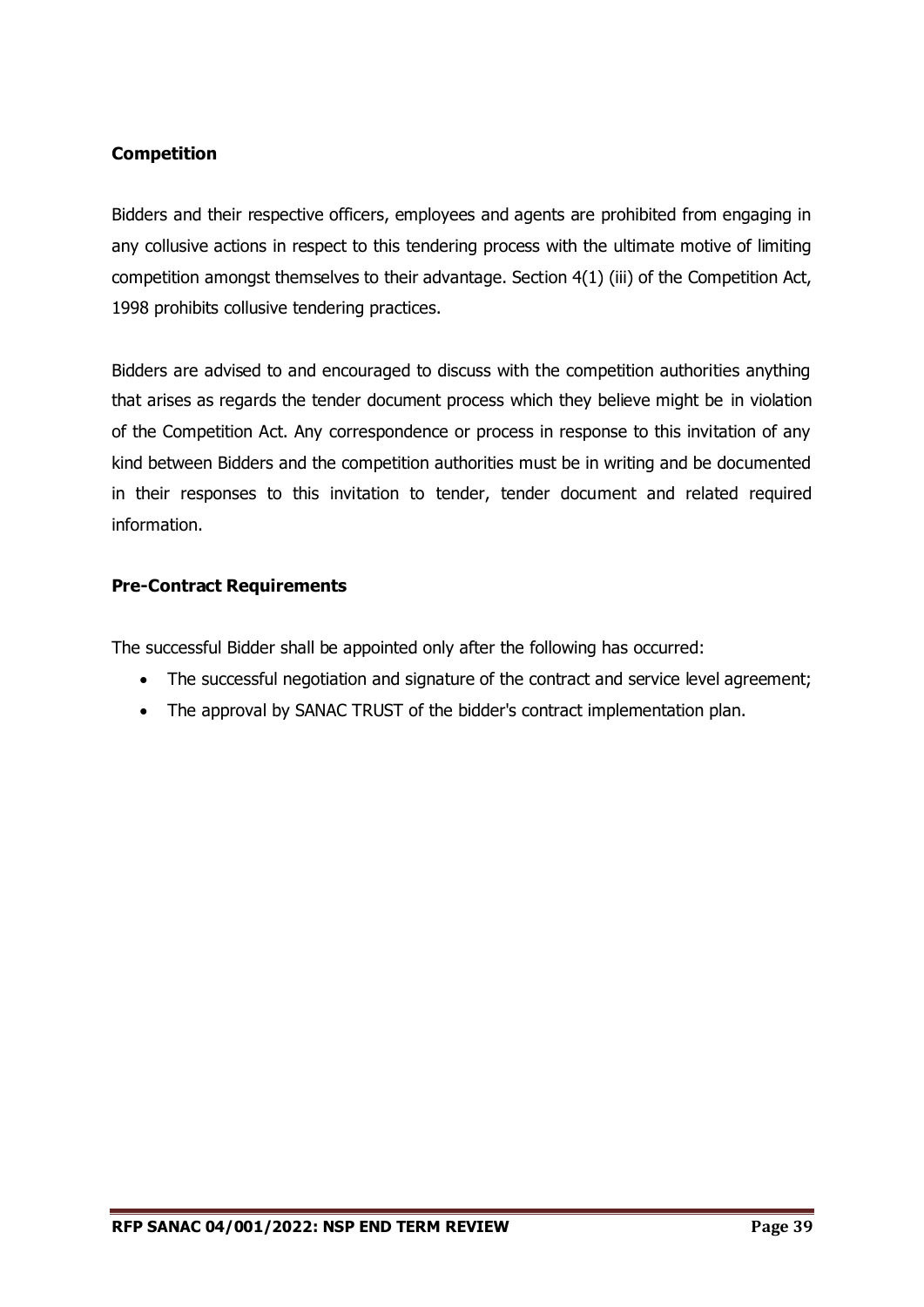# **Special conditions**

- a) SANAC Trust reserves that right to award work to one or more service providers.
- b) SANAC Trust reserves the right not to award the contract should it deem fit not to award.
- c) The successful service provider must further acquaint themselves with the relevant programmes, policies and legislation at their own cost.
- d) SANAC Trust reserves the right to contact any applicants to seek clarity on any matter included in the proposal documents.
- e) SANAC Trust reserves the right to appoint an independent auditor for financial auditing purposes.
- f) It will be expected of the successful service provider to sign a contract with SANAC Trust prior to the commencement of any work.
- g) The contract shall initially be valid from the date of signing of the Contract by both parties.
- h) The successful organisation will be paid upon the completion of phases or milestones set out in the project plan or as mutually agreed by SANAC Trust.
- i) Payment of invoices will be effected within 30 days after receipt of an invoice and a satisfactory detailed report (to be approved by SANAC Trust) from the service provider.

# **General conditions**

The general conditions of the contract as per Part G of the bid document will be applicable to this proposal.

# **PROPOSAL ACCEPTANCE**

All proposals received by the 04 May 2022 @ 11:00 deadline will be reviewed and given full consideration.

# **Special conditions**

- j) SANAC Trust reserves that right to award work to one or more service providers.
- k) SANAC Trust reserves the right not to award the contract should it deem fit not to award.
- l) The successful service provider must further acquaint themselves with the relevant programmes, policies and legislation at their own cost.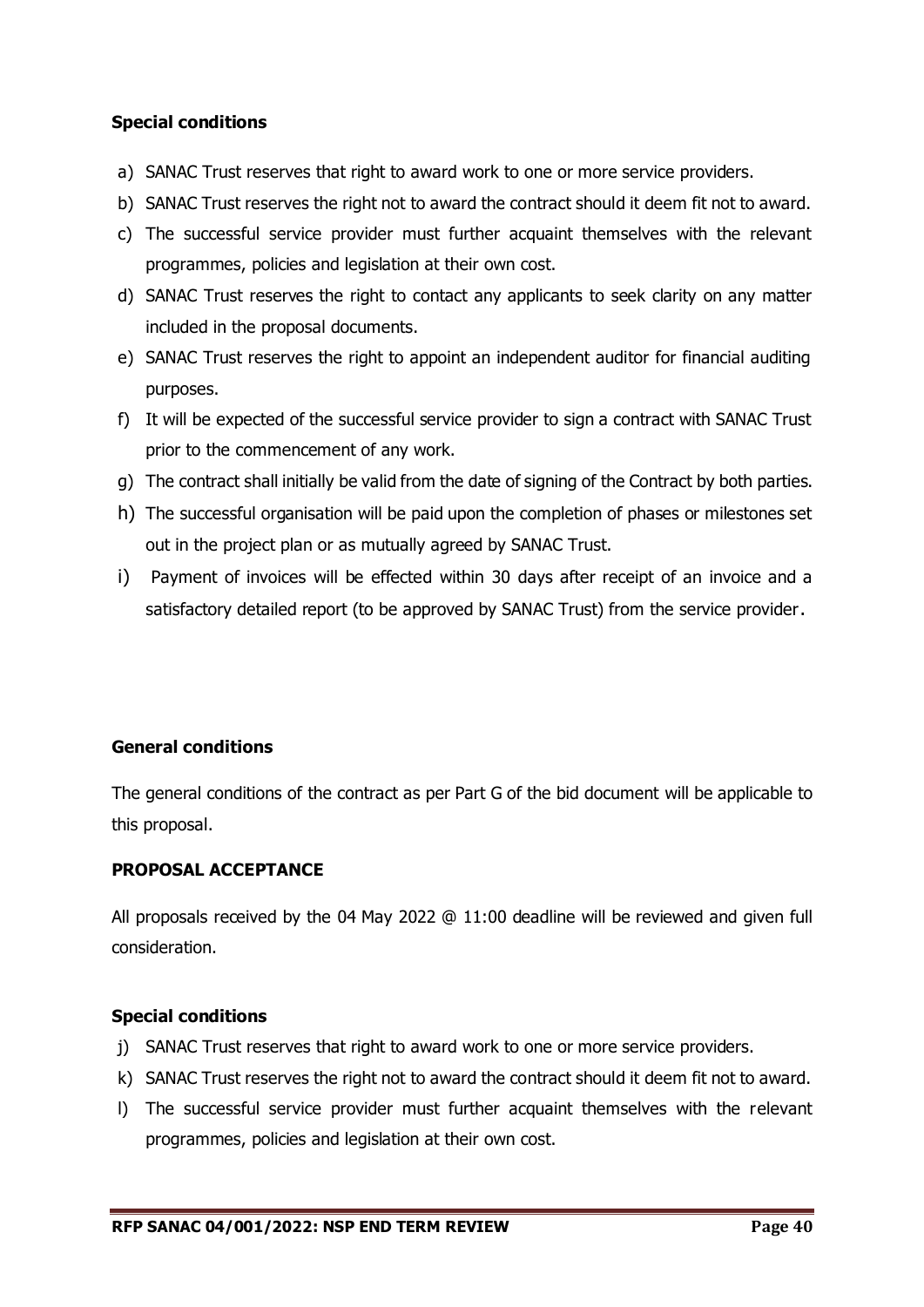- m) SANAC Trust reserves the right to contact any applicants to seek clarity on any matter included in the proposal documents.
- n) SANAC Trust reserves the right to appoint an independent auditor for financial auditing purposes.
- o) It will be expected of the successful service provider to sign a contract with SANAC Trust prior to the commencement of any work.
- p) The contract shall initially be valid from the date of signing of the service level agreement by both parties.
- q) The successful organisation will be paid upon the completion of phases or milestones set out in the project plan or as mutually agreed by SANAC Trust.
- r) Payment of invoices will be effected within 30 days after receipt of an invoice and a satisfactory detailed report (to be approved by SANAC Trust) from the service provider.

# **Successful service provider**

s) All resources, equipment's and technical skills will be the responsibility of the service provider; these may be sourced by the service provider at no cost to SANAC Trust and if not available outsourced to ensure successful execution of the project at a cost to the service provider

# **Disqualification criteria**

Proposals will be disqualified if they fail to comply with all conditions as set out in this terms of reference.

# **Pricing data**

# **Pricing Instructions**

- The Tenderer must price ALL items contained in the Pricing Schedule (inclusive of VAT) refer to SBD 3.3 and detailed price Breakdown on their company letter head.
- The bidder may, at their discretion, provide alternative pricing proposals. In doing so, the bidder must elaborate in detail and should limit alternative proposals to no more than 2.
- Rates are to include all costs with **no unspecified cost to arise**.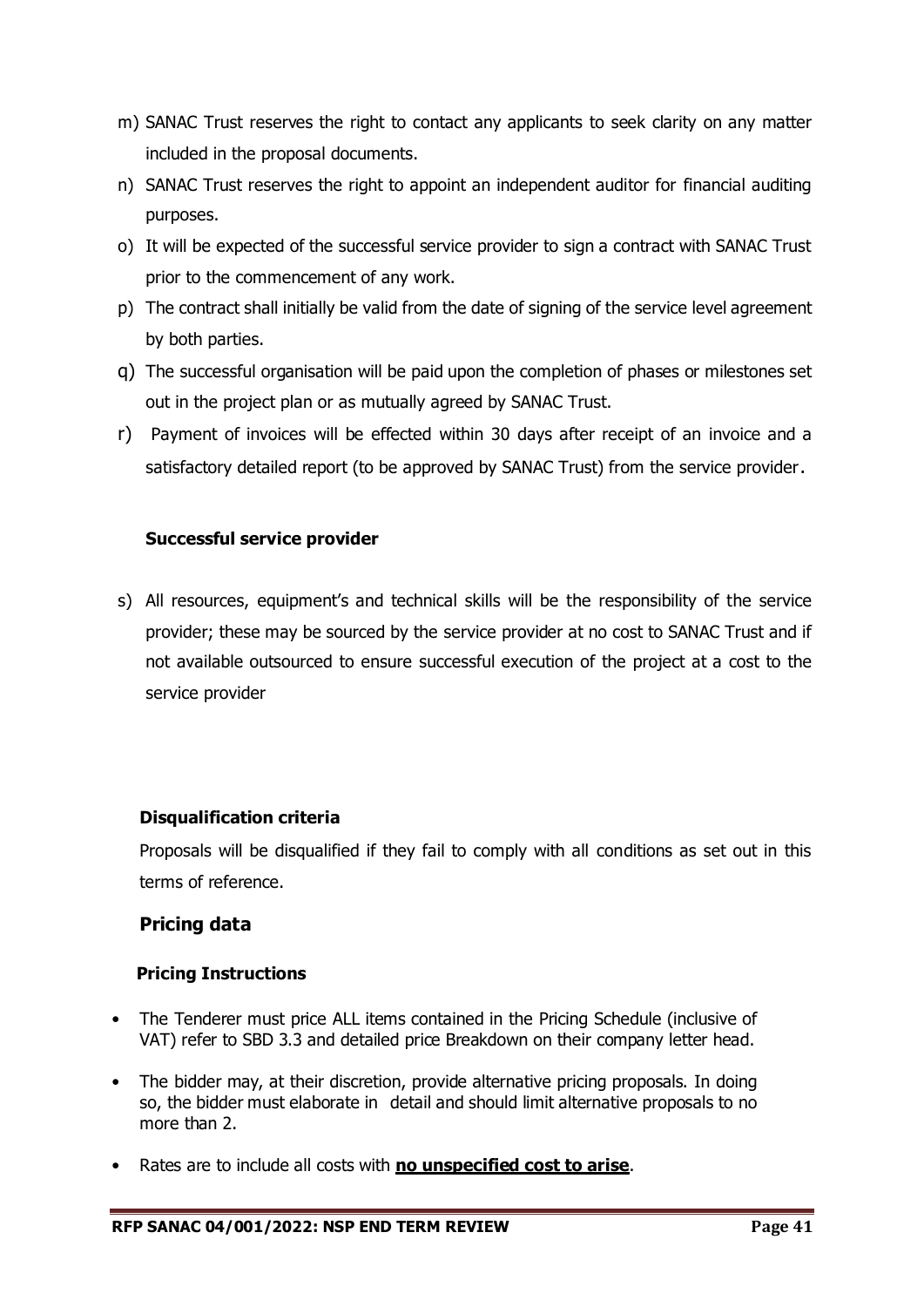- Yearly price increases must be Included and clearly indicated in the pricing Schedule,
- The rate remains fixed but subject to price escalation on the anniversary of the contract of no more than CPI as released by Stats SA from time to time. This must be agreed and is not automatic (if applicable).
- Please complete SBD 3.3 for pricing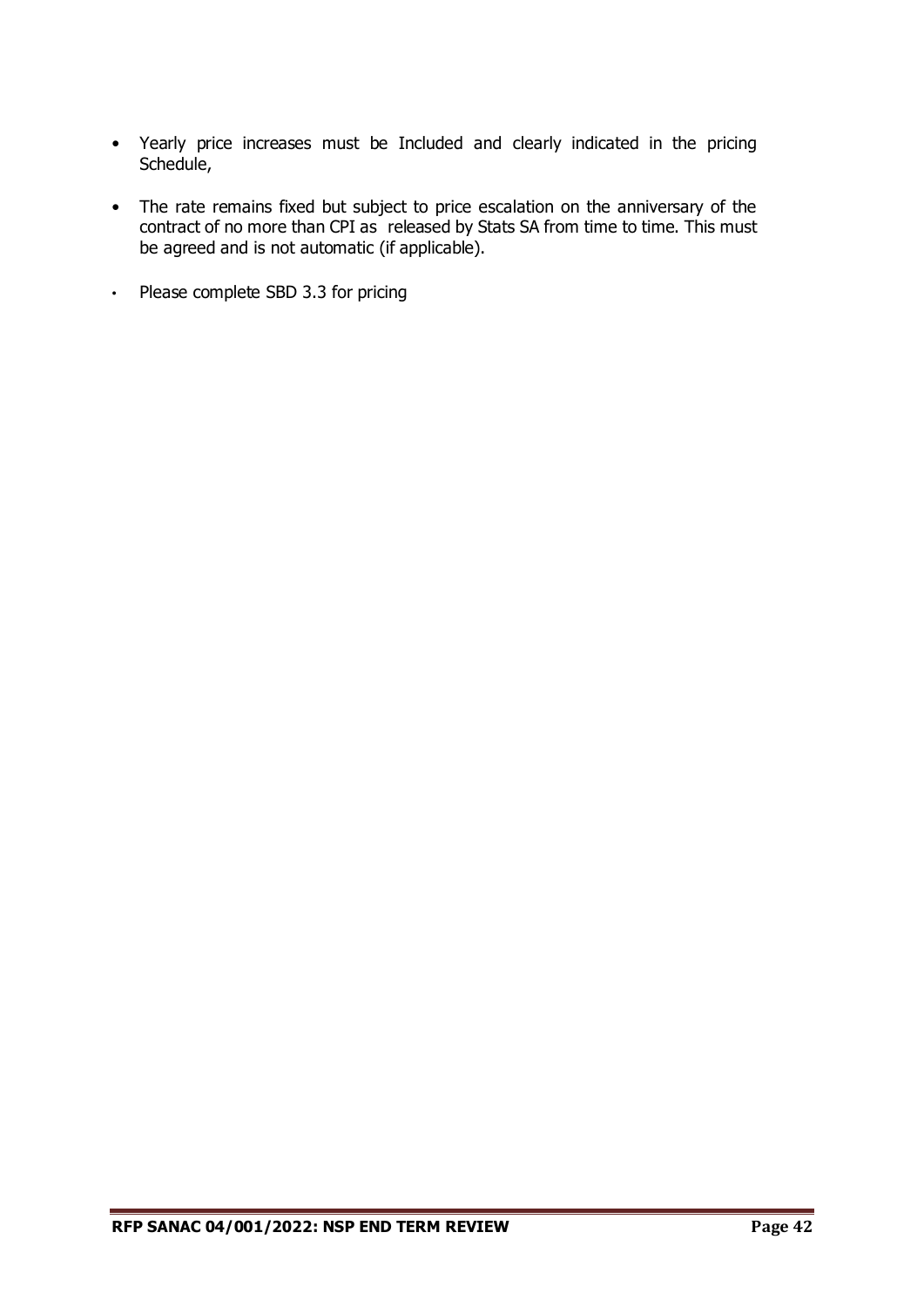#### **PRICING SCHEDULE**

**(Professional Services)- Please include your Quotation as well in you company letterhead- Cost Breakdown and Activities to be conducted**

| NAME OF BIDDER:    |              |
|--------------------|--------------|
| CLOSING TIME 11:00 | CLOSINGDATE. |

OFFER TO BE VALID FOR …………DAYS FROM THE CLOSING DATE OF BID.

| <b>ITEM</b><br><b>NO</b> |    | <b>DESCRIPTION</b>                                                                                                                                                                                        | BID PRICE IN RSA CURRENCY<br>** (ALL APPLICABLE TAXES INCLUDED) |  |  |
|--------------------------|----|-----------------------------------------------------------------------------------------------------------------------------------------------------------------------------------------------------------|-----------------------------------------------------------------|--|--|
|                          | 1. | The accompanying information must be used for the<br>formulation of proposals.                                                                                                                            |                                                                 |  |  |
|                          |    | 2. Bidders are required to indicate a ceiling price based<br>on the total estimated time for completion of all<br>phases and including all expenses inclusive of all<br>applicable taxes for the project. |                                                                 |  |  |
|                          | 3. | persons who will be involved in the project and<br>rates applicable (certified invoices must be rendered<br>in terms hereof)                                                                              |                                                                 |  |  |
|                          |    | 4. person and position                                                                                                                                                                                    | <b>DAILY RATE</b>                                               |  |  |
|                          |    |                                                                                                                                                                                                           | R----------------------------                                   |  |  |
|                          |    |                                                                                                                                                                                                           |                                                                 |  |  |
|                          |    |                                                                                                                                                                                                           |                                                                 |  |  |
|                          | 5. | phases according to which the project will be<br>completed, cost per phase and man-days to be<br>spent                                                                                                    |                                                                 |  |  |
|                          |    |                                                                                                                                                                                                           | R----------------------------                                   |  |  |
|                          |    |                                                                                                                                                                                                           |                                                                 |  |  |
|                          |    |                                                                                                                                                                                                           | R---------------------------<br>-----------------               |  |  |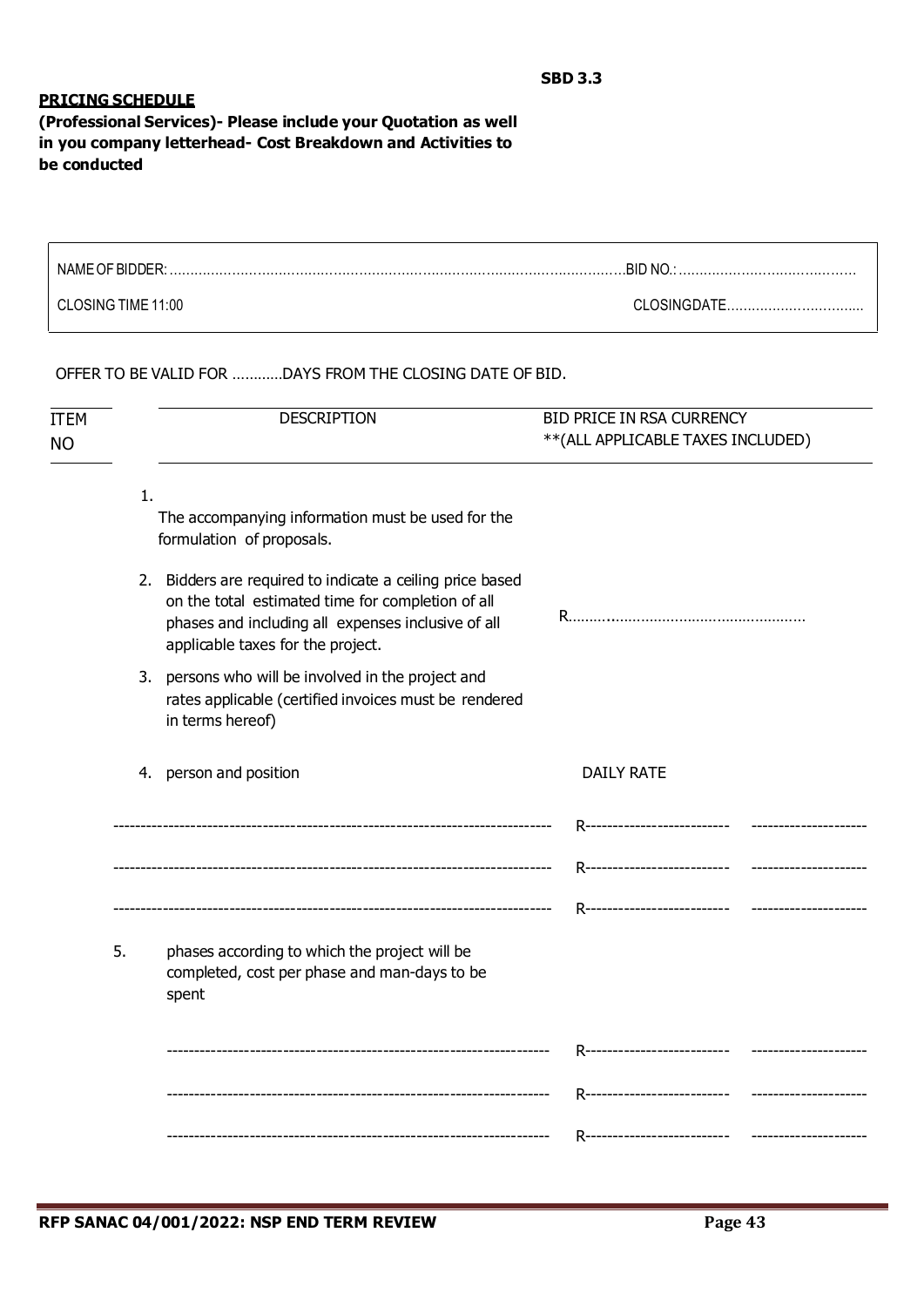| 5.1 | Travel expenses (specify, for example rate/km and<br>total km, class of air travel, etc.). Only actual costs<br>are recoverable. Proof of the expenses incurred<br>must accompany certified invoices. |             |                 |        |
|-----|-------------------------------------------------------------------------------------------------------------------------------------------------------------------------------------------------------|-------------|-----------------|--------|
|     | DESCRIPTION OF EXPENSE TO BE INCURRED                                                                                                                                                                 | <b>RATE</b> | <b>OUANTITY</b> | AMOUNT |
|     |                                                                                                                                                                                                       |             |                 | R      |
|     |                                                                                                                                                                                                       |             | .               |        |
|     |                                                                                                                                                                                                       |             |                 |        |
|     |                                                                                                                                                                                                       |             |                 |        |
|     |                                                                                                                                                                                                       |             |                 |        |

\*\* "all applicable taxes" includes value- added tax, pay as you earn, income tax, unemployment insurance contributions and skills development levies

| 5.2 | Other expenses, for example accommodation (specify,<br>star hotel, bed and breakfast, telephone cost,<br>etc.). On basis of these particulars, certified invoices will<br>for correctness. Proof of the expenses must accompany<br>invoices. |             |          |               |
|-----|----------------------------------------------------------------------------------------------------------------------------------------------------------------------------------------------------------------------------------------------|-------------|----------|---------------|
|     | DESCRIPTION OF EXPENSE TO BE INCURRED                                                                                                                                                                                                        | <b>RATE</b> | QUANTITY | <b>AMOUNT</b> |
|     |                                                                                                                                                                                                                                              |             |          | R             |
|     |                                                                                                                                                                                                                                              |             |          |               |
|     |                                                                                                                                                                                                                                              |             |          | R             |
|     |                                                                                                                                                                                                                                              |             |          |               |
|     |                                                                                                                                                                                                                                              |             |          |               |
| 6.  | Period required for commencement with<br>project after acceptance of bid                                                                                                                                                                     |             |          |               |
| 7.  | Estimated man-days for completion of project                                                                                                                                                                                                 |             |          |               |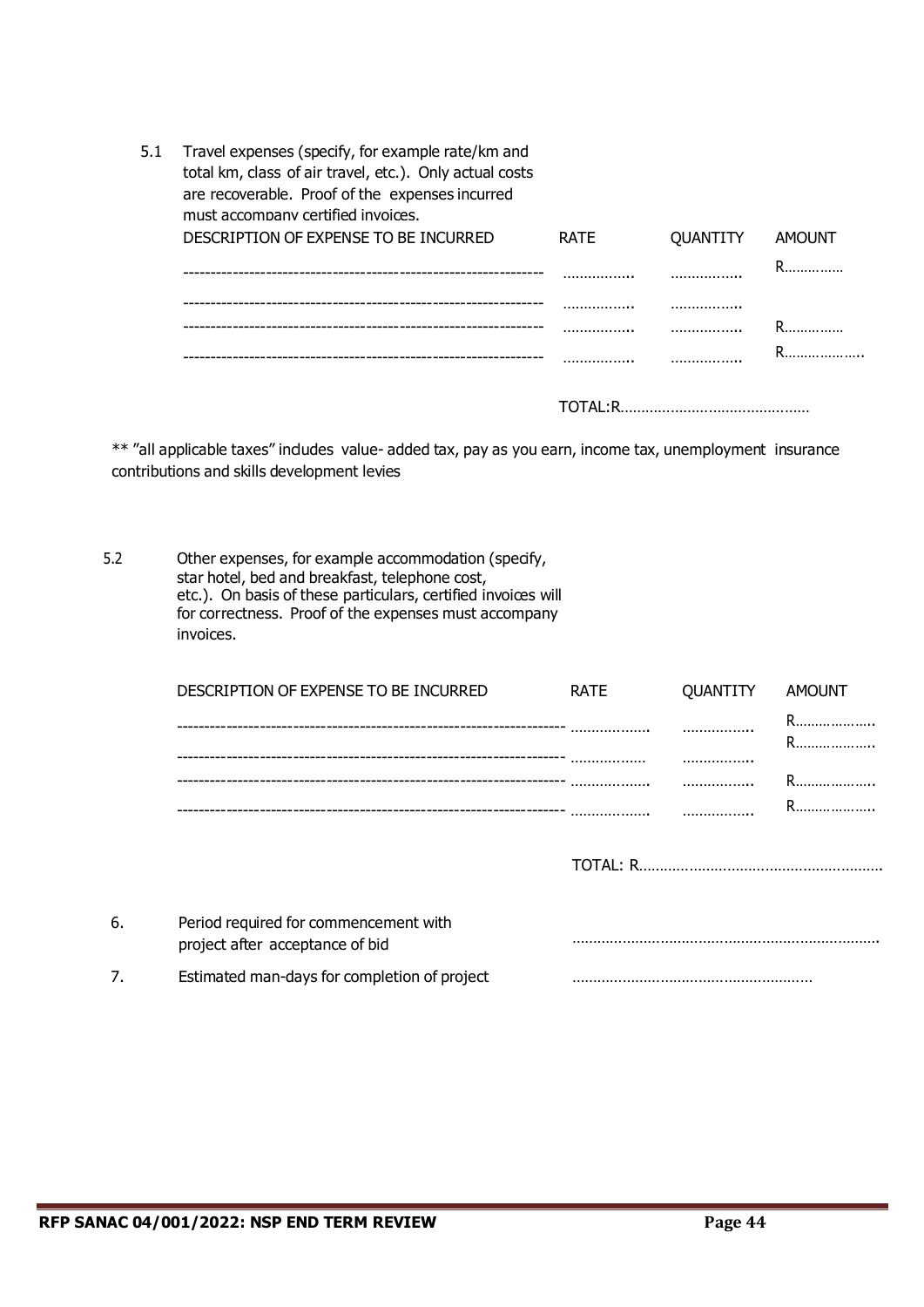- 8. Are the rates quoted firm for the full period of contract? \*YES/NO
- 9. If not firm for the full period, provide details of the basis on which adjustments will be applied for, for example consumer price index.

……………………………………………

# **NB: TERMS AND CONDITIONS WILL APPLY TO PRICING: VAT WILL BE PAID TO VAT VENDORS, AND CONTRACT WILL BE AWARDED TO COMPLIANT BIDDER.**

**Bidders must include their VAT Certificate and Tax Clearance Certificate**

**Also Attach your pricing schedule together with the project breakdown or list of activities.**

**Price must be fixed for the entire period at a Rand Value**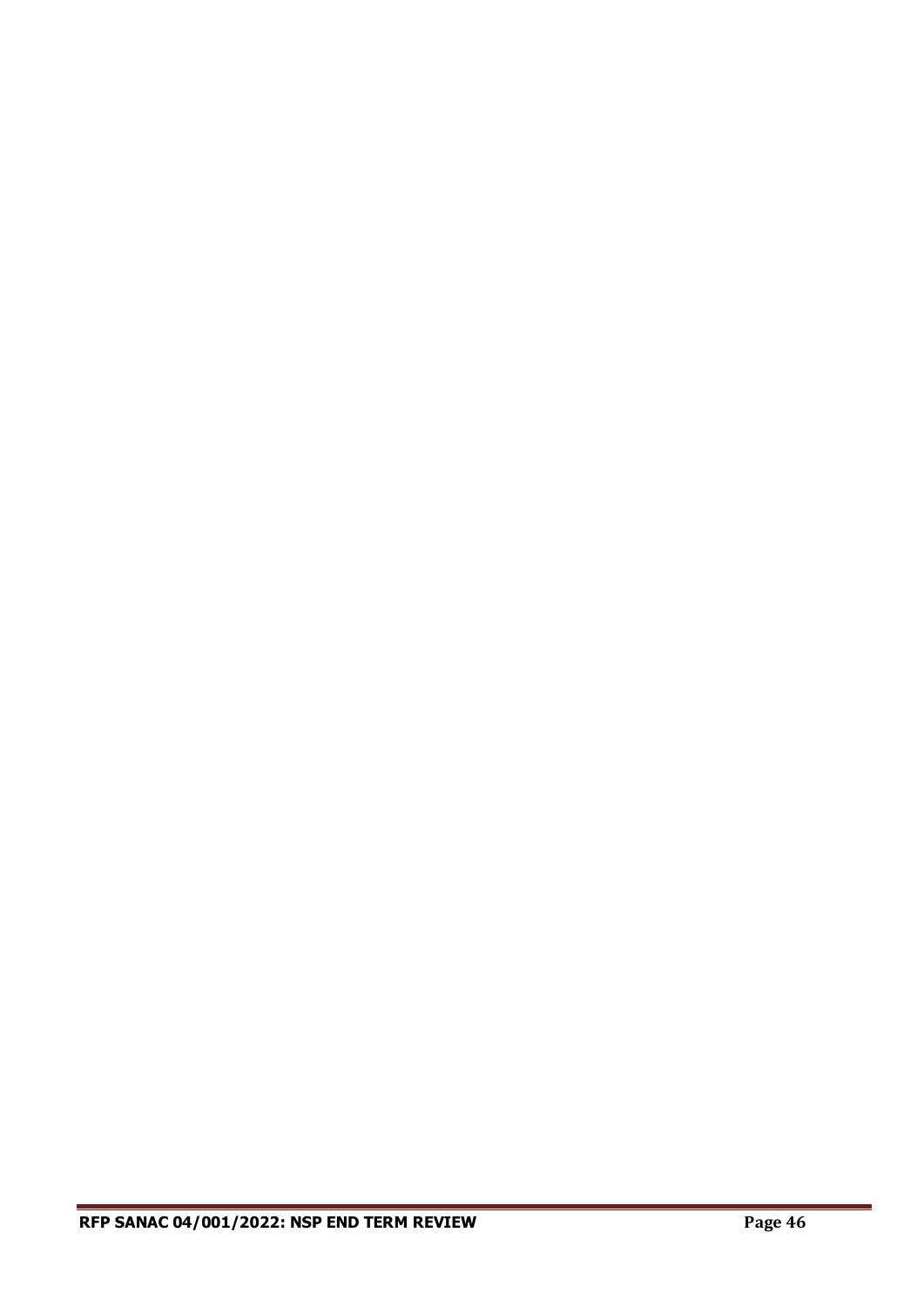# **PART G**

# **GENERAL CONDITIONS OF CONTRACT (GCC)**

# **TABLE OF CLAUSES**

- 1. Definitions
- 2. Application
- 3. General
- 4. Standards
- 5. Use of contract documents and information; inspection
- 6. Patent rights
- 7. Performance security
- 8. Inspections, tests and analysis
- 9. Packing
- 10. Delivery and documents
- 11. Insurance
- 12. Transportation
- 13. Incidental services
- 14. Spare parts
- 15. Warranty
- 16. Payment
- 17. Prices
- 18. Contract amendments
- 19. Assignment
- 20. Subcontracts
- 21. Delays in the supplier's performance
- 22. Penalties
- 23. Termination for default
- 24. Dumping and countervailing duties
- 25. Force Majeure
- 26. Termination for insolvency
- 27. Settlement of disputes
- 28. Limitation of liability
- 29. Governing language
- 30. Applicable law
- 31. Notices
- 32. Taxes and duties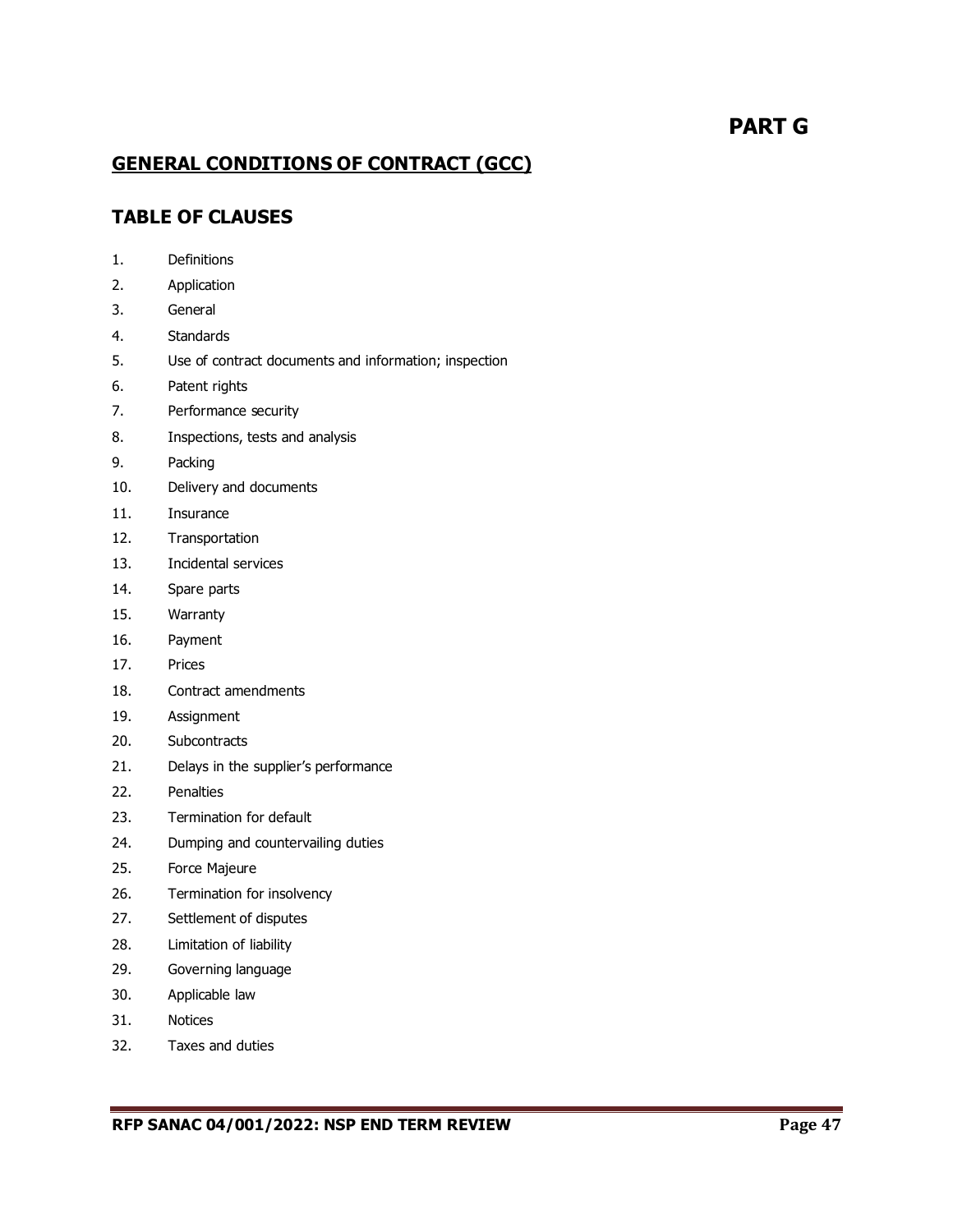#### **1. Definitions**

- 1. The following terms shall be interpreted as indicated:
- 1.1 **"Acceptable bid"** means any bid, which, in all respects, complies with the specifications and conditions of the bid as set out in the bid document.
- 1.2 **"Bid"** means a written offer in a prescribed or stipulated form in response to an invitation by an organ of State for the provision of goods, works or services.
- 1.3 **"Black enterprise"** means an enterprise that is 50,1% owned by black persons and where there is substantial management control. Ownership refers to economic interest while management refers to the membership of any board or similar governing body of the enterprise.
- 1.4 **"Black empowered enterprise"** means an enterprise that is at least 25,1% owned by black persons and where there is substantial management control. Ownership refers to economic interests. Management refers to executive directors. This is whether the black enterprise has control or not.
- 1.5 **"Black people"** includes all African, Coloured or Indian persons who are South African citizens by birth or by descent or who were naturalised prior to the commencement of the constitution in 1993. In addition, the term also includes black people who became South African citizens after the constitution's commencement but who would have been able to be naturalised prior to this, were it not for the Apartheid laws which prohibited naturalisation of certain persons. This means that an African, Coloured or Indian person who was not a South African citizen before the commencement of the constitution in 1993 but who would have been entitled to apply to be naturalised prior to 1993, will also be considered a black person and therefore a beneficiary of BEE.
- 1.6 **"Black woman-owned enterprise"** means an enterprise with at least 25,1% representation of black women within the black equity and management portion.
- 1.7 **"Closing time"** means the date and hour specified in the bidding documents for the receipt of bids.
- 1.8 **"Comparative price"** means the price after the factors of a non-firm price and all unconditional discounts that can be utilised have been taken into consideration.
- 1.9 **"Community or broad-based enterprise"** means an enterprise that has an empowerment shareholder who represents a broad base of members such as a local community or where the benefits support a target group, for example black women, people living with disabilities, the youth and workers. Shares are held via direct equity, non-profit organisations and trusts.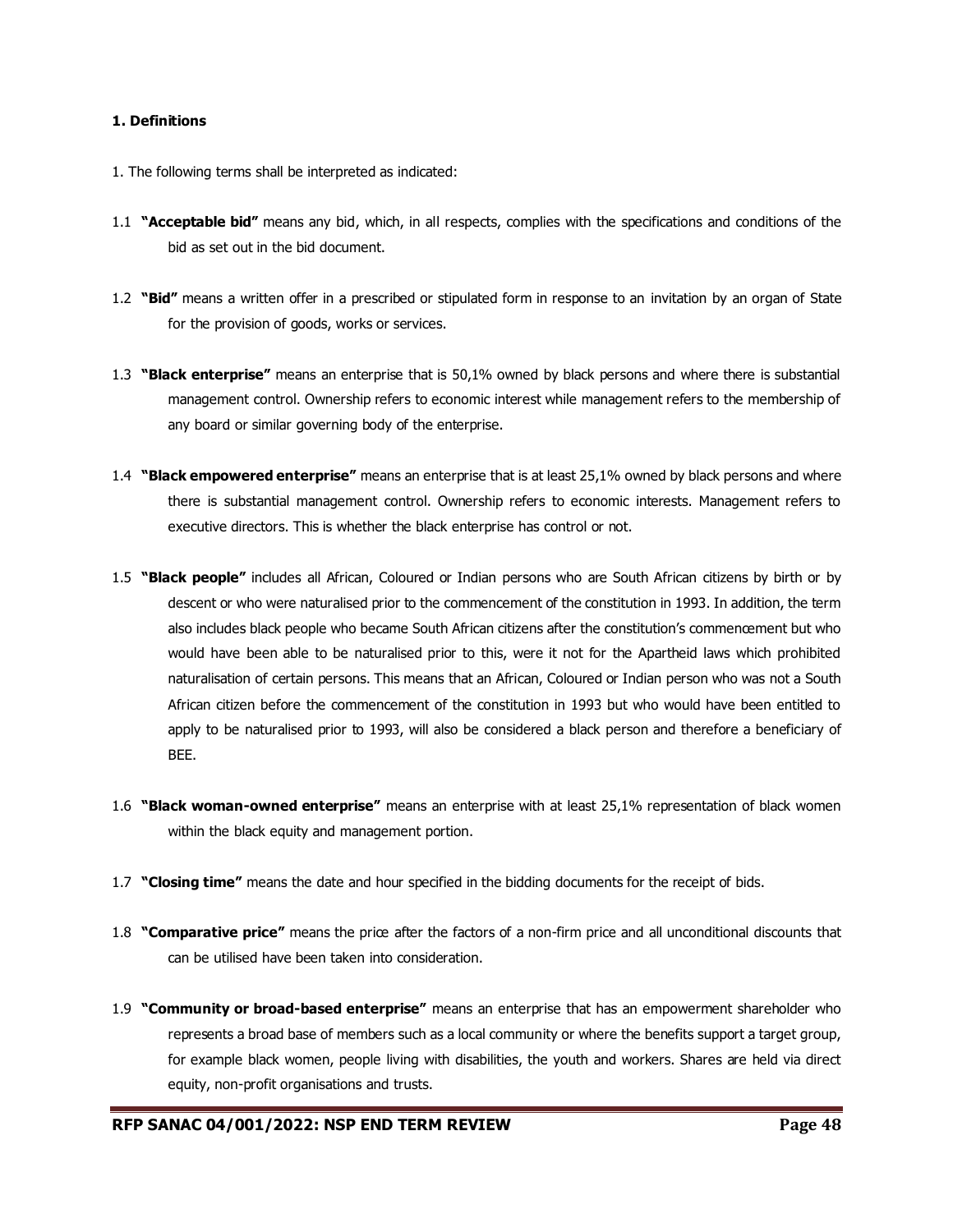Benefits from the shareholding should in a measurable sense be directed towards the uplifting of the community through job creation, welfare, skills development, entrepreneurship and human rights. At the same time, directors and management of groups should significantly comprise black persons.

These arrangements are appropriate in situations where the activities or operations of an enterprise or industry directly impact on a community or are located in a community, or may benefit a community. Notable examples are large industrial projects, mining and tourism. Other instances, which do assist in broadening the shareholder base, are employee share ownership schemes; these are a viable empowerment shareholder option. In this and other circumstances, these arrangements should not detract from the ability of the shareholder to exercise significant influence or control over the operations of the business.

- 1.10 **"Consortium or joint venture"** means an association of persons for the purpose of combining their expertise, property, capital, efforts, skills and knowledge in an activity for the execution of a contract.
- 1.11 **"Contract"** means the written agreement entered into between the purchaser and the supplier, as recorded in the contract form signed by the parties, including all attachments and appendices thereto and all documents incorporated by reference therein.
- 1.12 **"Contract price"** means the price payable to the supplier under the contract for the full and proper performance of his contractual obligations.
- 1.13 **"Control"** means the possession and exercise of legal authority and power to manage the assets, goodwill and daily operations of a business and the active and continuous exercise of appropriate managerial authority and power in determining the policies and directing the operations of the business.
- 1.14 **"Co-operative or collective enterprise"** is an autonomous association of persons who voluntarily join together to meet their economic, social and cultural needs and aspirations through the formation of a jointly-owned enterprise and democratically controlled enterprise.
- 1.15 **"Corrupt practice"** means the offering, giving, receiving, or soliciting of any thing of value to influence the action of a public official in the procurement process or in contract execution.
- 1.16 **"Countervailing duties"** are imposed in cases where an enterprise abroad is subsidized by its government and encouraged to market its products internationally.
- 1.17 **"Country of origin"** means the place where the goods were mined, grown or produced or from which the services are supplied. Goods are produced when, through manufacturing, processing or substantial and major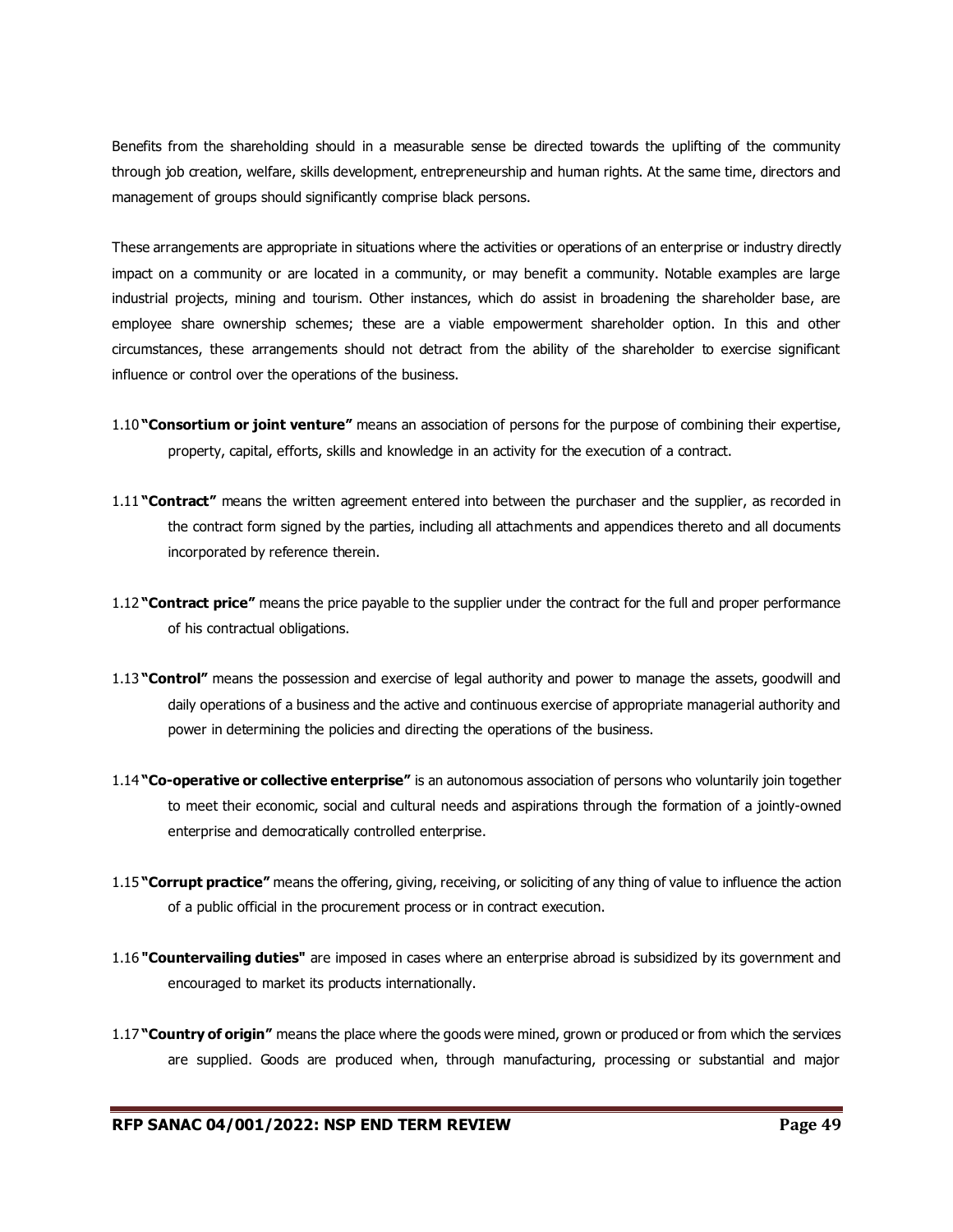assembly of components, a commercially recognized new product results that is substantially different in basic characteristics or in purpose or utility from its components.

- 1.18 **"Day"** means calendar day.
- 1.19 **"Delivery"** means delivery in compliance with the conditions of the contract or order.
- 1.20 **"Delivery ex stock"** means immediate delivery directly from stock actually on hand.
- 1.21 **"Delivery into consignees store or to his site"** means delivered and unloaded in the specified store or depot or on the specified site in compliance with the conditions of the contract or order, the supplier bearing all risks and charges involved until the supplies are so delivered and a valid receipt is obtained.
- 1.22 **"Disability"** means, in respect of a person, a permanent impairment of a physical, intellectual, or sensory function, which results in restricted, or lack of, ability to perform an activity in the manner, or within the range, considered normal for a human being.
- 1.23 **"Dumping"** occurs when a private enterprise abroad markets its goods on own initiative in the RSA at lower prices than that of the country of origin and which have the potential to harm the local industries in the RSA.
- 1.24 **"Equity Ownership"** means the percentage ownership and control, exercised by individuals within an enterprise.
- 1.25 **"Force majeure"** means an event beyond the control of the supplier and not involving the supplier's fault or negligence and not foreseeable. Such events may include, but is not restricted to, acts of the purchaser in its sovereign capacity, wars or revolutions, fires, floods, epidemics, quarantine restrictions and freight embargoes.
- 1.26 **"Fraudulent practice"** means a misrepresentation of facts in order to influence a procurement process or the execution of a contract to the detriment of any bidder, and includes collusive practice among bidders (prior to or after bid submission) designed to establish bid prices at artificial non-competitive levels and to deprive the bidder of the benefits of free and open competition.
- 1.27 **"GCC"** means the General Conditions of Contract.
- 1.28 **"Goods"** means all of the equipment, machinery, and/or other materials that the supplier is required to supply to the purchaser under the contract.
- 1.29 **"Historically Disadvantaged Individual (HDI)"** means a South African citizen
	- 1.29.1 who, due to the Apartheid policy that had been in place, had no franchise in national elections prior to the introduction of the Constitution of the Republic of South Africa, 1983 (Act 110 of 1983) or the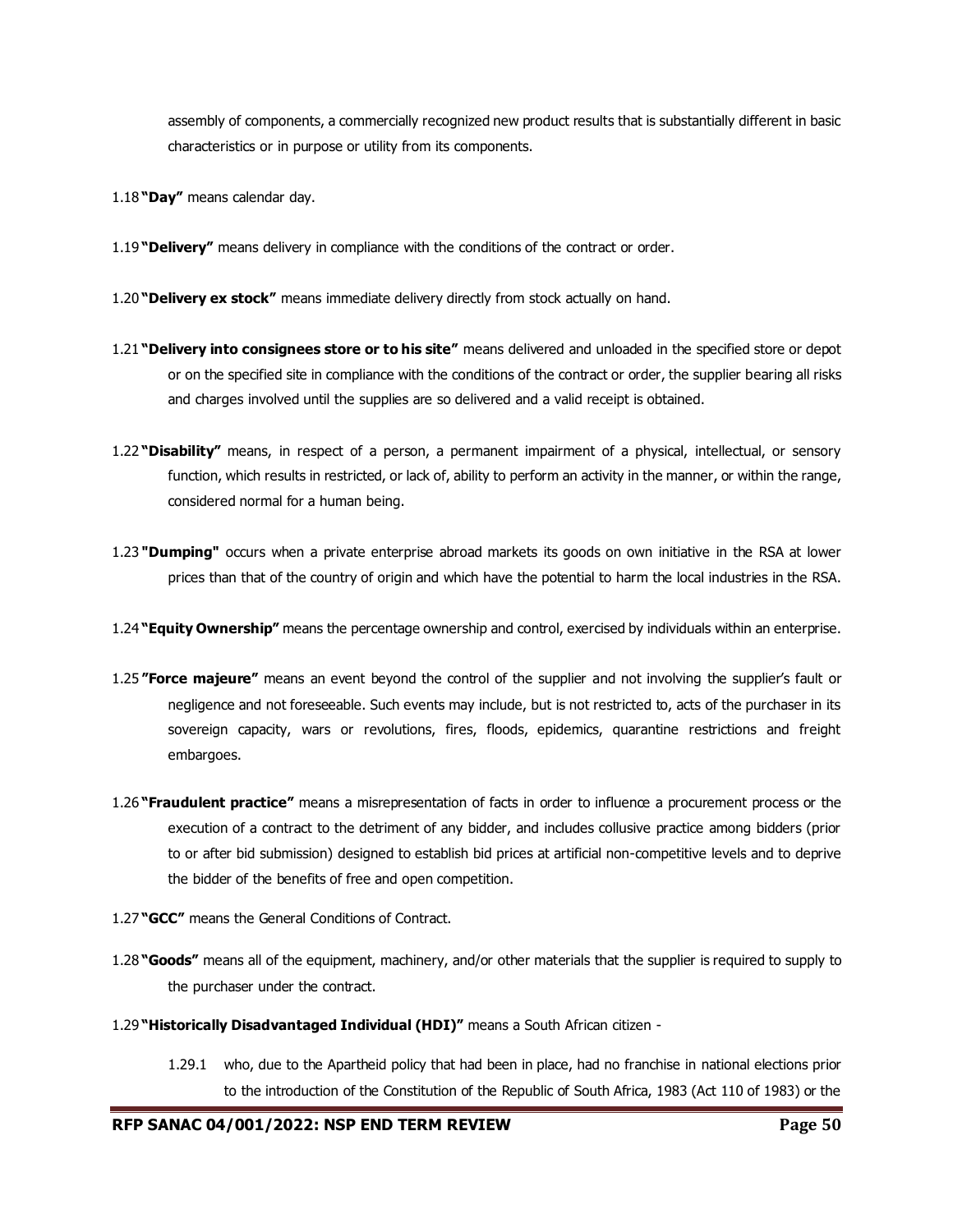Constitution of the Republic of South Africa, 1993, (Act 200 of 1993) ("the interim Constitution); and/or

- 1.29.2 who is a female; and/or
- 1.29.3 who has a disability:

provided that a person who obtained South African citizenship on or after the coming to effect of the Interim Constitution, is deemed not to be a HDI.

- 1.30 **Imported content"** means that portion of the bidding price represented by the cost of components, parts or materials which have been or are still to be imported (whether by the supplier or his subcontractors) and which costs are inclusive of the costs abroad, plus freight and other direct importation costs such as landing costs, dock dues, import duty, sales duty or other similar tax or duty at the South African place of entry as well as transportation and handling charges to the factory in the Republic where the supplies covered by the bid will be manufactured.
- 1.31 **"Local content"** means that portion of the bidding price which is not included in the imported content provided that local manufacture does take place.
- 1.32 **"Management"** means an activity inclusive of control and performed on a daily basis, by any person who is a principal executive officer of the company, by whatever name that person may be designated, and whether or not that person is a director.
- 1.33 **"Manufacture"** means the production of products in a factory using labour, materials, components and machinery and includes other related value-adding activities.
- 1.34 **"Order"** means an official written order issued for the supply of goods or works or the rendering of a service.
- 1.35 **"Owned"** means having all the customary elements of ownership, including the right of decision-making and sharing all the risks and profits commensurate with the degree of ownership interests as demonstrated by an examination of the substance, rather than the form of ownership arrangements.
- 1.36 **"Parliament"** means Parliament of the Republic of South Africa as set out in Chapter Four of the Constitution.
- 1.37 **"Person"** includes reference to a juristic person.
- 1.38 **"Project site"** where applicable, means the place indicated in bidding documents.
- 1.39 **"Purchaser"** means the organization purchasing the goods.
- 1.40 **"Rand value"** means the total estimated value of a contract in Rand denomination that is calculated at the time of the bid invitations, and includes all applicable taxes and excise duties.
- 1.41 **"Republic"** or **"RSA"** means the Republic of South Africa.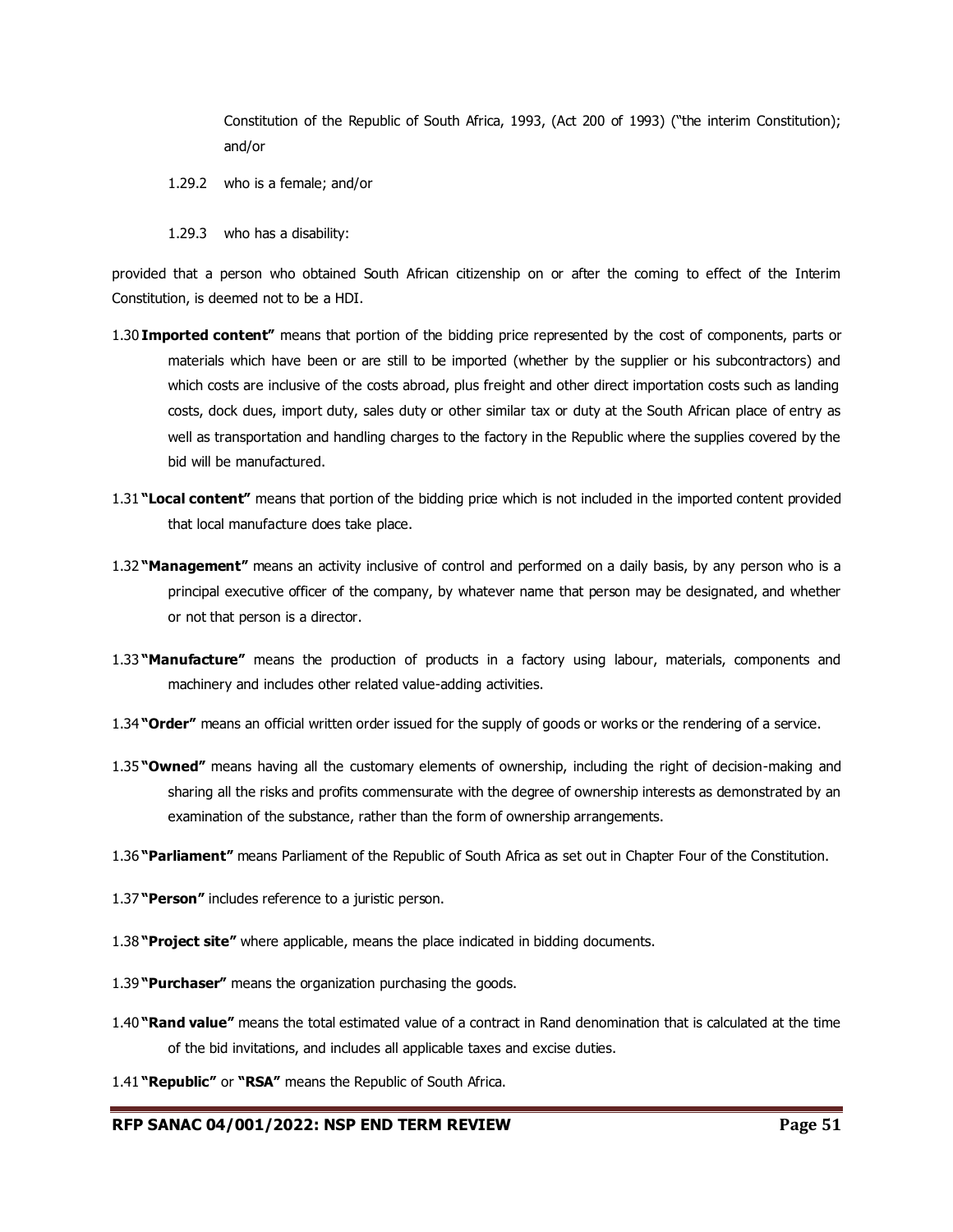- 1.42 **"RFP"** means Request for Proposal.
- 1.43 **"RFT"** means Request for Tender.
- 1.44 **"RFQ"** means Request for Quotation.
- 1.45 **"SCC"** means the Special Conditions of Contract.
- 1.46 **"Secretary"** means the Secretary to Parliament.
- 1.47 **"Services"** means those functional services ancillary to the supply of the goods, such as transportation and any other incidental services, such as installation, commissioning, provision of technical assistance, training, catering, gardening, security, maintenance and other such obligations of the supplier covered under the contract.
- 1.48 **"Specific contract participation goals"** means the goals as stipulated in the Preferential Procurement Regulations, 2001. In addition to above-mentioned goals, the Regulations [12. (1)] also make provision for organs of State to give particular consideration to procuring locally manufactured products.
- 1.49 **"Small, Medium and Micro Enterprises (SMMEs)** bears the same meaning assigned to this expression in the National Small Business Act, 1996 (Act 102 of 1996).
- 1.50 **"Sub-contracting"** means the primary contractor's assigning or leasing or making out work to, or employing another person to support such a primary contractor in the execution of part of a project in terms of the contract.
- 1.51 **"Trust"** means the arrangement through which the property of one person is made over or bequeathed to a trustee to administer such property for the benefit of another person.
- 1.52 **"Trustee"** means any person, including the founder of a trust, to whom property is bequeathed in order for such property to be administered for the benefit of another person.
- 1.53 **"Written"** or **"in writing"** means handwritten in ink or any form of electronic or mechanical writing.

#### **2. Application**

2.1 These general conditions are applicable to all bids, contracts and orders including bids for functional and professional services, sales, hiring, letting and the granting or acquiring of rights, but excluding immovable property, unless otherwise indicated in the bidding documents.

2.2 Where applicable, special conditions of contract are also laid down to cover specific supplies, services or works.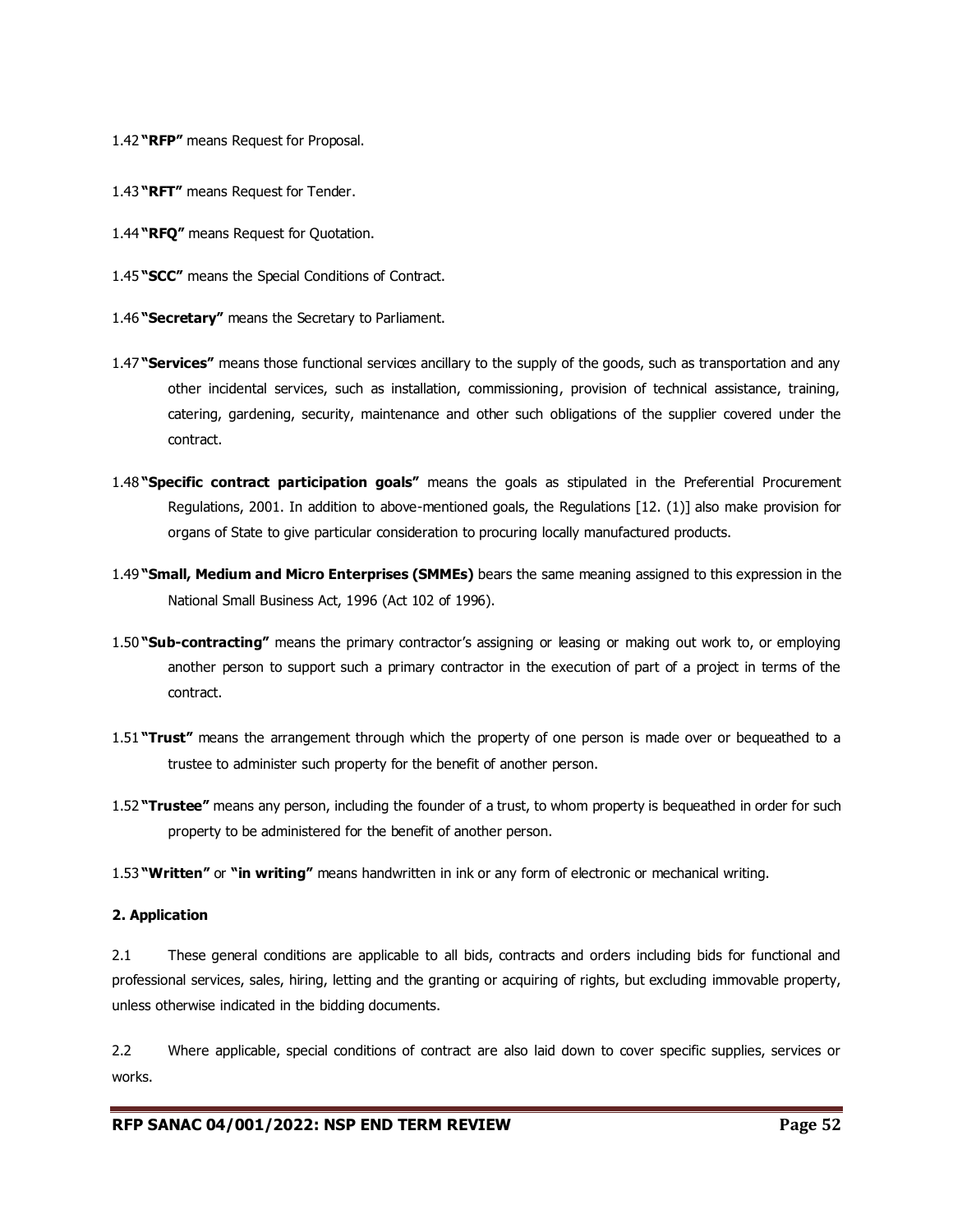2.3 Where such special conditions of contract are in conflict with these general conditions, the special conditions shall apply.

#### **3. General**

3.1 Unless otherwise indicated in the bidding documents, the purchaser shall not be liable for any expense incurred in the preparation and submission of a bid. Where applicable a non-refundable fee for documents may be charged.

#### **4. Standards**

4.1 The goods supplied shall conform to the standards mentioned in the bidding documents and specifications.

#### **5. Use of contract documents and information; inspection**

5.1 The supplier shall not, without the purchaser's prior written consent, disclose the contract, or any provision thereof, or any specification, plan, drawing, pattern, sample, or information furnished by or on behalf of the purchaser in connection therewith, to any person other than a person employed by the supplier in the performance of the contract. Disclosure to any such employed person shall be made in confidence and shall extend only as far as may be necessary for purposes of such performance.

5.2 The supplier shall not, without the purchaser's prior written consent, make use of any document or information mentioned in GCC clause 5.1 except for purposes of performing the contract.

5.3 Any document, other than the contract itself mentioned in GCC clause 5.1 shall remain the property of the purchaser and shall be returned (all copies) to the purchaser on completion of the supplier's performance under the contract if so required by the purchaser.

5.4 The supplier shall permit the purchaser to inspect the supplier's records relating to the performance of the supplier and to have them audited by auditors appointed by the purchaser, if so required by the purchaser.

#### **6. Patent rights**

6.1 The supplier shall indemnify the purchaser against all third-party claims of infringement of patent, trademark, or industrial design rights arising from use of the goods or any part thereof by the purchaser.

#### **7. Performance security**

7.1 Within thirty (30) days of receipt of the notification of contract award, the successful bidder shall furnish to the purchaser the performance security of the amount specified in SCC.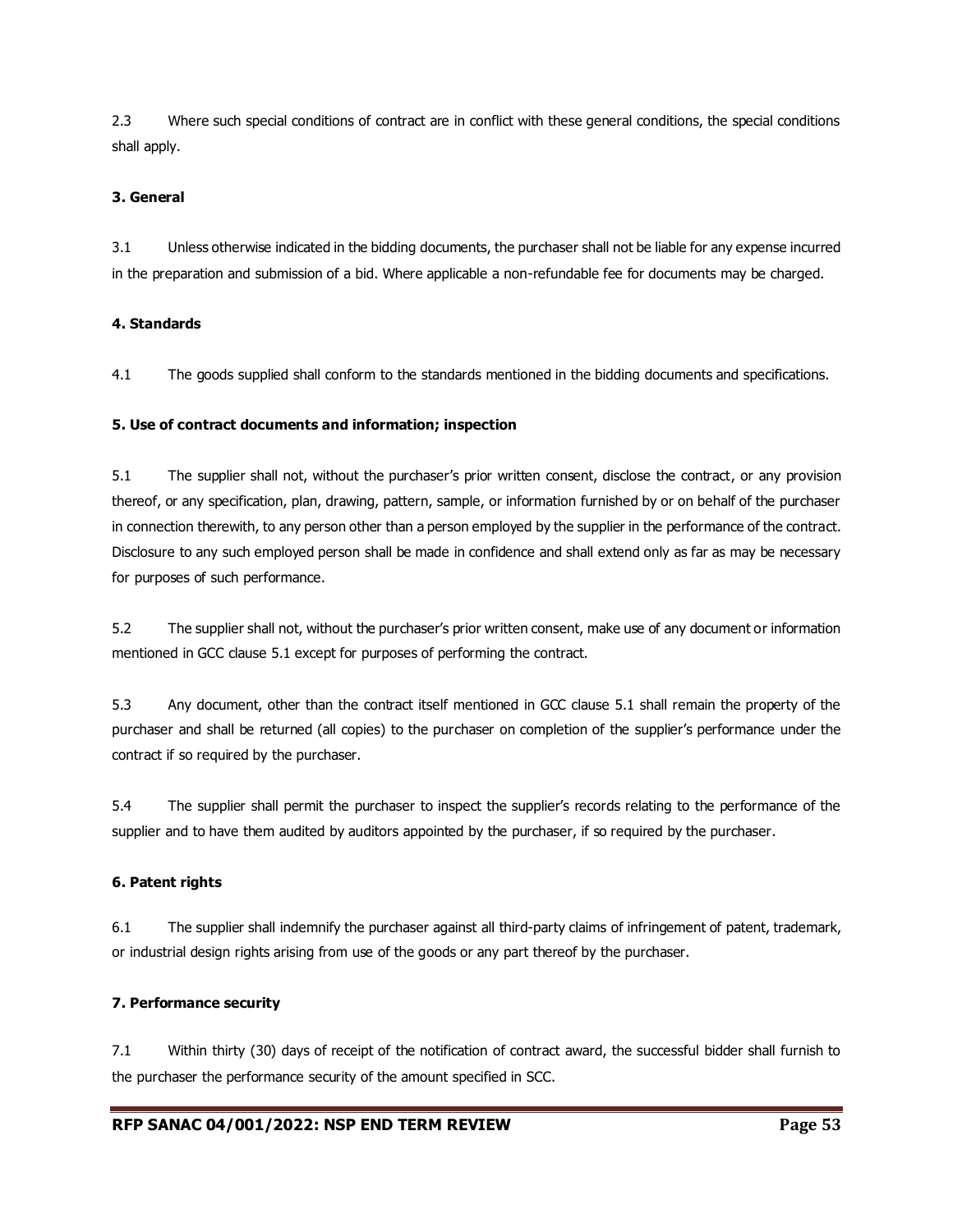7.2 The proceeds of the performance security shall be payable to the purchaser as compensation for any loss resulting from the supplier's failure to complete his obligations under the contract.

7.3 The performance security shall be denominated in the currency of the contract or in a freely convertible currency acceptable to the purchaser and shall be in one of the following forms:

(a) a bank guarantee or an irrevocable letter of credit issued by a reputable bank located in the purchaser's country or abroad, acceptable to the purchaser, in the form provided in the bidding documents or another form acceptable to the purchaser; or

(b) a cashier's or certified cheque

7.4 The performance security will be discharged by the purchaser and returned to the supplier not later than thirty (30) days following the date of completion of the supplier's performance obligations under the contract, including any warranty obligations, unless otherwise specified in SCC.

#### **8. Inspections, tests and analyses**

8.1 All pre-bidding testing will be for the account of the bidder.

8.2 If it is a bid condition that supplies to be produced or services to be rendered should at any stage during production or execution or on completion be subject to inspection, the premises of the bidder or contractor shall be open, at all reasonable hours, for inspection by a representative of Parliament or an organisation acting on behalf of Parliament.

8.3 If there are no inspection requirements indicated in the bidding documents and no mention is made in the contract, but during the contract period it is decided that inspections shall be carried out, the purchaser shall itself make the necessary arrangements, including payment arrangements with the testing authority concerned.

8.4 If the inspections, tests and analyses referred to in clauses 8.2 and 8.3 show the supplies to be in accordance with the contract requirements, the cost of the inspections, tests and analyses shall be defrayed by the purchaser.

8.5 Where the supplies or services referred to in clauses 8.2 and 8.3 do not comply with the contract requirements, irrespective of whether such supplies or services are accepted or not, the cost in connection with these inspections, tests or analyses shall be defrayed by the supplier.

8.6 Supplies and services which are referred to in clauses 8.2 and 8.3 and which do not comply with the contract requirements may be rejected.

8.7 Any contract supplies may on or after delivery be inspected, tested or analyzed and may be rejected if found not to comply with the requirements of the contract. Such rejected supplies shall be held at the cost and risk of the supplier who shall, when called upon, remove them immediately at his own cost and forthwith substitute them with supplies which do comply with the requirements of the contract. Failing such removal the rejected supplies shall be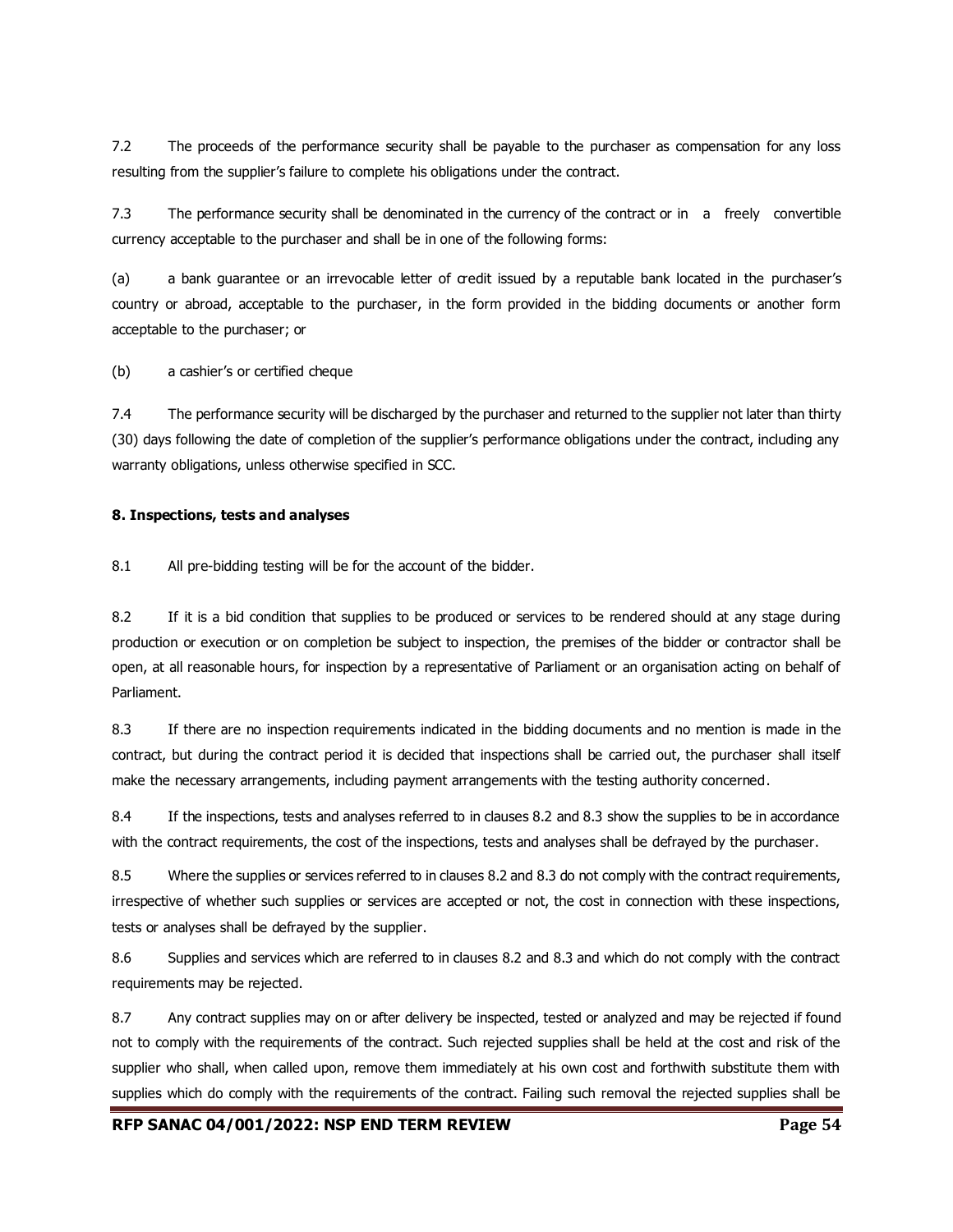returned at the suppliers cost and risk. Should the supplier fail to provide the substitute supplies forthwith, the purchaser may, without giving the supplier further opportunity to substitute the rejected supplies, purchase such supplies as may be necessary at the expense of the supplier.

8.8 The provisions of clauses 8.4 to 8.7 shall not prejudice the right of the purchaser to cancel the contract on account of a breach of the conditions thereof, or to act in terms of Clause 23 of GCC.

#### **9. Packing**

9.1 The supplier shall provide such packing of the goods as is required to prevent their damage or deterioration during transit to their final destination, as indicated in the contract. The packing shall be sufficient to withstand, without limitation, rough handling during transit and exposure to extreme temperatures, salt and precipitation during transit, and open storage. Packing, case size and weights shall take into consideration, where appropriate, the remoteness of the goods' final destination and the absence of heavy handling facilities at all points in transit.

9.2 The packing, marking, and documentation within and outside the packages shall comply strictly with such special requirements as shall be expressly provided for in the contract, including additional requirements, if any, specified in SCC, and in any subsequent instructions ordered by the purchaser.

#### **10. Delivery and documents**

10.1 Delivery of the goods shall be made by the supplier in accordance with the terms specified in the contract. The details of shipping and/or other documents to be furnished by the supplier are specified in SCC.

10.2 Documents to be submitted by the supplier are specified in SCC.

#### **11. Insurance**

11.1 The goods supplied under the contract shall be fully insured in a freely convertible currency against loss or damage incidental to manufacture or acquisition, transportation, storage and delivery in the manner specified in the SCC.

#### **12. Transportation**

12.1 Should a price other than an all-inclusive delivered price be required, this shall be specified in the SCC.

#### **13. Incidental services**

13.1 The supplier may be required to provide any or all of the following services, including additional services, if any, specified in SCC:

- (a) performance or supervision of on-site assembly and/or commissioning of the supplied goods;
- (b) furnishing of tools required for assembly and/or maintenance of the supplied goods;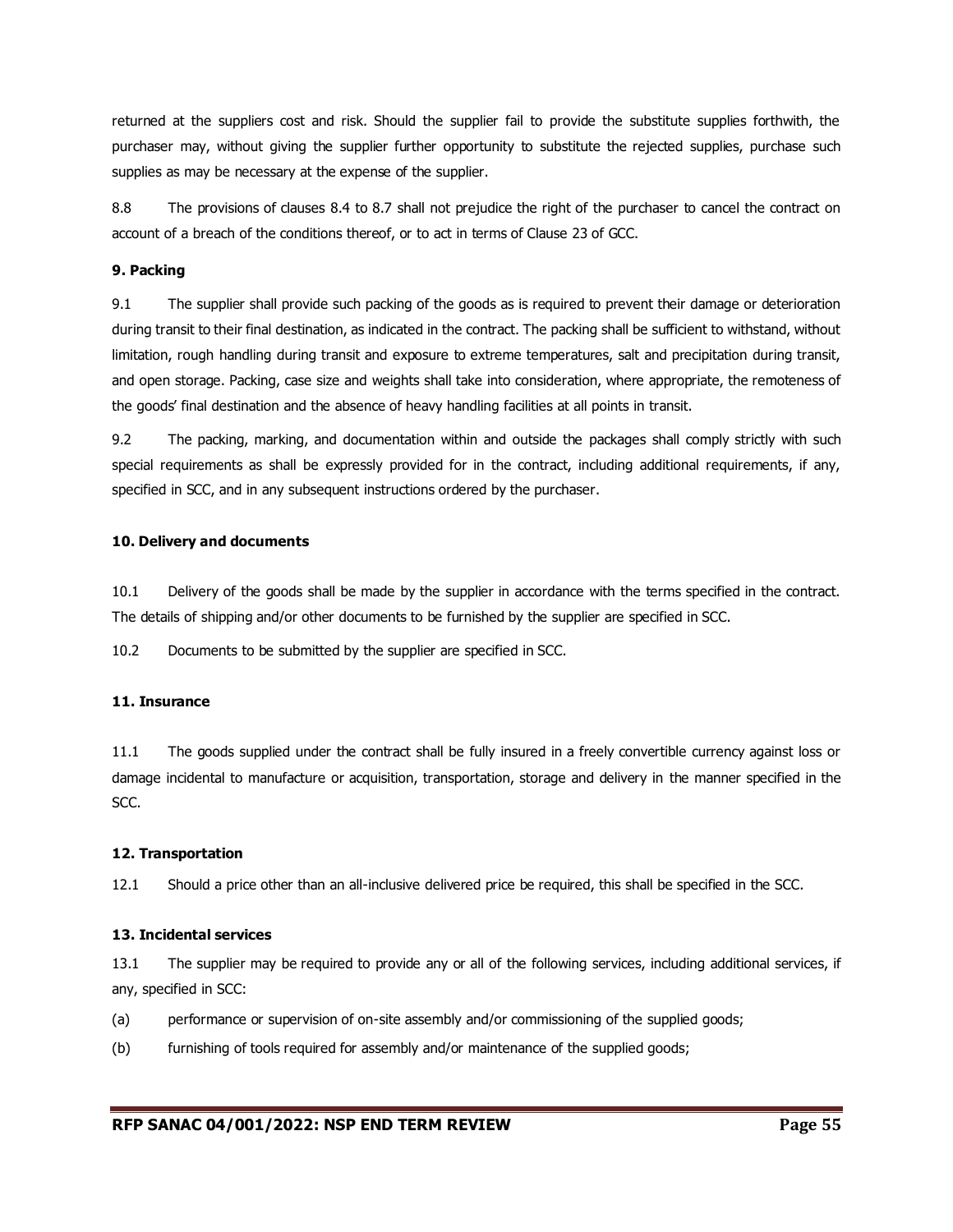(c) furnishing of a detailed operations and maintenance manual for each appropriate unit of the supplied goods;

(d) performance or supervision or maintenance and/or repair of the supplied goods, for a period of time agreed by the parties, provided that this service shall not relieve the supplier of any warranty obligations under this contract; and

(e) training of the purchaser's personnel, at the supplier's plant and/or on-site, in assembly, start-up, operation, maintenance, and/or repair of the supplied goods.

13.2 Prices charged by the supplier for incidental services, if not included in the contract price for the goods, shall be agreed upon in advance by the parties and shall not exceed the prevailing rates charged to other parties by the supplier for similar services.

#### **14. Spare parts**

14.1 As specified in SCC, the supplier may be required to provide any or all of the following materials, notifications, and information pertaining to spare parts manufactured or distributed by the supplier:

(a) such spare parts as the purchaser may elect to purchase from the supplier, provided that this election shall not relieve the supplier of any warranty obligations under the contract; and

(b) in the event of termination of production of the spare parts:

(i) Advance notification to the purchaser of the pending termination, in sufficient time to permit the purchaser to procure needed requirements; and

(ii) following such termination, furnishing at no cost to the purchaser, the blueprints, drawings, and specifications of the spare parts, if requested.

#### **15. Warranty**

15.1 The supplier warrants that the goods supplied under the contract are new, unused, of the most recent or current models and that they incorporate all recent improvements in design and materials unless provided otherwise in the contract. The supplier further warrants that all goods supplied under this contract shall have no defect, arising from design, materials, or workmanship (except when the design and/or material is required by the purchaser's specifications) or from any act or omission of the supplier, that may develop under normal use of the supplied goods in the conditions prevailing in the country of final destination.

15.2 This warranty shall remain valid for twelve (12) months after the goods, or any portion thereof as the case may be, have been delivered to and accepted at the final destination indicated in the contract, or for eighteen (18) months after the date of shipment from the port or place of loading in the source country, whichever period concludes earlier, unless specified otherwise in SCC.

15.3 The purchaser shall promptly notify the supplier in writing of any claims arising under this warranty.

15.4 Upon receipt of such notice, the supplier shall, within the period specified in SCC and with all reasonable speed, repair or replace the defective goods or parts thereof, without costs to the purchaser.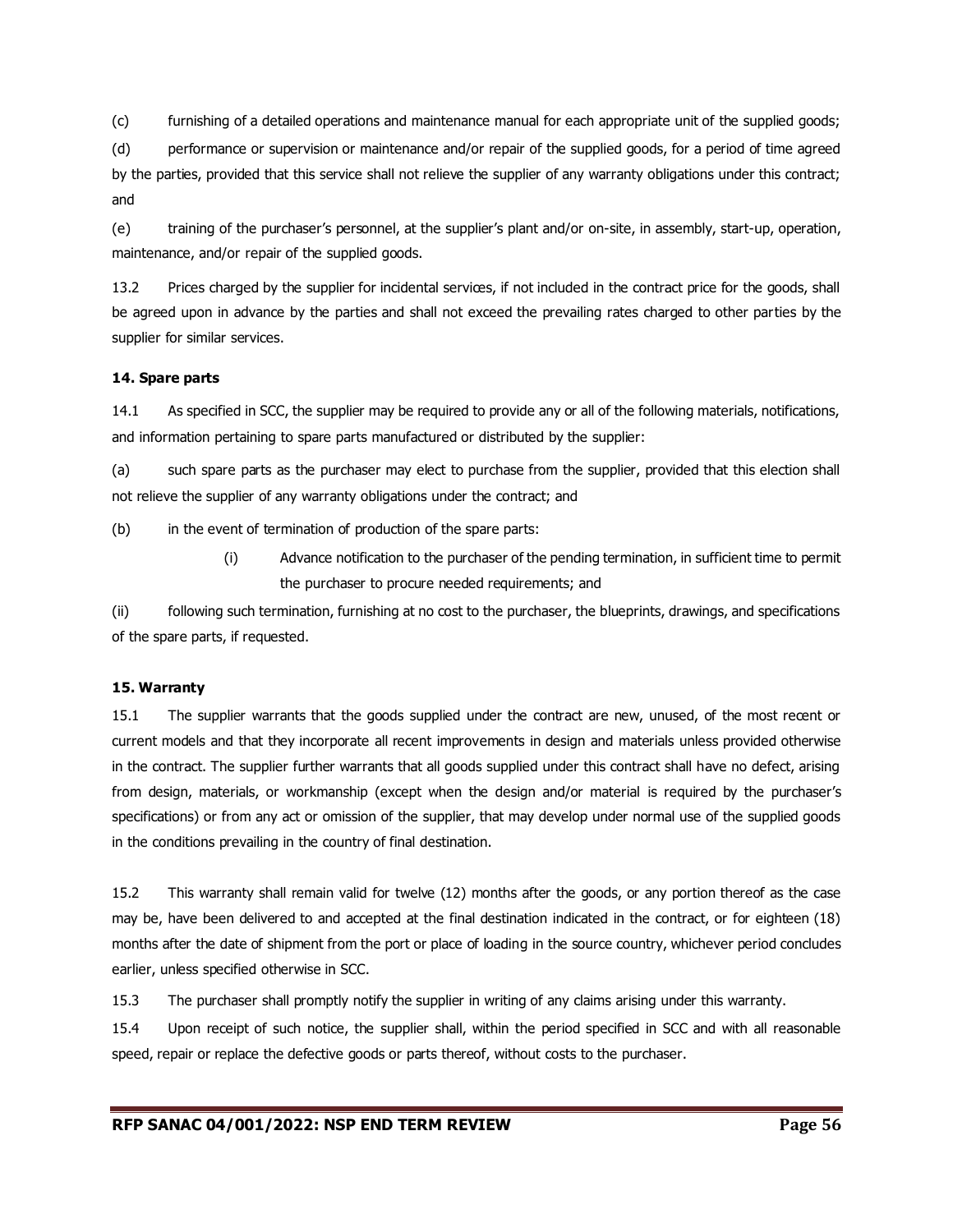15.5 If the supplier, having been notified, fails to remedy the defect(s) within the period specified in SCC, the purchaser may proceed to take such remedial action as may be necessary, at the supplier's risk and expense and without prejudice to any other rights which the purchaser may have against the supplier under the contract.

#### **16. Payment**

16.1 The method and conditions of payment to be made to the supplier under this contract shall be specified in SCC.

16.2 The supplier shall furnish the purchaser with an invoice accompanied by a copy of the delivery note and upon fulfillment of other obligations stipulated in the contract.

16.3 Payments shall be made promptly by the purchaser, but in no case later than thirty (30) days after submission of an invoice or claim by the supplier.

16.4 Payment will be made in Rand unless otherwise stipulated in SCC.

#### **17. Prices**

17.1 Prices charged by the supplier for goods delivered and services performed under the contract shall not vary from the prices quoted by the supplier in his bid, with the exception of any price adjustments authorized in SCC or in the purchaser's request for bid validity extension, as the case may be.

#### **18. Contract amendments**

18.1 No variation in or modification of the terms of the contract shall be made except by written amendment signed by the parties concerned.

#### **19. Assignment**

19.1 The supplier shall not assign, in whole or in part, its obligations to perform under the contract, except with the purchaser's prior written consent.

#### **20. Subcontracts**

20.1 The supplier shall notify the purchaser in writing of all subcontracts awarded under this contract if not already specified in the bid. Such notification, in the original bid or later, shall not relieve the supplier from any liability or obligation under the contract.

#### **21. Delays in the supplier's performance**

21.1 Delivery of the goods and performance of services shall be made by the supplier in accordance with the time schedule prescribed by the purchaser in the contract.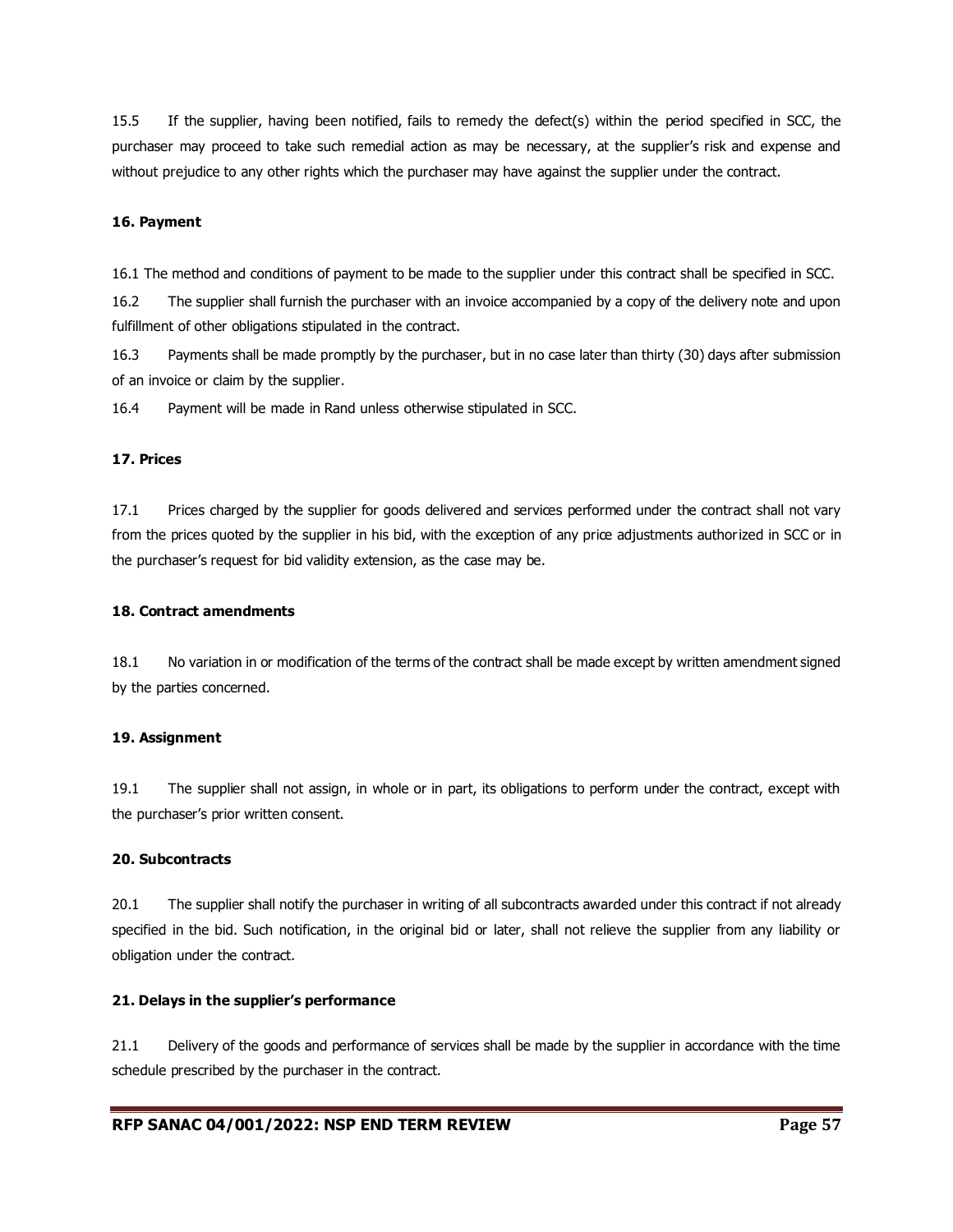21.2 If at any time during performance of the contract, the supplier or its subcontractor(s) should encounter conditions impeding timely delivery of the goods and performance of services, the supplier shall promptly notify the purchaser in writing of the fact of the delay, its likely duration and its cause(s). As soon as practicable after receipt of the supplier's notice, the purchaser shall evaluate the situation and may at his discretion extend the supplier's time for performance, with or without the imposition of penalties, in which case the extension shall be ratified by the parties by amendment of contract.

21.3 No provision in a contract shall be deemed to prohibit the obtaining of supplies or services from a national department, provincial department, or a local authority.

21.4 The right is reserved to procure outside of the contract small quantities or to have minor essential services executed if an emergency arises, the supplier's point of supply is not situated at or near the place where the supplies are required, or the supplier's services are not readily available.

21.5 Except as provided under GCC Clause 25, a delay by the supplier in the performance of its delivery obligations shall render the supplier liable to the imposition of penalties, pursuant to GCC Clause 22, unless an extension of time is agreed upon pursuant to GCC Clause 21.2 without the application of penalties.

21.6 Upon any delay beyond the delivery period in the case of a supplies contract, the purchaser shall, without canceling the contract, be entitled to purchase supplies of a similar quality and up to the same quantity in substitution of the goods not supplied in conformity with the contract and to return any goods delivered later at the supplier's expense and risk, or to cancel the contract and buy such goods as may be required to complete the contract and without prejudice to his other rights, be entitled to claim damages from the supplier.

#### **22. Penalties**

22.1 Subject to GCC Clause 25, if the supplier fails to deliver any or all of the goods or to perform the services within the period(s) specified in the contract, the purchaser shall, without prejudice to its other remedies under the contract, deduct from the contract price, as a penalty, a sum calculated on the delivered price of the delayed goods or unperformed services using the current prime interest rate calculated for each day of the delay until actual delivery or performance. The purchaser may also consider termination of the contract pursuant to GCC Clause 23.

#### **23. Termination for default**

23.1 The purchaser, without prejudice to any other remedy for breach of contract, by written notice of default sent to the supplier, may terminate this contract in whole or in part:

(a) if the supplier fails to deliver any or all of the goods within the period(s) specified in the contract, or within any extension thereof granted by the purchaser pursuant to GCC Clause 21.2;

(b) if the Supplier fails to perform any other obligation(s) under the contract; or

(c) if the supplier, in the judgment of the purchaser, has engaged in corrupt or fraudulent practices in competing for or in executing the contract.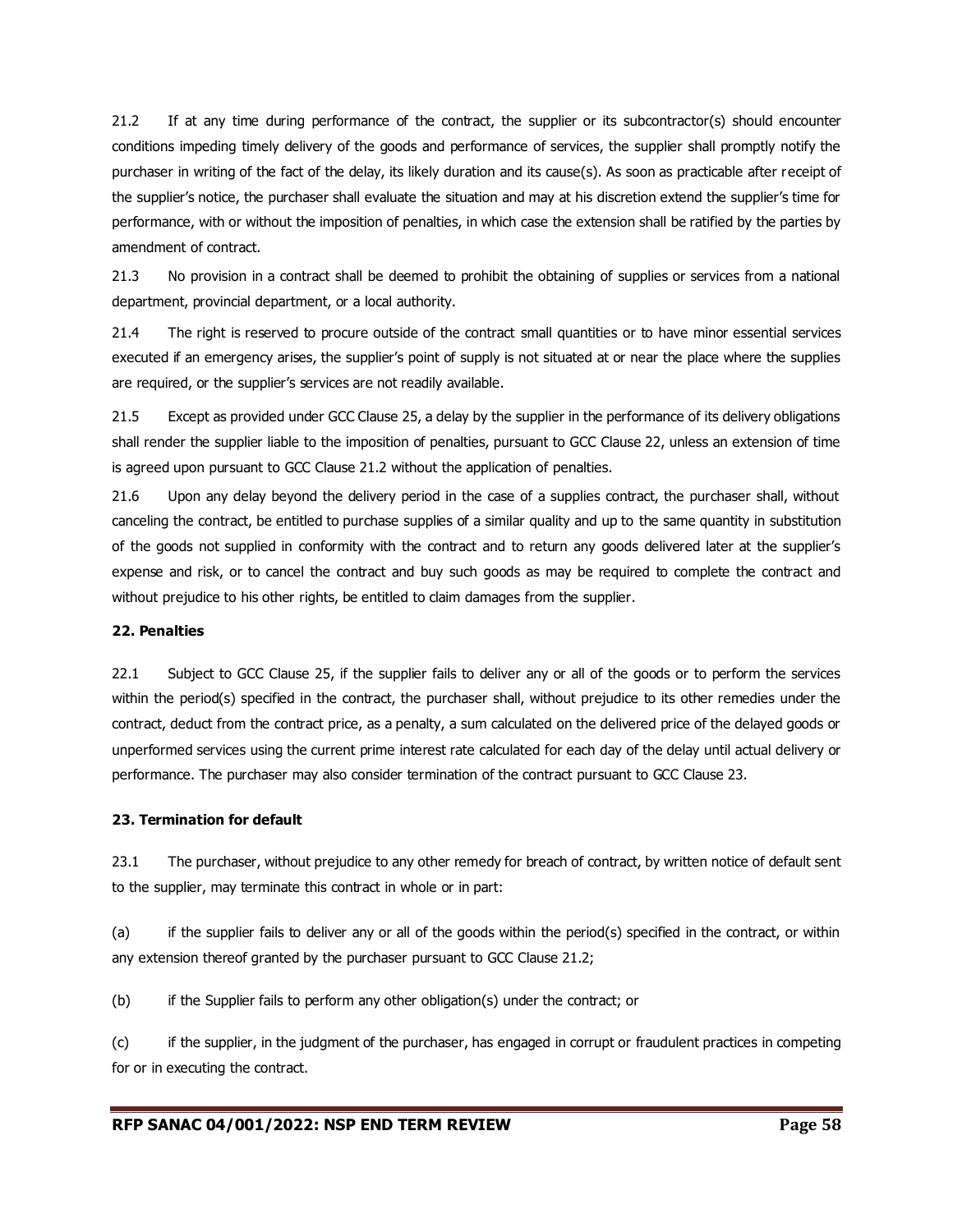23.2 In the event the purchaser terminates the contract in whole or in part, the purchaser may procure, upon such terms and in such manner as it deems appropriate, goods, works or services similar to those undelivered, and the supplier shall be liable to the purchaser for any excess costs for such similar goods, works or services. However, the supplier shall continue performance of the contract to the extent not terminated.

#### **24. Anti-dumping and countervailing duties and rights**

24.1 When, after the date of bid, provisional payments are required, or antidumping or countervailing duties are imposed, or the amount of a provisional payment or anti-dumping or countervailing right is increased in respect of any dumped or subsidized import, the State is not liable for any amount so required or imposed, or for the amount of any such increase. When, after the said date, such a provisional payment is no longer required or any such anti-dumping or countervailing right is abolished, or where the amount of such provisional payment or any such right is reduced, any such favourable difference shall on demand be paid forthwith by the contractor to the State or the State may deduct such amounts from moneys (if any) which may otherwise be due to the contractor in regard to supplies or services which he delivered or rendered, or is to deliver or render in terms of the contract or any other contract or any other amount which may be due to him.

#### **25. Force Majeure**

25.1 Notwithstanding the provisions of GCC Clauses 22 and 23, the supplier shall not be liable for forfeiture of its performance security, damages, or termination for default if and to the extent that his delay in performance or other failure to perform his obligations under the contract is the result of an event of force majeure.

25.2 If a force majeure situation arises, the supplier shall promptly notify the purchaser in writing of such condition and the cause thereof. Unless otherwise directed by the purchaser in writing, the supplier shall continue to perform its obligations under the contract as far as is reasonably practical, and shall seek all reasonable alternative means for performance not prevented by the force majeure event.

#### **26. Termination for insolvency**

26.1 The purchaser may at any time terminate the contract by giving written notice to the supplier if the supplier becomes bankrupt or otherwise insolvent. In this event, termination will be without compensation to the supplier, provided that such termination will not prejudice or affect any right of action or remedy which has accrued or will accrue thereafter to the purchaser.

#### **27. Settlement of Disputes**

27.1 If any dispute or difference of any kind whatsoever arises between the purchaser and the supplier in connection with or arising out of the contract, the parties shall make every effort to resolve amicably such dispute or difference by mutual consultation.

27.2 If, after thirty (30) days, the parties have failed to resolve their dispute or difference by such mutual consultation, then either the purchaser or the supplier may give notice to the other party of his intention to commence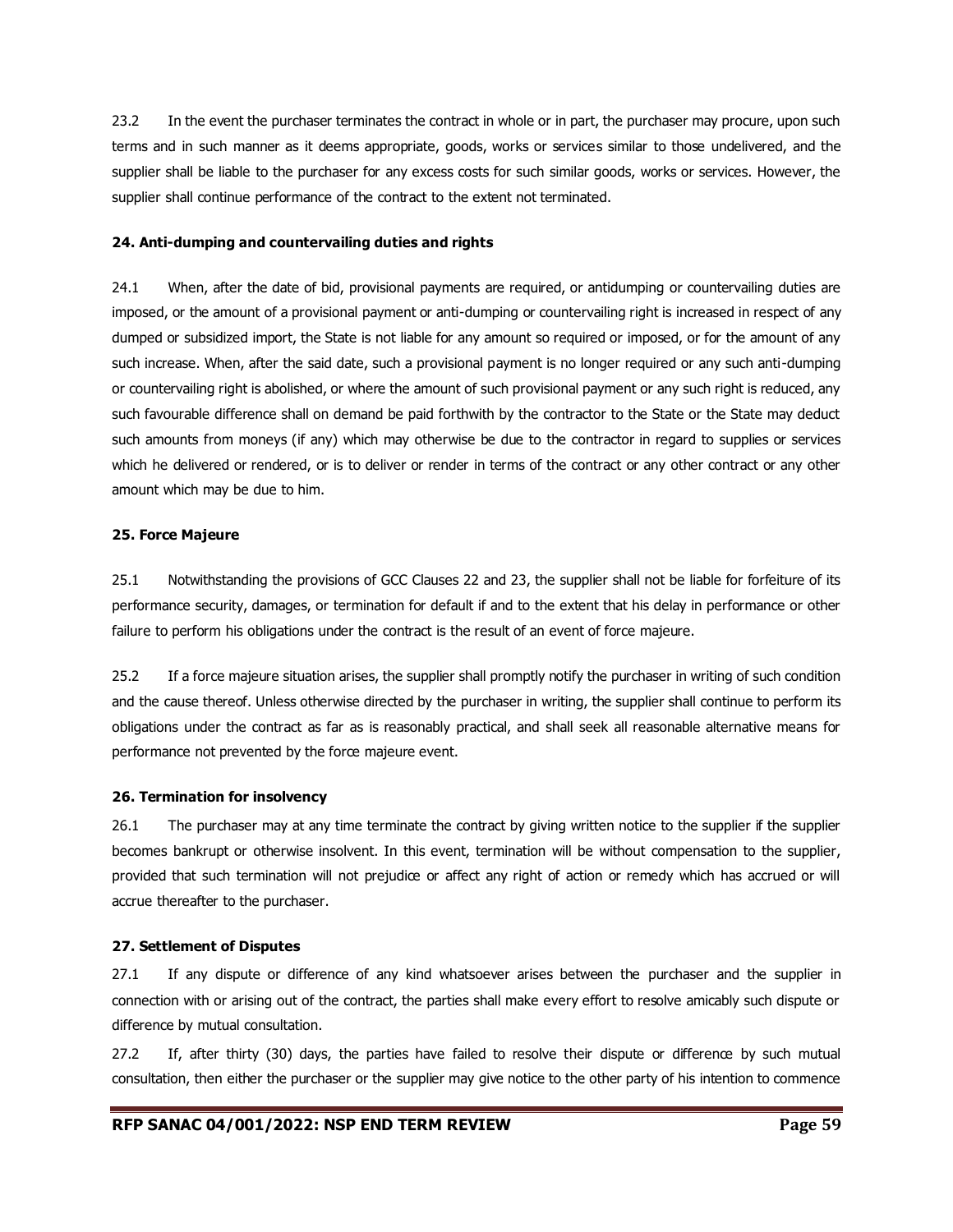with mediation. No mediation in respect of this matter may be commenced unless such notice is given to the other party.

27.3 Should it not be possible to settle a dispute by means of mediation, it may be settled in a South African court of law.

27.4 Mediation proceedings shall be conducted in accordance with the rules of procedure specified in the SCC.

27.5 Notwithstanding any reference to mediation and/or court proceedings herein,

(a) the parties shall continue to perform their respective obligations under the contract unless they otherwise agree; and

(b) the purchaser shall pay the supplier any monies due the supplier.

#### **28. Limitation of liability**

28.1 Except in cases of criminal negligence or willful misconduct, and in the case of infringement pursuant to Clause 6;

(a) the supplier shall not be liable to the purchaser, whether in contract, tort, or otherwise, for any indirect or consequential loss or damage, loss of use, loss of production, or loss of profits or interest costs, provided that this exclusion shall not apply to any obligation of the supplier to pay penalties and/or damages to the purchaser; and

(b) the aggregate liability of the supplier to the purchaser, whether under the contract, in tort or otherwise, shall not exceed the total contract price, provided that this limitation shall not apply to the cost of repairing or replacing defective equipment.

#### **29. Governing language**

29.1 The contract shall be written in English. All correspondence and other documents pertaining to the contract that is exchanged by the parties shall also be written in English.

#### **30. Applicable law**

30.1 The contract shall be interpreted in accordance with South African laws, unless otherwise specified in SCC.

#### **31. Notices**

31.1 Every written acceptance of a bid shall be posted to the supplier concerned by registered or certified mail and any other notice to him shall be posted by ordinary mail to the address furnished in his bid or to the address notified later by him in writing and such posting shall be deemed to be proper service of such notice